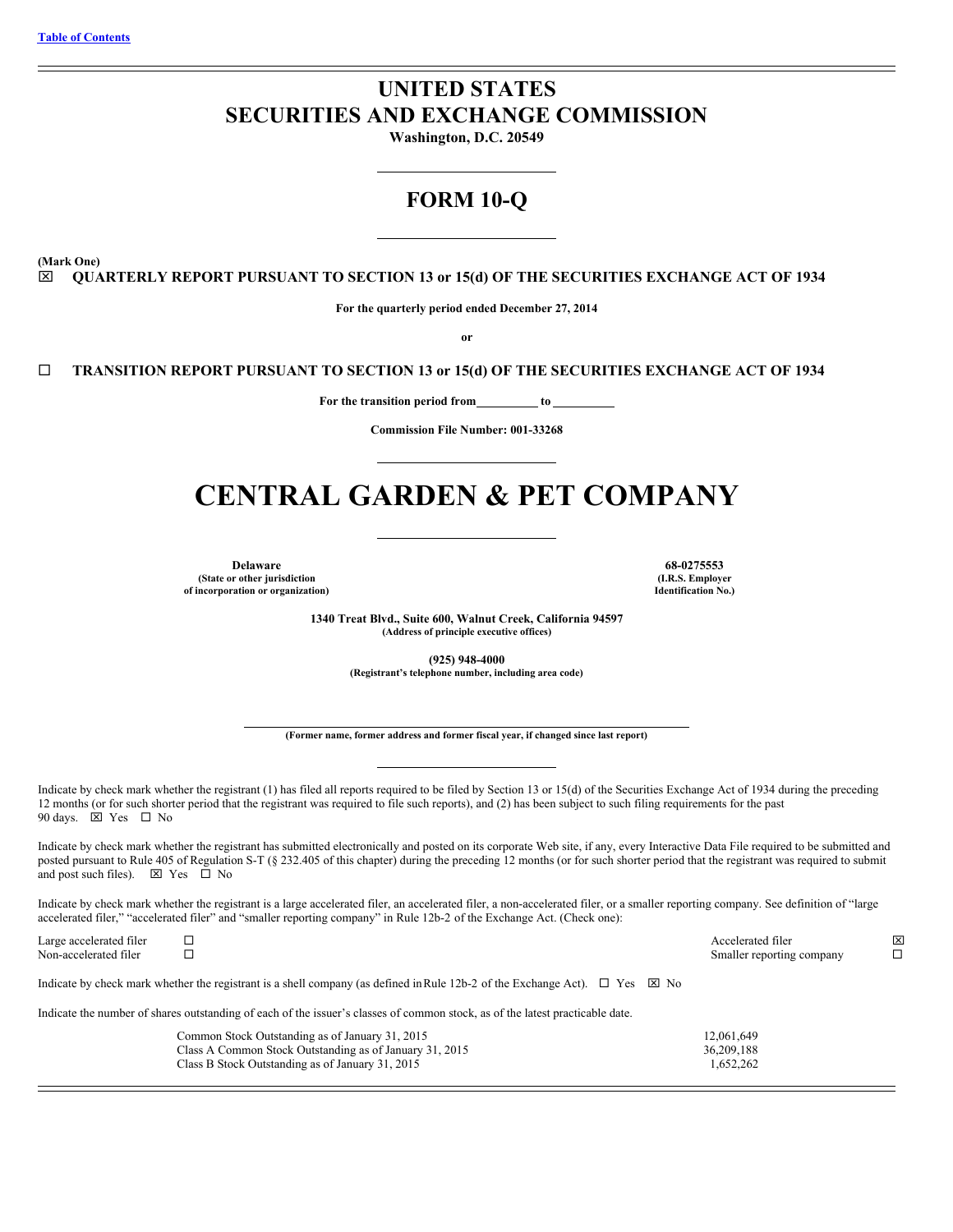#### <span id="page-1-0"></span>**PART I. FINANCIAL [INFORMATION](#page-3-0)**

| Item 1.  | <b>Financial Statements</b>                                                                                                 |    |
|----------|-----------------------------------------------------------------------------------------------------------------------------|----|
|          | Condensed Consolidated Balance Sheets as of December 27, 2014, December 28, 2013 and September 27, 2014                     |    |
|          | Condensed Consolidated Statements of Operations Three Months Ended December 27, 2014 and December 28, 2013                  |    |
|          | Condensed Consolidated Statements of Comprehensive Income (Loss) Three Months Ended December 27, 2014 and December 28, 2013 |    |
|          | Condensed Consolidated Statements of Cash Flows Three Months Ended December 27, 2014 and December 28, 2013                  |    |
|          | <b>Notes to Condensed Consolidated Financial Statements</b>                                                                 | 8  |
| Item 2.  | Management's Discussion and Analysis of Financial Condition and Results of Operations                                       | 27 |
| Item 3.  | <b>Quantitative and Qualitative Disclosures About Market Risk</b>                                                           | 32 |
| Item 4.  | <b>Controls and Procedures</b>                                                                                              | 32 |
|          | <b>PART II. OTHER INFORMATION</b>                                                                                           |    |
| Item 1.  | <b>Legal Proceedings</b>                                                                                                    | 32 |
| Item 1A. | <b>Risk Factors</b>                                                                                                         | 32 |
| Item 2.  | Unregistered Sales of Equity Securities and Use of Proceeds                                                                 | 33 |
| Item 3.  | <b>Defaults Upon Senior Securities</b>                                                                                      | 33 |
| Item 4.  | <b>Mine Safety Disclosures</b>                                                                                              | 33 |
| Item 5.  | <b>Other Information</b>                                                                                                    | 33 |
| Item 6.  | <b>Exhibits</b>                                                                                                             | 34 |
|          |                                                                                                                             |    |

#### **Safe Harbor Statement under the Private Securities Litigation Reform Act of 1995**

This Form 10-Q includes ''forward-looking statements.'' Forward-looking statements include statements concerning our plans, objectives, goals, strategies, future events, future revenues or performance, projected cost savings, capital expenditures, financing needs, plans or intentions relating to acquisitions, our competitive strengths and weaknesses, our business strategy and the trends we anticipate in the industries in which we operate and other information that is not historical information. When used in this Form 10-Q, the words "estimates," "expects," "anticipates," "projects," "plans," "intends," "believes" and variations of such words or similar expressions are intended to identify forward-looking statements. All forward-looking statements, including, without limitation, our examination of historical operating trends, are based upon our current expectations and various assumptions. Our expectations, beliefs and projections are expressed in good faith, and we believe there is a reasonable basis for them, but we cannot assure you that our expectations, beliefs and projections will be realized.

There are a number of risks and uncertainties that could cause our actual results to differ materially from the forward-looking statements contained in thisForm 10-Q. Important factors that could cause our actual results to differ materially from the forward-looking statements we make in this Form 10-Q are set forth in theForm 10-K for the fiscal year ended September 27, 2014, including the factors described in the section entitled "Item 1A — Risk Factors." If any of these risks or uncertainties materializes, or if any of our underlying assumptions is incorrect, our actual results may differ significantly from the results that we express in or imply by any of our forward-looking statements. We do not undertake any obligation to revise these forward-looking statements to reflect future events or circumstances. Presently known risk factors include, but are not limited to, the following factors:

- seasonality and fluctuations in our operating results and cash flow;
- fluctuations in market prices for seeds and grains and other raw materials;
- our inability to pass through cost increases in a timely manner;
- risks associated with new product introductions, including the risk that our new products will not produce sufficient sales to recoup our investment;

#### $\mathcal{D}$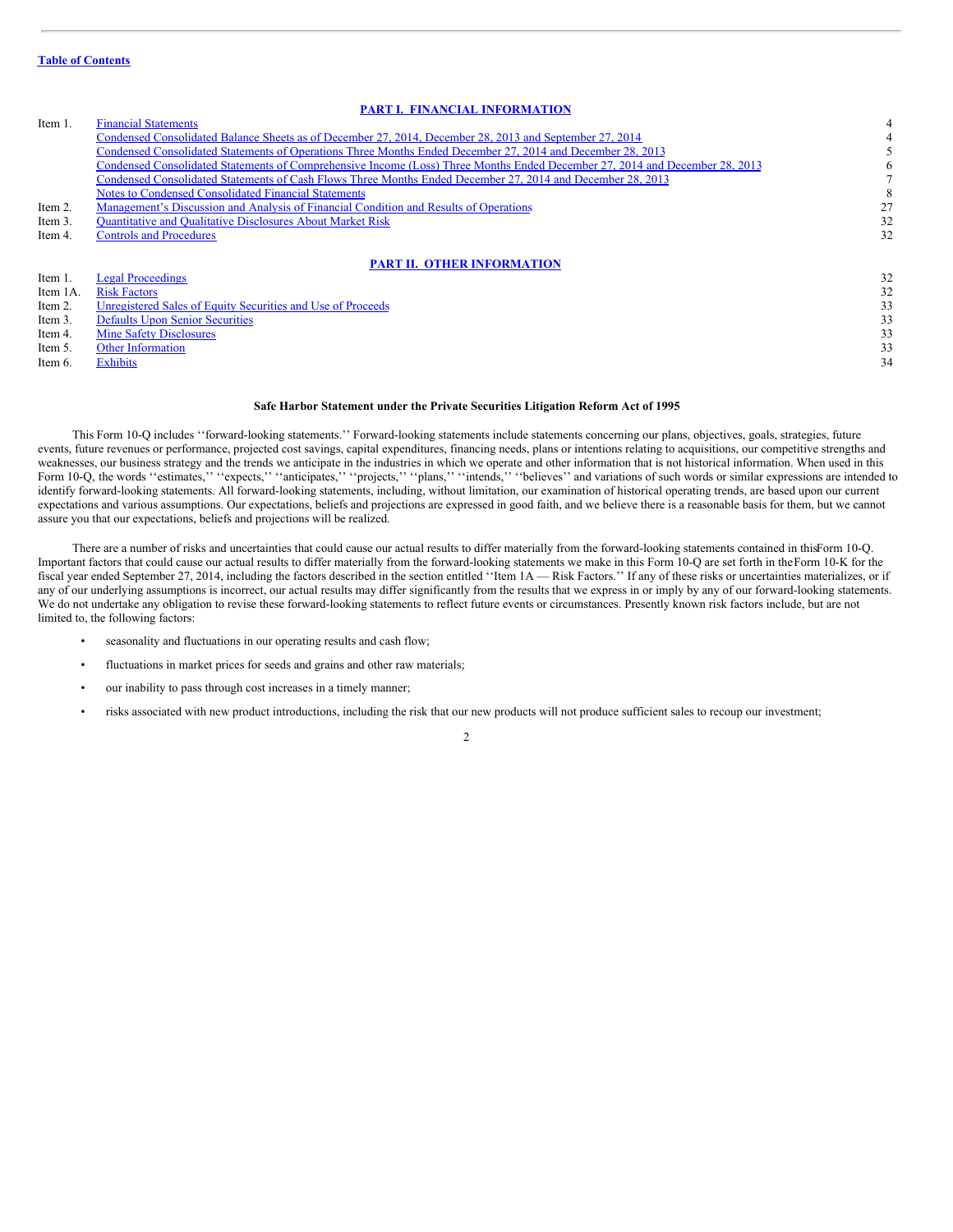- the impact on our financial results of costs incurred to consider and respond to the unsolicited Harbinger proposals, and the impact of the Harbinger proposals on our business, employees and customer relationships;
- declines in consumer spending during economic downturns;
- inflation, deflation and other adverse macro-economic conditions;
- supply shortages in small animals and pet birds;
- adverse weather conditions;
- fluctuations in energy prices, fuel and related petrochemical costs;
- access to and cost of additional capital;
- dependence on a small number of customers for a significant portion of our business;
- disruptions in our business arising from the implementation of our change initiatives and the resulting consequences to our business and results of operations;
- increased costs and expenses associated with our change initiatives;
- consolidation trends in the retail industry;
- competition in our industries;
- risks associated with our acquisition strategy;
- potential goodwill or intangible asset impairment;
- dependence upon our key executives;
- continuing implementation of a new enterprise resource planning information technology system;
- our ability to protect our intellectual property rights;
- potential environmental liabilities;
- risk associated with international sourcing;
- litigation and product liability claims;
- regulatory issues;
- the impact of product recalls;
- potential costs and risks associated with actual or anticipated cyber attacks;
- the voting power associated with our Class B stock; and
- potential dilution from issuance of authorized shares.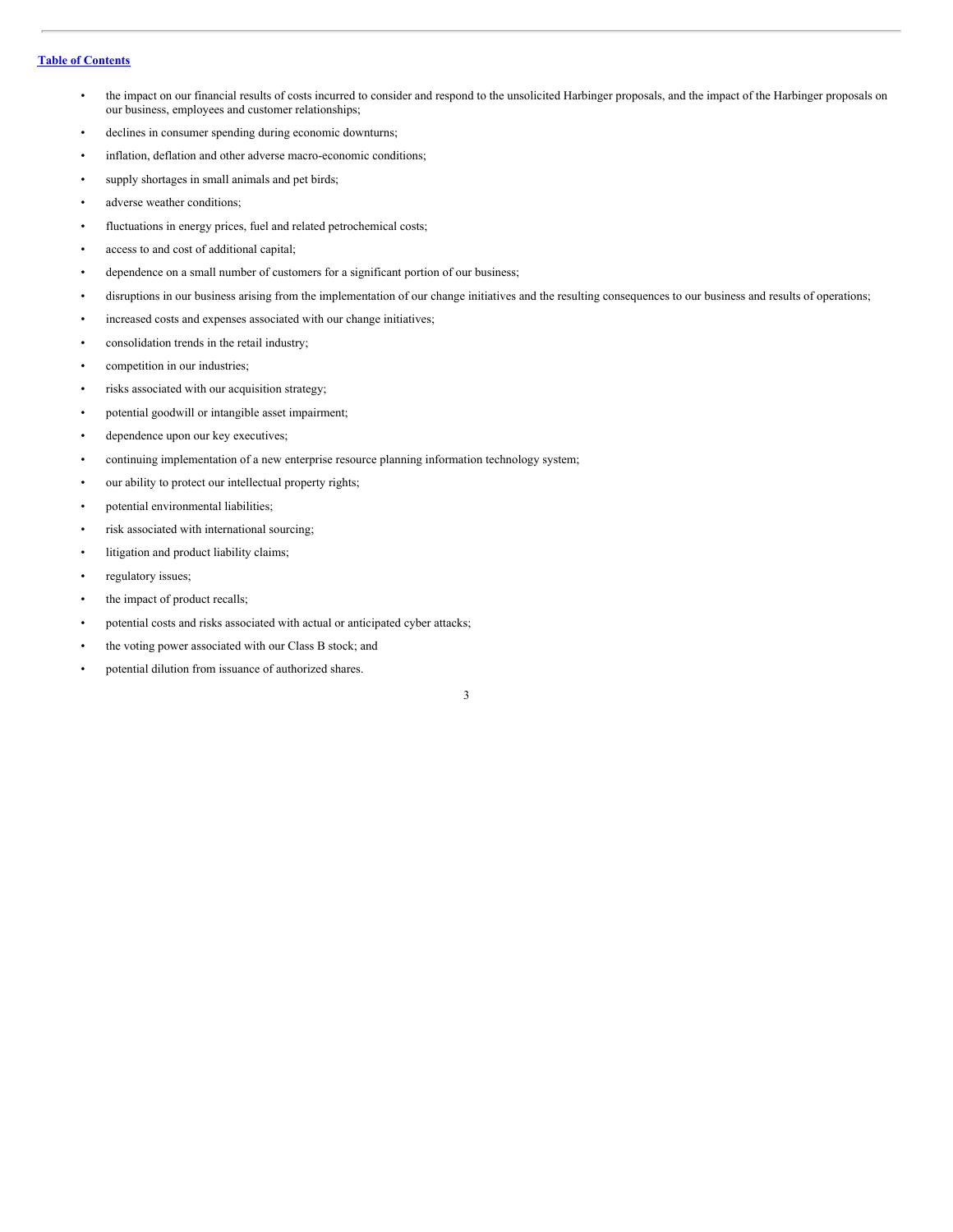#### <span id="page-3-0"></span>**PART I. FINANCIAL INFORMATION**

#### <span id="page-3-1"></span>**Item 1. Financial Statements**

#### <span id="page-3-2"></span>**CENTRAL GARDEN & PET COMPANY CONDENSED CONSOLIDATED BALANCE SHEETS (in thousands, except share and per share amounts) Unaudited**

|                                                                                                                 | December 27,<br>2014 | December 28,<br>2013    | September 27,<br>2014  |
|-----------------------------------------------------------------------------------------------------------------|----------------------|-------------------------|------------------------|
| <b>ASSETS</b>                                                                                                   |                      |                         |                        |
| Current assets:                                                                                                 |                      |                         |                        |
| Cash and cash equivalents                                                                                       | 79,588<br>S          | \$<br>16,711            | $\mathbb{S}$<br>78,676 |
| Restricted cash                                                                                                 | 19,690               | $\Omega$                | 14,283                 |
| Short term investments                                                                                          | 9,992                | 14,220                  | 9,990                  |
| Accounts receivable (less allowance for doubtful accounts of \$24,184, \$20,547 and \$25,212)                   | 142,877              | 143,105                 | 193,729                |
| Inventories                                                                                                     | 399,936              | 427,439                 | 326,386                |
| Prepaid expenses and other                                                                                      | 64,280               | 69,100                  | 48,488                 |
| Total current assets                                                                                            | 716,363              | 670,575                 | 671,552                |
| Land, buildings, improvements and equipment—net                                                                 | 163,546              | 187,138                 | 166,849                |
| Goodwill                                                                                                        | 208,233              | 205,756                 | 208,233                |
| Other intangible assets-net                                                                                     | 87,061               | 78,856                  | 87,997                 |
| Deferred income taxes and other assets                                                                          | 13,760               | 13,643                  | 14,096                 |
| Total                                                                                                           | \$1,188,963          | \$1,155,968             | \$1,148,727            |
| <b>LIABILITIES AND EQUITY</b>                                                                                   |                      |                         |                        |
| Current liabilities:                                                                                            |                      |                         |                        |
| Accounts payable                                                                                                | 128,485<br>S         | 120,548<br>$\mathbb{S}$ | $\mathbf S$<br>88,428  |
| Accrued expenses                                                                                                | 93,208               | 88,512                  | 84,379                 |
| Current portion of long-term debt                                                                               | 50,289               | 73                      | 291                    |
| Total current liabilities                                                                                       | 271,982              | 209,133                 | 173,098                |
| Long-term debt                                                                                                  | 399,913              | 449,465                 | 449,948                |
| Other long-term obligations                                                                                     | 42,212               | 38,867                  | 39,228                 |
| Equity:                                                                                                         |                      |                         |                        |
| Common stock, \$.01 par value: 12,220,627, 12,246,751 and 12,437,307 shares outstanding at December 27,         |                      |                         |                        |
| 2014, December 28, 2013 and September 27, 2014                                                                  | 122                  | 122                     | 124                    |
| Class A common stock, \$.01 par value: 36,445,726, 35,423,560 and 36,887,311 shares outstanding at December 27, |                      |                         |                        |
| 2014, December 28, 2013 and September 27, 2014                                                                  | 364                  | 354                     | 369                    |
| Class B stock, \$.01 par value: 1,652,262 shares outstanding                                                    | 16                   | 16                      | 16                     |
| Additional paid-in capital                                                                                      | 393,494              | 390,991                 | 396,586                |
| Accumulated earnings                                                                                            | 80,136               | 64,884                  | 86,396                 |
| Accumulated other comprehensive income                                                                          | 670                  | 1,527                   | 1,232                  |
| Total Central Garden & Pet Company shareholders' equity                                                         | 474,802              | 457,894                 | 484,723                |
| Noncontrolling interest                                                                                         | 54                   | 609                     | 1,730                  |
| Total equity                                                                                                    | 474,856              | 458,503                 | 486,453                |
| Total                                                                                                           | \$1,188,963          | \$1.155,968             | \$1.148,727            |

See notes to condensed consolidated financial statements.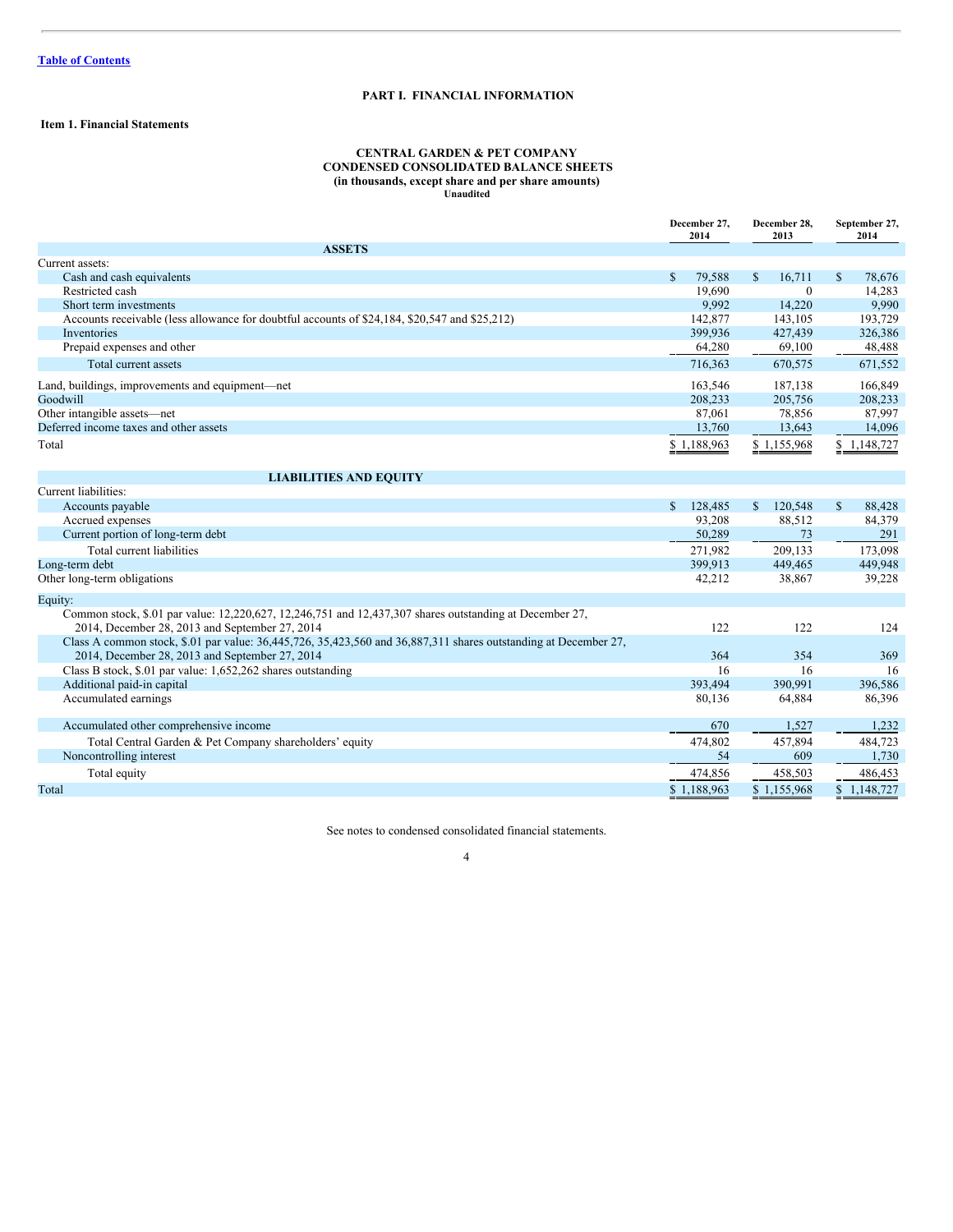#### <span id="page-4-0"></span>**CENTRAL GARDEN & PET COMPANY CONDENSED CONSOLIDATED STATEMENTS OF OPERATIONS (in thousands, except per share amounts) (unaudited)**

|                                                                        |                      | <b>Three Months Ended</b> |
|------------------------------------------------------------------------|----------------------|---------------------------|
|                                                                        | December 27,<br>2014 | December 28,<br>2013      |
| Net sales                                                              | S<br>307,320         | 290,521<br>S.             |
| Cost of goods sold and occupancy                                       | 219,339              | 210,780                   |
| Gross profit                                                           | 87,981               | 79,741                    |
| Selling, general and administrative expenses                           | 86,843               | 88,096                    |
| Income (loss) from operations                                          | 1,138                | (8,355)                   |
| Interest expense                                                       | (10, 503)            | (12,217)                  |
| Interest income                                                        | 71                   | 13                        |
| Other expense                                                          | (368)                | (168)                     |
| Loss before income taxes and noncontrolling interest                   | (9,662)              | (20, 727)                 |
| Income tax benefit                                                     | (3,969)              | (7, 915)                  |
| Loss including noncontrolling interest                                 | (5,693)              | (12, 812)                 |
| Net income (loss) attributable to noncontrolling interest              |                      | (104)                     |
| Net loss attributable to Central Garden & Pet Company                  | (5,697)              | (12,708)                  |
| Net loss per share attributable to Central Garden & Pet Company:       |                      |                           |
| Basic and diluted                                                      | (0.12)               | (0.26)                    |
| Weighted average shares used in the computation of net loss per share: |                      |                           |
| Basic and diluted                                                      | 49,379               | 48,368                    |

See notes to condensed consolidated financial statements.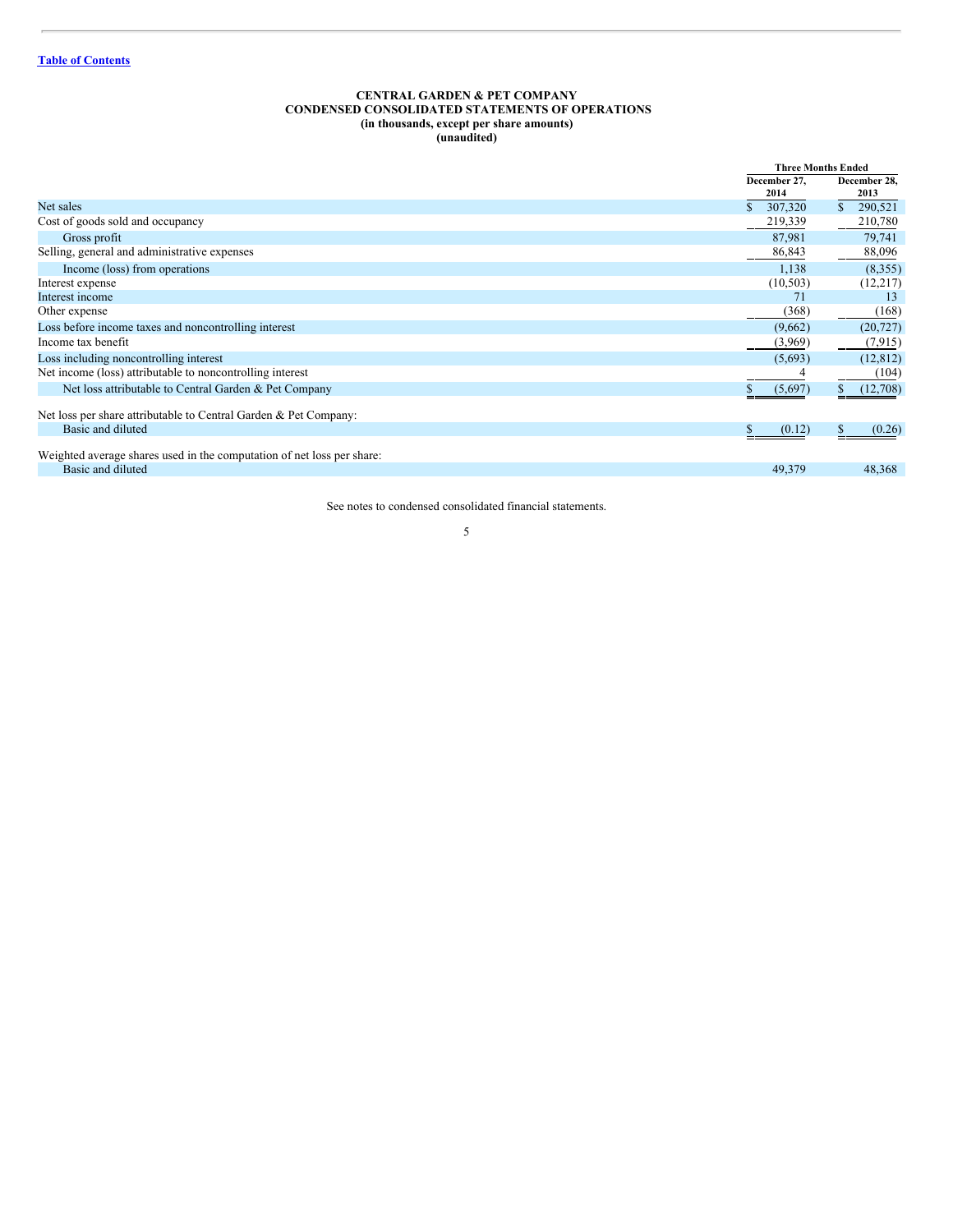#### <span id="page-5-0"></span>**CENTRAL GARDEN & PET COMPANY CONDENSED CONSOLIDATED STATEMENTS OF COMPREHENSIVE INCOME (LOSS) (in thousands, except per share amounts) (unaudited)**

|                                                                     | <b>Three Months Ended</b> |                      |  |                      |
|---------------------------------------------------------------------|---------------------------|----------------------|--|----------------------|
|                                                                     |                           | December 27,<br>2014 |  | December 28,<br>2013 |
| Net loss                                                            |                           | (5,693)              |  | (12, 812)            |
| Other comprehensive income (loss):                                  |                           |                      |  |                      |
| Foreign currency translation                                        |                           | (552)                |  | 85                   |
| Unrealized loss on securities                                       |                           | (10)                 |  |                      |
| Total comprehensive loss                                            |                           | (6,255)              |  | (12, 727)            |
| Comprehensive income (loss) attributable to noncontrolling interest |                           |                      |  | (104)                |
| Comprehensive loss attributable to Central Garden & Pet Company     |                           | (6.259)              |  | (12, 623)            |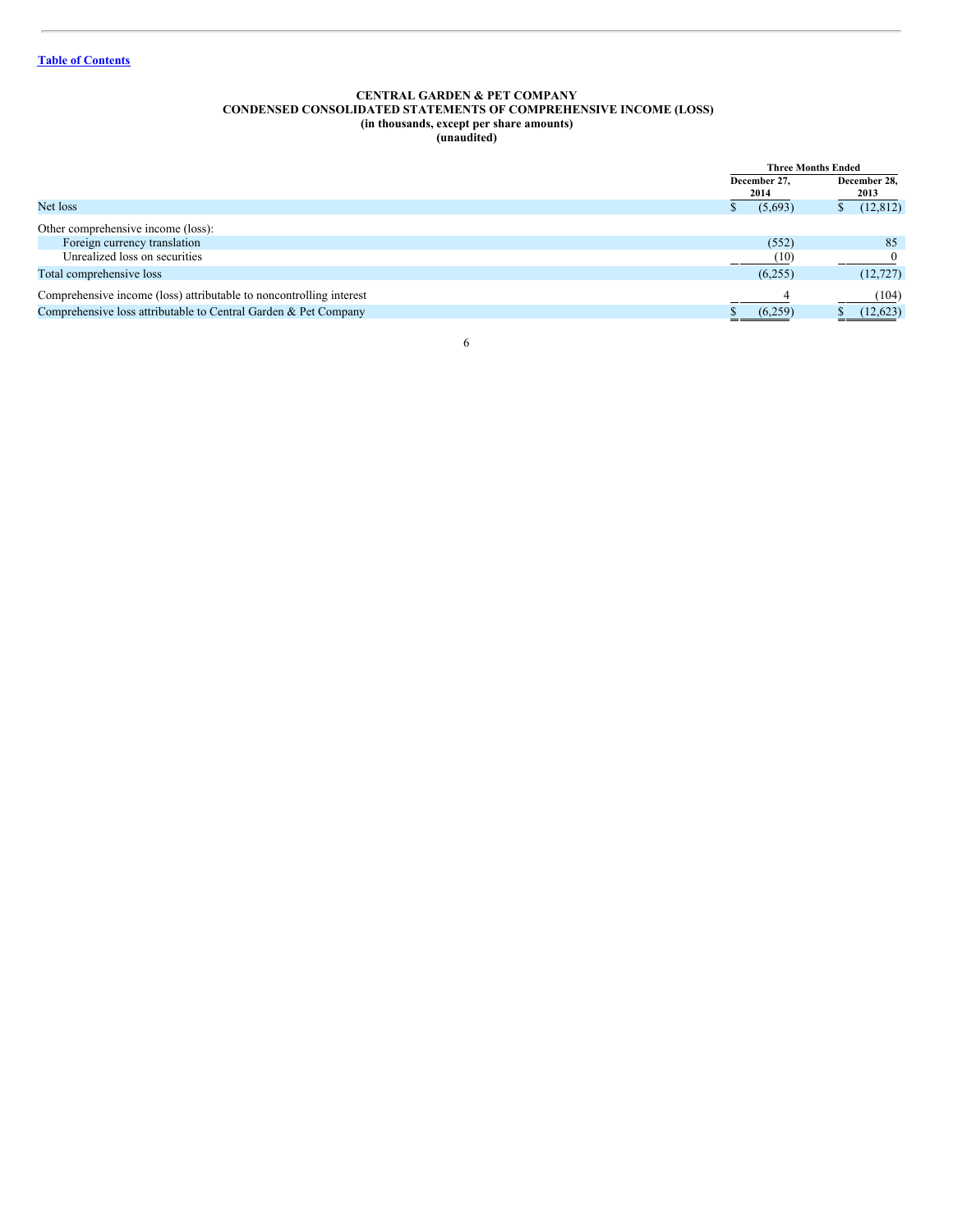#### <span id="page-6-0"></span>**CENTRAL GARDEN & PET COMPANY CONDENSED CONSOLIDATED STATEMENTS OF CASH FLOWS (in thousands) (unaudited)**

|                                                                                 | <b>Three Months Ended</b> |                 |
|---------------------------------------------------------------------------------|---------------------------|-----------------|
|                                                                                 | December 27,              | December 28,    |
|                                                                                 | 2014                      | 2013            |
| Cash flows from operating activities:<br>Net loss                               | S<br>(5,693)              | \$<br>(12, 812) |
| Adjustments to reconcile net loss to net cash provided by operating activities: |                           |                 |
| Depreciation and amortization                                                   | 8,464                     | 8,320           |
| Stock-based compensation                                                        | 1,592                     | 1,780           |
| Excess tax benefits from stock-based awards                                     | (40)                      | (171)           |
| Deferred income taxes                                                           | 2,500                     | 2,361           |
| Write-off of deferred financing costs                                           | $\theta$                  | 1,731           |
| Loss on sale of property and equipment                                          | 44                        | 23              |
| Change in assets and liabilities:                                               |                           |                 |
| Accounts receivable                                                             | 50,650                    | 51,255          |
| Inventories                                                                     | (73, 868)                 | (35,340)        |
| Prepaid expenses and other assets                                               | (15,098)                  | (13, 743)       |
| Accounts payable                                                                | 40,090                    | 16,952          |
| Accrued expenses                                                                | 7,124                     | 9,972           |
| Other long-term obligations                                                     | 87                        | (319)           |
| Net cash provided by operating activities                                       | 15,852                    | 30,009          |
| Cash flows from investing activities:                                           |                           |                 |
| Additions to property and equipment                                             | (4,069)                   | (5,377)         |
| Change in restricted cash                                                       | (5,407)                   | $\mathbf{0}$    |
| Investment in short term investments                                            | (12)                      | $\mathbf{0}$    |
| Proceeds from short term investments                                            | $\bf{0}$                  | 3,600           |
| Net cash used in investing activities                                           | (9, 488)                  | (1,777)         |
| Cash flows from financing activities:                                           |                           |                 |
| Repayments of long-term debt                                                    | (72)                      | (76)            |
| Proceeds from issuance of common stock                                          | 188                       | 200             |
| Borrowings under revolving line of credit                                       | $\overline{0}$            | 45,000          |
| Repayments under revolving line of credit                                       | (0)                       | (68,000)        |
| Payment of deferred financing costs                                             | (0)                       | (2,985)         |
| Repurchase of common stock                                                      | (3,742)                   | (401)           |
| Distribution to noncontrolling interest                                         | (1,680)                   | (633)           |
| Excess tax benefits from stock-based awards                                     | 40                        | 171             |
| Net cash used in financing activities                                           | (5,266)                   | (26, 724)       |
| Effect of exchange rate changes on cash and cash equivalents                    | (186)                     | 47              |
| Net increase in cash and cash equivalents                                       | 912                       | 1,555           |
| Cash and equivalents at beginning of period                                     | 78,676                    | 15,156          |
| Cash and equivalents at end of period                                           | 79,588<br>\$              | 16,711<br>\$    |
|                                                                                 |                           |                 |
| Supplemental information:                                                       |                           |                 |
| Cash paid for interest                                                          | 848                       | 2,998           |
| Cash paid for income taxes, net of refunds                                      | 116<br>S                  | (1,063)         |
| Non-cash investing activities:                                                  |                           |                 |
| Capital expenditures incurred but not paid                                      | \$<br>5                   | \$<br>938       |

See notes to condensed consolidated financial statements.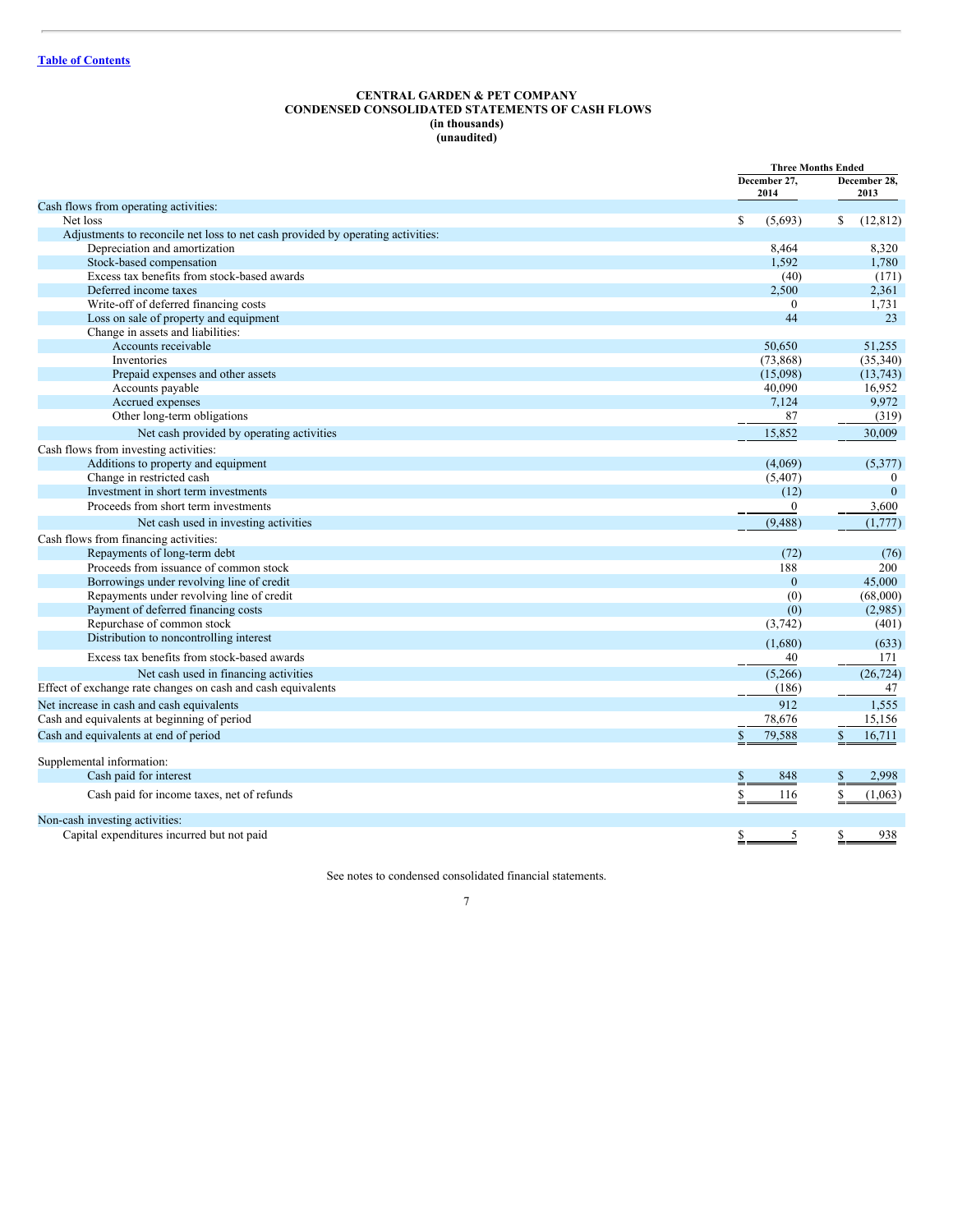#### <span id="page-7-0"></span>**CENTRAL GARDEN & PET COMPANY NOTES TO CONDENSED CONSOLIDATED FINANCIAL STATEMENTS Three Months Ended December 27, 2014 (unaudited)**

#### **1. Basis of Presentation**

The condensed consolidated balance sheets of Central Garden & Pet Company and subsidiaries (the "Company" or "Central") as of December 27, 2014 and December 28, 2013 , the condensed consolidated statements of operations for the three months ended December 27, 2014 and December 28, 2013 , the condensed consolidated statements of comprehensive income (loss) for the three months ended December 27, 2014 and December 28, 2013 and the condensed consolidated statements of cash flows for the three months ended December 27, 2014 and December 28, 2013 have been prepared by the Company, without audit. In the opinion of management, the interim financial statements include all normal recurring adjustments necessary for a fair statement of the results for the interim periods presented.

For the Company's foreign business in the UK, the local currency is the functional currency. Assets and liabilities are translated using the exchange rate in effect at the balance sheet date. Income and expenses are translated at the average exchange rate for the period. Deferred taxes are not provided on translation gains and losses because the Company expects earnings of its foreign subsidiary to be permanently reinvested. Transaction gains and losses are included in results of operations. See Note 8, Supplemental Equity Information, for further detail.

Due to the seasonal nature of the Company's garden business, the results of operations for the three month period ended December 27, 2014 are not indicative of the operating results that may be expected for the entire fiscal year. These interim financial statements should be read in conjunction with the annual audited financial statements, accounting policies and financial notes thereto, included in the Company's 2014 Annual Report on Form 10-K, which has previously been filed with the Securities and Exchange Commission. The September 27, 2014 balance sheet presented herein was derived from the audited statements.

#### *Noncontrolling Interest*

Noncontrolling interest in the Company's condensed consolidated financial statements represents the 20% interest not owned by Central in a consolidated subsidiary. Since the Company controls this subsidiary, its financial statements are consolidated with those of the Company, and the noncontrolling owner's 20% share of the subsidiary's net assets and results of operations is deducted and reported as noncontrolling interest on the consolidated balance sheets and as net income (loss) attributable to noncontrolling interest in the consolidated statements of operations. See Note 8, Supplemental Equity Information, for additional information.

#### *Derivative Instruments*

The Company principally uses a combination of purchase orders and various short and long-term supply arrangements in connection with the purchase of raw materials, including certain commodities. The Company also enters into commodity futures, options and swap contracts to reduce the volatility of price fluctuations of corn, which impacts the cost of raw materials. The Company's primary objective when entering into these derivative contracts is to achieve greater certainty with regard to the future price of commodities purchased for use in its supply chain. These derivative contracts are entered into for periods consistent with the related underlying exposures and do not constitute positions independent of those exposures. The Company does not enter into derivative contracts for speculative purposes and does not use leveraged instruments.

The Company does not perform the assessments required to achieve hedge accounting for commodity derivative positions. Accordingly, the changes in the values of these derivatives are recorded currently in other income (expense) in its condensed consolidated statements of operations. As of December 27, 2014 and December 28, 2013, the Company had no outstanding derivative instruments.

#### *Recent Accounting Pronouncements*

#### *Discontinued Operations*

In April 2014, the FASB issued Accounting Standards UpdateNo. 2014-08 (ASU 2014-08), Presentation of Financial Statements (Topic 205) and Property, Plant and Equipment (Topic 360): Reporting Discontinued Operations and Disclosures of Disposals of Components of an Entity. ASU 2014-08 provides amended guidance for reporting discontinued operations and disclosures of disposals of components. The amended guidance raises the threshold for disposals to qualify as discontinued operations and permits significant

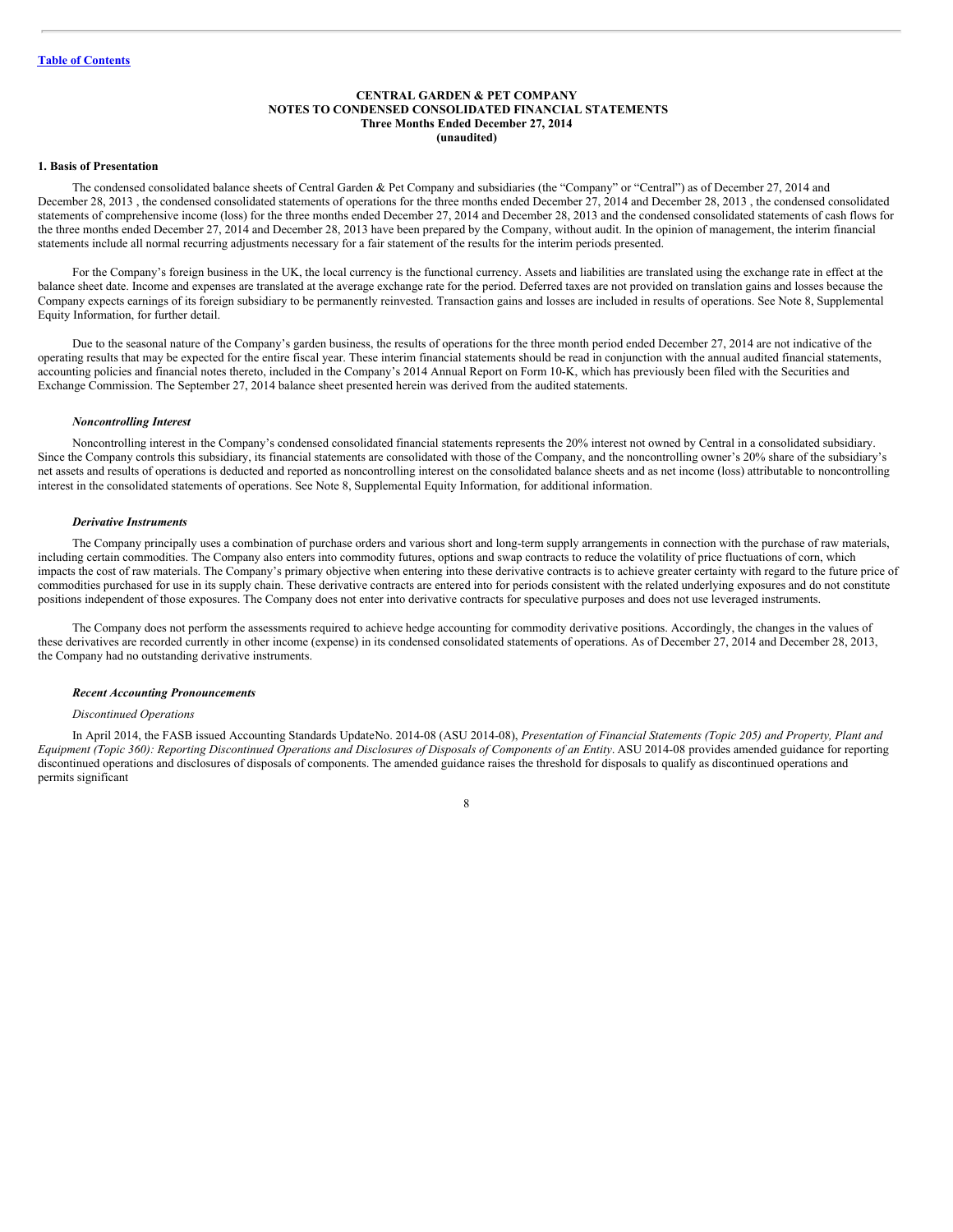continuing involvement and continuing cash flows with the discontinued operation. In addition, the amended guidance requires additional disclosures for discontinued operations and new disclosures for individually material disposal transactions that do not meet the definition of a discontinued operation. The amended guidance became effective for the Company during the first quarter of fiscal 2015. The adoption of the applicable sections of this ASC may have an impact on the accounting for any future discontinued operations the Company may have.

#### *Revenue Recognition*

In May 2014, the FASB issued Accounting Standards UpdateNo. 2014-09 (ASU 2014-09), *Revenue from Contracts with Customers*. This update was issued as Accounting Standards Codification Topic 606. The core principle of this amendment is that an entity should recognize revenue to depict the transfer of promised goods or services to customers in an amount that reflects the consideration to which the entity expects to be entitled in exchange for those goods or services. ASU 2014-09 is effective for annual reporting periods beginning after December 15, 2016, including interim periods within that reporting period, with earlier adoption not permitted. The guidance permits two implementation approaches, one requiring retrospective application of the new standard with restatement of prior years and one requiring prospective application of the new standard with disclosure of results under old standards. The adoption of this guidance is not expected to have a significant impact on the Company's consolidated financial statements.

#### *Stock Based Compensation*

In June 2014, the FASB issued ASU No. 2014-12 (ASU 2014-12), Compensation - Stock Compensation (Topic 718): Accounting for Share-Based Payments When the Terms of an Award Provide That a Performance Target Could Be Achieved after the Requisite Service Period. ASU No. 2014-12 requires that a performance target that affects vesting and that could be achieved after the requisite service period should be treated as a performance condition. A reporting entity should apply existing guidance in Topic 718 as it relates to awards with performance conditions that affect vesting to account for such awards. As such, the performance target should not be reflected in estimating the grant-date fair value of the award. ASU 2014-12 is effective for annual periods and interim periods within those annual periods beginning after December 15, 2015. Earlier adoption is permitted. The Company is currently evaluating the effect that the adoption of this standard will have on its financial statements.

#### **2. Fair Value Measurements**

ASC 820 establishes a single authoritative definition of fair value, a framework for measuring fair value and expands disclosure of fair value measurements. ASC 820 requires financial assets and liabilities to be categorized based on the inputs used to calculate their fair values as follows:

Level 1 — Quoted prices in active markets for identical assets or liabilities.

Level 2 — Inputs other than quoted prices included within Level 1 that are observable for the asset or liability, either directly or indirectly.

Level 3 — Unobservable inputs for the asset or liability, which reflect the Company's own assumptions about the assumptions that market participants would use in pricing the asset or liability (including assumptions about risk).

The Company's financial instruments include cash and equivalents, restricted cash used for collateral requirements for stand-alone letter of credit agreements, short term investments consisting of bank certificates of deposit, accounts receivable and payable, derivative instruments, short-term borrowings, and accrued liabilities. The carrying amount of these instruments approximates fair value because of their short-term nature.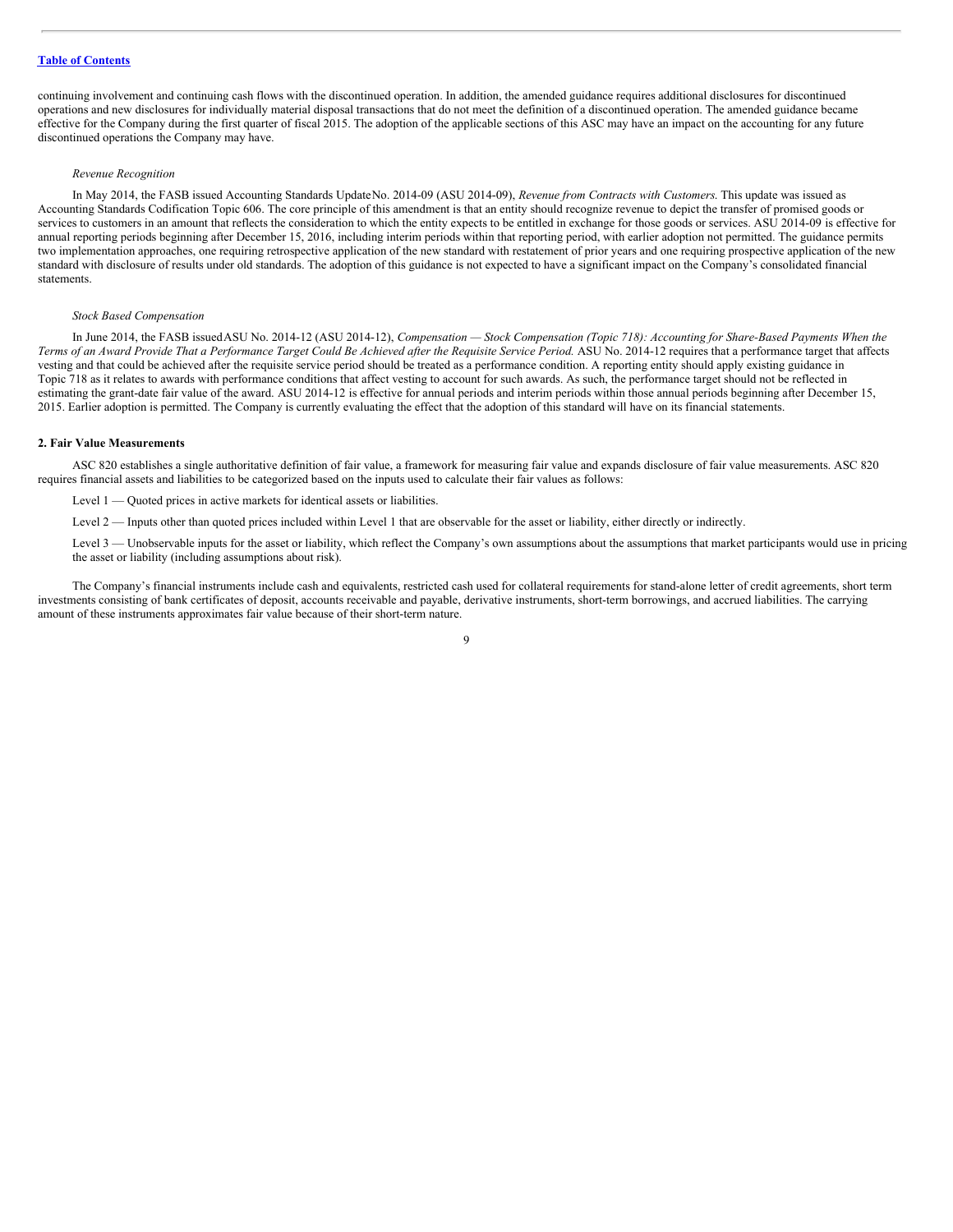#### *Assets and Liabilities Measured at Fair Value on a Recurring Basis*

The following table presents the Company's financial assets and liabilities measured at fair value on a recurring basis based upon the level within the fair value hierarchy in which the fair value measurements fall, as of December 27, 2014 (in thousands):

|                                           | Level 1 | Level 2 | Level 3 | <b>Total</b> |
|-------------------------------------------|---------|---------|---------|--------------|
| Assets:                                   |         |         |         |              |
| Short term investments $(a)$              | \$9,992 |         |         | \$9,992      |
| Total assets                              | \$9,992 | ۰D.     |         | \$9,992      |
|                                           |         |         |         |              |
| Liabilities:                              |         |         |         |              |
| Liability for contingent consideration(b) |         |         | \$4,414 | \$4,414      |
| Total liabilities                         |         |         | \$4,414 | \$4,414      |

The following table presents the Company's financial assets and liabilities measured at fair value on a recurring basis based upon the level within the fair value hierarchy in which the fair value measurements fall, as of December 28, 2013:

|                                           | Level 1        | Level 2          | Level 3         | <b>Total</b> |
|-------------------------------------------|----------------|------------------|-----------------|--------------|
| Assets:                                   |                |                  |                 |              |
| Certificates of deposit $(c)$             |                | \$14,220         |                 | \$14,220     |
| Total assets                              | $\mathbf{0}$   | \$14,220         | \$<br>$\theta$  | \$14,220     |
| Liabilities:                              |                |                  |                 |              |
| Liability for contingent consideration(b) | $\overline{0}$ | $\theta$         | \$4,165         | \$4,165      |
| <b>Total liabilities</b>                  | $\Omega$<br>__ | $\theta$<br>____ | \$4,165<br>==== | \$4,165      |

The following table presents our financial assets and liabilities at fair value on a recurring basis based upon the level within the fair value hierarchy in which the fair value measurements fall, as of September 27, 2014:

|                                           | Level 1 | Level 2 | Level 3 | <b>Total</b>    |
|-------------------------------------------|---------|---------|---------|-----------------|
| Assets:                                   |         |         |         |                 |
| Short-term investments $(a)$              | \$9,990 |         |         | \$9,990         |
| Total assets                              | \$9,990 |         |         | \$9,990         |
| Liabilities:                              |         |         |         |                 |
| Liability for contingent consideration(b) |         |         | \$4,414 | \$4,414         |
| <b>Total liabilities</b>                  |         |         | \$4,414 | \$4,414<br>____ |

(a) The fair value of short-term investments is based on quoted prices in active markets for identical assets.<br>(b) The liability for contingent consideration relates to an earn-out for B2E, acquired in December 2012. The The liability for contingent consideration relates to an earn-out for B2E, acquired in December 2012. The fair value of the contingent consideration arrangement is determined based on the Company's evaluation as to the probability and amount of any earn-out that will be achieved based on expected future performance by the acquired entity. This is presented as part of long-term liabilities in our consolidated balance sheets.

(c) The fair value of the Company's time deposits is based on the most recent observable inputs for similar instruments in active markets or quoted prices for identical or similar instruments in markets that are not active or are directly or indirectly observable. These are presented as short term investments in the Company's consolidated balance sheets.

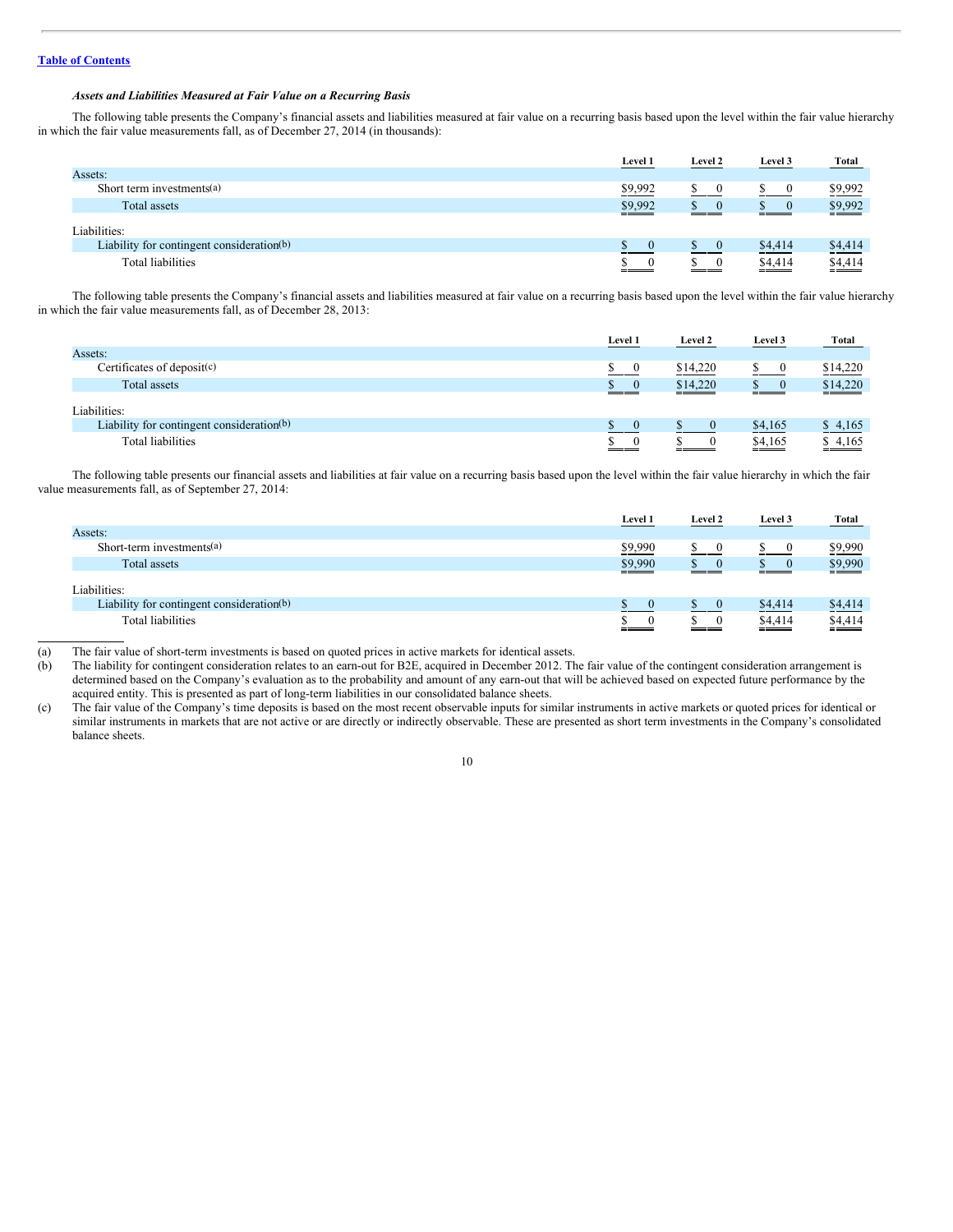The following table provides a summary of changes in fair value of our Level 3 financial instruments for the period ended December 27, 2014 and December 28, 2013 (in thousands):

|                                                                                                              | Amount  |
|--------------------------------------------------------------------------------------------------------------|---------|
| Balance as of September 27, 2014                                                                             | \$4,414 |
| Changes in the fair value of contingent performance-based payments established at the time of<br>acquisition |         |
| Balance as of December 27, 2014                                                                              | \$4,414 |
|                                                                                                              | Amount  |
| Balance as of September 28, 2013                                                                             | \$4,165 |
| Changes in the fair value of contingent performance-based payments established at the time of<br>acquisition |         |
| Balance as of December 28, 2013                                                                              | \$4,165 |

#### *Assets and Liabilities Measured at Fair Value on a Non-Recurring Basis*

The Company measures certain non-financial assets and liabilities, including long-lived assets, goodwill and intangible assets, at fair value on a non-recurring basis. Fair value measurements of non-financial assets and non-financial liabilities are used primarily in the impairment analyses of long-lived assets, goodwill and other intangible assets. During the periods ended December 27, 2014 and December 28, 2013, the Company was not required to measure any significant non-financial assets and liabilities at fair value.

#### *Fair Value of Other Financial Instruments*

The estimated fair value of the Company's \$450.0 million 8.25% senior subordinated notes due 2018 as of December 27, 2014, December 28, 2013 and September 27, 2014, was \$461.9 million, \$434.3 million and \$459.5 million, respectively, compared to a carrying value of \$449.6 million, \$449.4 million and \$449.5 million, respectively. The estimated fair value is based on quoted market prices for these notes, which are Level 1 inputs within the fair value hierarchy.

#### **3. Acquisitions**

#### *Envincio*

On April 1, 2014, the Company purchased certain assets of Envincio LLC, including brands, EPA registrations, inventory and trade receivables, for approximately \$20.3 million. The purchase price exceeded the fair value of the net tangible and intangible assets acquired by approximately \$2.5 million, which is recorded in goodwill. The operating results of this acquisition did not have a material impact on the Company's consolidated financial statements. Financial results for Envincio have been included in the results of operations within the Pet segment since the date of acquisition. This acquisition is expected to enable the Company to be a key supplier and product innovator in the growing natural insecticides product market, often characterized as EPA-exempt products, and expand its offerings in traditional pesticides.

The following table summarizes the preliminary recording of the fair values of the assets acquired and liabilities assumed as of the acquisition date and subsequent adjustments:

|                                                           | <b>Amounts</b>          |
|-----------------------------------------------------------|-------------------------|
|                                                           | Recognized as of        |
| (In thousands)                                            | <b>Acquisition Date</b> |
| Current assets, net of cash and cash equivalents acquired | 6.650                   |
| Fixed assets                                              | 20                      |
| Goodwill                                                  | 2.477                   |
| Intangible assets                                         | 12,306                  |
| Current liabilities                                       | (1,170)                 |
| Net assets acquired, less cash and cash equivalents       | 20,283                  |

As of December 27, 2014, the fair values of the assets acquired and liabilities assumed related to this acquisition had not been finalized. Therefore, the values presented above are subject to change as the Company finalizes its fair value assessments during the measurement period.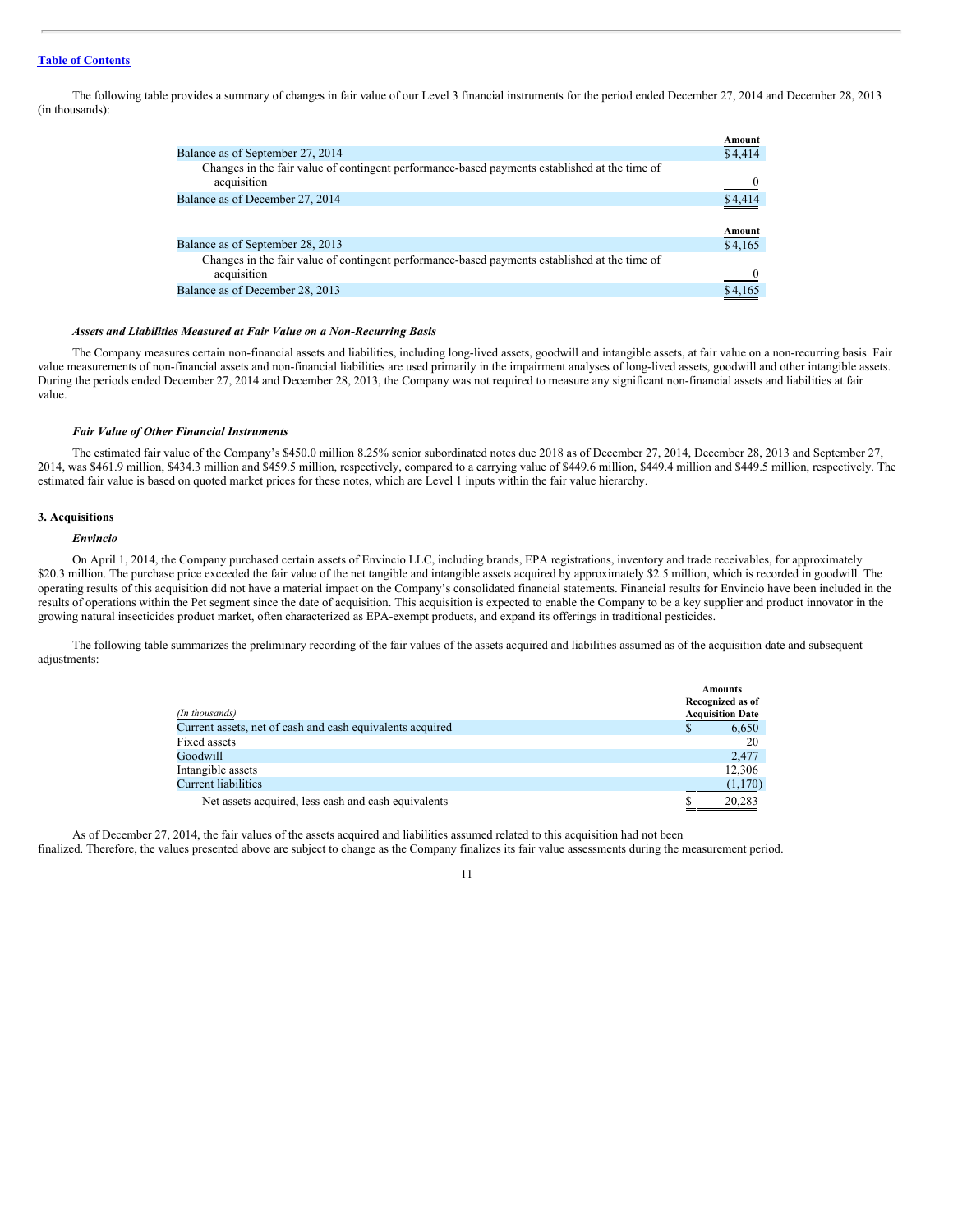#### **4. Inventories, net**

Inventories, net of allowance for obsolescence, consist of the following (in thousands):

|                        | December 27,<br>2014 | December 28,<br>2013 | September 27,<br>2014 |
|------------------------|----------------------|----------------------|-----------------------|
| Raw materials          | 111.012              | 120.382              | 93,678                |
| Work in progress       | 13,006               | 17.531               | 13,397                |
| Finished goods         | 260.314              | 275.425              | 207,818               |
| Supplies               | 15,604               | 14,101               | 11,493                |
| Total inventories, net | 399,936              | 427,439              | 326,386               |

#### **5. Goodwill**

The Company accounts for goodwill in accordance with ASC 350, "Intangibles — Goodwill and Other," and tests goodwill for impairment annually, or whenever events occur or circumstances change that would more likely than not reduce the fair value of a reporting unit below its carrying amount. This assessment involves the use of significant accounting judgments and estimates as to future operating results and discount rates. Changes in estimates or use of different assumptions could produce significantly different results. An impairment loss is generally recognized when the carrying amount of the reporting unit's net assets exceeds the estimated fair value of the reporting unit. The Company uses discounted cash flow analysis to estimate the fair value of our reporting units. The Company's goodwill impairment analysis also includes a comparison of the aggregate estimated fair value of its reporting units to the Company's total market capitalization.

#### **6. Other Intangible Assets**

The following table summarizes the components of gross and net acquired intangible assets:

|                                                    | Gross   | Accumulated<br>Amortization<br>(in millions) |          | Carrying<br>Value |
|----------------------------------------------------|---------|----------------------------------------------|----------|-------------------|
| December 27, 2014                                  |         |                                              |          |                   |
| Marketing-related intangible assets—amortizable    | \$15.5  | S<br>(10.1)                                  |          | 5.4               |
| Marketing-related intangible assets—nonamortizable | 59.6    |                                              | (16.9)   | 42.7              |
| Total                                              | 75.1    | (10.1)                                       | (16.9)   | 48.1              |
| Customer-related intangible assets—amortizable     | 42.8    | (20.7)                                       |          | 22.1              |
| Other acquired intangible assets—amortizable       | 19.4    | (9.0)                                        | $\theta$ | 10.4              |
| Other acquired intangible assets—nonamortizable    | 7.7     |                                              | (1.2)    | 6.5               |
| Total                                              | 27.1    | (9.0)                                        | (1.2)    | 16.9              |
| Total other intangible assets                      | \$145.0 | (39.8)<br>ъ                                  | (18.1)   | 87.1              |

**Net**

|                                                    | Gross   | Accumulated<br>Amortization<br>(in millions) | Impairment | <b>Net</b><br>Carrying<br>Value |
|----------------------------------------------------|---------|----------------------------------------------|------------|---------------------------------|
| December 28, 2013                                  |         |                                              |            |                                 |
| Marketing-related intangible assets—amortizable    | \$12.5  | (9.1)<br>S                                   |            | 3.4                             |
| Marketing-related intangible assets—nonamortizable | 59.6    |                                              | (16.9)     | 42.7                            |
| Total                                              | 72.1    | (9.1)                                        | (16.9)     | 46.1                            |
| Customer-related intangible assets—amortizable     | 42.8    | (18.5)                                       |            | 24.3                            |
| Other acquired intangible assets—amortizable       | 16.6    | (8.1)                                        | $\theta$   | 8.5                             |
| Other acquired intangible assets—nonamortizable    |         |                                              | (1.2)      |                                 |
| Total                                              | 17.8    | (8.1)                                        | (1.2)      | 8.5                             |
| Total other intangible assets                      | \$132.7 | (35.7)                                       | (18.1)     | 78.9                            |
|                                                    |         |                                              |            |                                 |

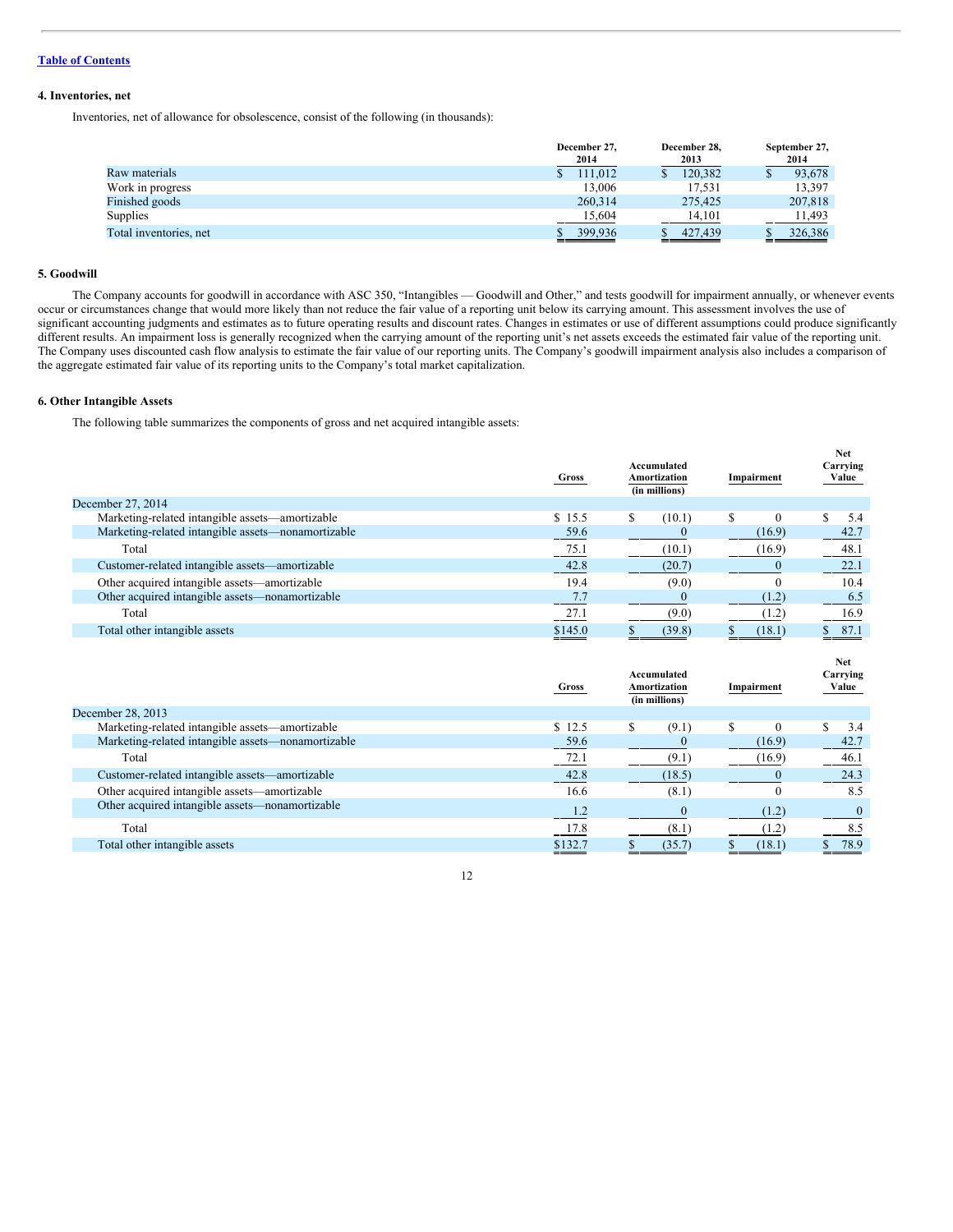|                                                    | Gross   | Accumulated<br>Amortization<br>(in millions) | Impairment | <b>Net</b><br>Carrying<br>Value |
|----------------------------------------------------|---------|----------------------------------------------|------------|---------------------------------|
| September 27, 2014                                 |         |                                              |            |                                 |
| Marketing-related intangible assets-amortizable    | \$15.5  | S<br>(9.9)                                   |            | 5.6                             |
| Marketing-related intangible assets-nonamortizable | 59.6    |                                              | (16.9)     | 42.7                            |
| Total                                              | 75.1    | (9.9)                                        | (16.9)     | 48.3                            |
| Customer-related intangible assets—amortizable     | 42.8    | (20.2)                                       |            | 22.6                            |
| Other acquired intangible assets—amortizable       | 19.4    | (8.8)                                        |            | 10.6                            |
| Other acquired intangible assets—nonamortizable    | 7.7     |                                              | (1.2)      | 6.5                             |
| Total                                              | 27.1    | (8.8)                                        | (1.2)      | 17.1                            |
| Total other intangible assets                      | \$145.0 | (38.9)                                       | (18.1)     | 88.0<br>==                      |
|                                                    |         |                                              |            |                                 |

Other intangible assets acquired include contract-based and technology-based intangible assets.

The Company evaluates long-lived assets, including amortizable and indefinite-lived intangible assets, for impairment whenever events or changes in circumstances indicate the carrying value may not be recoverable. The Company evaluates indefinite-lived intangible assets on an annual basis. In fiscal 2014, the Company tested its indefinite-lived intangible assets and no impairment was indicated. Other factors indicating the carrying value of the Company's amortizable intangible assets may not be recoverable were not present in fiscal 2014 or during the three months ended December 27, 2014, and accordingly, no impairment testing was performed on these assets.

The Company is currently amortizing its acquired intangible assets with definite lives over periods ranging from 1 to 25 years; over weighted average remaining lives of eight years for marketing-related intangibles, 15 years for customer-related intangibles and 14 years for other acquired intangibles. Amortization expense for intangibles subject to amortization was approximately \$0.9 million and \$1.0 million for the three months ended December 27, 2014 and December 28, 2013, respectively, and is classified within operating expenses in the condensed consolidated statements of operations. Estimated annual amortization expense related to acquired intangible assets in each of the succeeding five years is estimated to be approximately \$4 million to \$5 million per year from fiscal 2015 through fiscal 2019.

#### **7. Long-Term Debt**

Long-term debt consists of the following:

|                                                                                                                                                                    | December 27.<br>2014 | December 28.<br>2013 |          |
|--------------------------------------------------------------------------------------------------------------------------------------------------------------------|----------------------|----------------------|----------|
|                                                                                                                                                                    |                      | (in thousands)       |          |
| Senior subordinated notes, net of unamortized discount(1), interest at 8.25%, payable<br>semi-annually, principal due March 2018                                   | 449.560              | 449,444<br>S.        | 449.529  |
| Asset-based revolving credit facility, interest at LIBOR plus a margin of 1.25% to<br>1.75%, or Base Rate plus a margin of 0.25% to 0.75%, final maturity December |                      |                      |          |
| 2018                                                                                                                                                               |                      |                      | $\Omega$ |
| Other notes payable                                                                                                                                                | 642                  | 94                   | 710      |
| Total                                                                                                                                                              | 450,202              | 449.538              | 450.239  |
| Less current portion                                                                                                                                               | (50, 289)            | (73)                 | (291)    |
| Long-term portion                                                                                                                                                  | 399.913              | 449,465              | 449.948  |

(1) Represents unamortized original issue discount of \$440, \$556 and \$471, as of December 27, 2014, December 28, 2013 and September 27, 2014, respectively, which is amortizable until March 2018.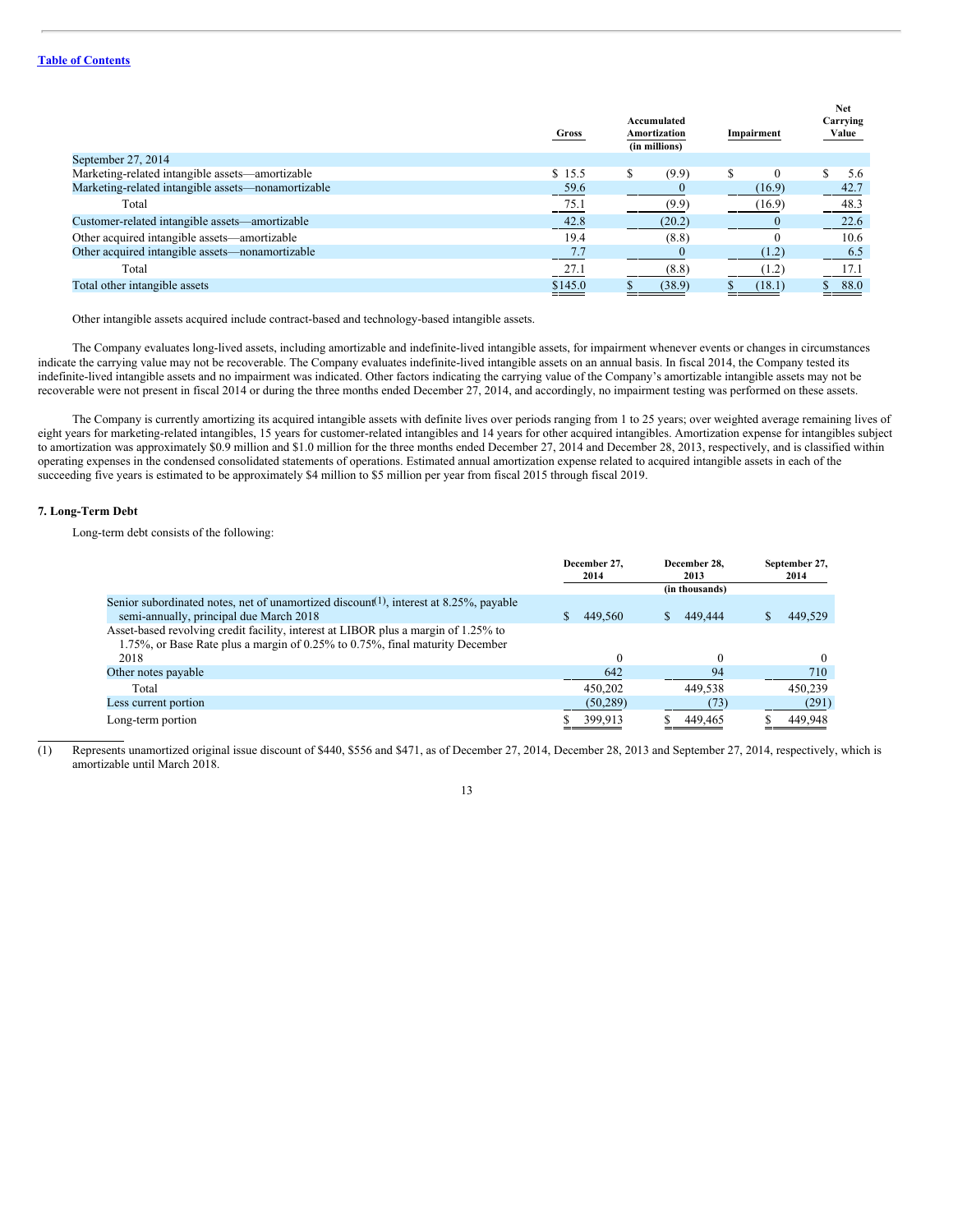#### *Senior Subordinated Notes*

On March 8, 2010, the Company issued \$400 million aggregate principal amount of 8.25% senior subordinated notes due March 1, 2018 (the "2018 Notes"). On February 13, 2012, the Company issued an additional \$50 million aggregate principal amount of its 2018 Notes at a price of 98.501%, plus accrued interest from September 1, 2011, in a private placement. The Company used the net proceeds from the offering to pay a portion of the outstanding balance under its prior revolving credit facility.

The 2018 Notes require semiannual interest payments, which commenced on September 1, 2010. The 2018 Notes are unsecured senior subordinated obligations and are subordinated to all of the Company's existing and future senior debt, including the Company's Credit Facility. The obligations under the 2018 Notes are fully and unconditionally guaranteed on a senior subordinated basis by each of the Company's existing and future domestic restricted subsidiaries with certain exceptions. The guarantees are general unsecured senior subordinated obligations of the guarantors and are subordinated to all existing and future senior debt of the guarantors.

The Company may redeem some or all of the 2018 Notes at any time before March 1, 2015 for 104.125%, on or after March 1, 2015 for 102.063% and on or after March 1, 2016 for 100%, plus accrued and unpaid interest. The holders of the 2018 Notes have the right to require the Company to repurchase all or a portion of the 2018 Notes at a purchase price equal to 101% of the principal amount of the notes repurchased, plus accrued and unpaid interest upon the occurrence of a change of control.

In January 2015, the Company called \$50 million aggregate principal amount of the 2018 Notes for redemption on March 1, 2015 at a price of 102.063%. In conjunction with this transaction, the Company expects to recognize a charge of approximately \$1.5 million in its second fiscal quarter related to the payment of the call premium and the write-off of unamortized financing costs. Accordingly, the Company has reclassified the \$50 million expected to be redeemed to current portion of long-term debt in its condensed consolidated balance sheet for the period ended December 27, 2014.

The 2018 Notes contain customary high yield covenants, including covenants limiting debt incurrence and restricted payments, subject to certain baskets and exceptions. The Company was in compliance with all financial covenants in the 2018 Notes indenture as of December 27, 2014.

#### *Asset Backed Loan Facility*

On December 5, 2013, the Company entered into a credit agreement which provides up to a \$390 million principal amount senior secured asset-based revolving credit facility, with up to an additional \$200 million principal amount available with the consent of the Lenders if the Company exercises the accordion feature set forth therein (collectively, the "Credit Facility"). The Credit Facility matures on December 5, 2018 and replaced the Company's prior revolving credit facility. The Company may borrow, repay and reborrow amounts under the Credit Facility until its maturity date, at which time all amounts outstanding under the Credit Facility must be repaid in full. As of December 27, 2014, there were no borrowings or letters of credit outstanding under the Credit Facility. There were other letters of credit of \$12.6 million outstanding as of December 27, 2014.

The Credit Facility is subject to a borrowing base, calculated using a formula based upon eligible receivables and inventory, minus certain reserves and subject to restrictions. The borrowing availability as of December 27, 2014 was \$293.6 million. Borrowings under the Credit Facility bear interest at an index based on LIBOR or, at the option of the Company, the Base Rate (defined as the highest of (a) the SunTrust prime rate, (b) the Federal Funds Rate plus 0.5% and (c) one-month LIBOR plus 1.00%), plus, in either case, an applicable margin based on the Company's total outstanding borrowings. Such applicable margin for LIBOR-based borrowings fluctuates between 1.25%- 1.75% (and was 1.25% at December 27, 2014) and such applicable margin for Base Rate borrowings fluctuates between 0.25%-0.75% (and was 0.25% at December 27, 2014). As of December 27, 2014, the applicable interest rate related to Base Rate borrowings was 3.5%, and the applicable interest rate related to LIBOR-based borrowings was 1.4%.

The Credit Facility contains customary covenants, including financial covenants which require the Company to maintain a minimum fixed charge coverage ratio of 1.00:1.00 upon reaching certain borrowing levels. The Credit Facility is secured by substantially all assets of the Company. The Company was in compliance with all covenants under the Credit Facility during the period ended December 27, 2014.

The Company incurred approximately \$3.1 million of costs in conjunction with this transaction, which included banking fees and legal expenses. These costs are being amortized over the term of the Credit Facility.

The Company recorded a non-cash charge of \$1.7 million for the three month period ended December 28, 2013 as part of interest expense, related to the write-off of unamortized deferred financing costs under the prior revolving credit facility.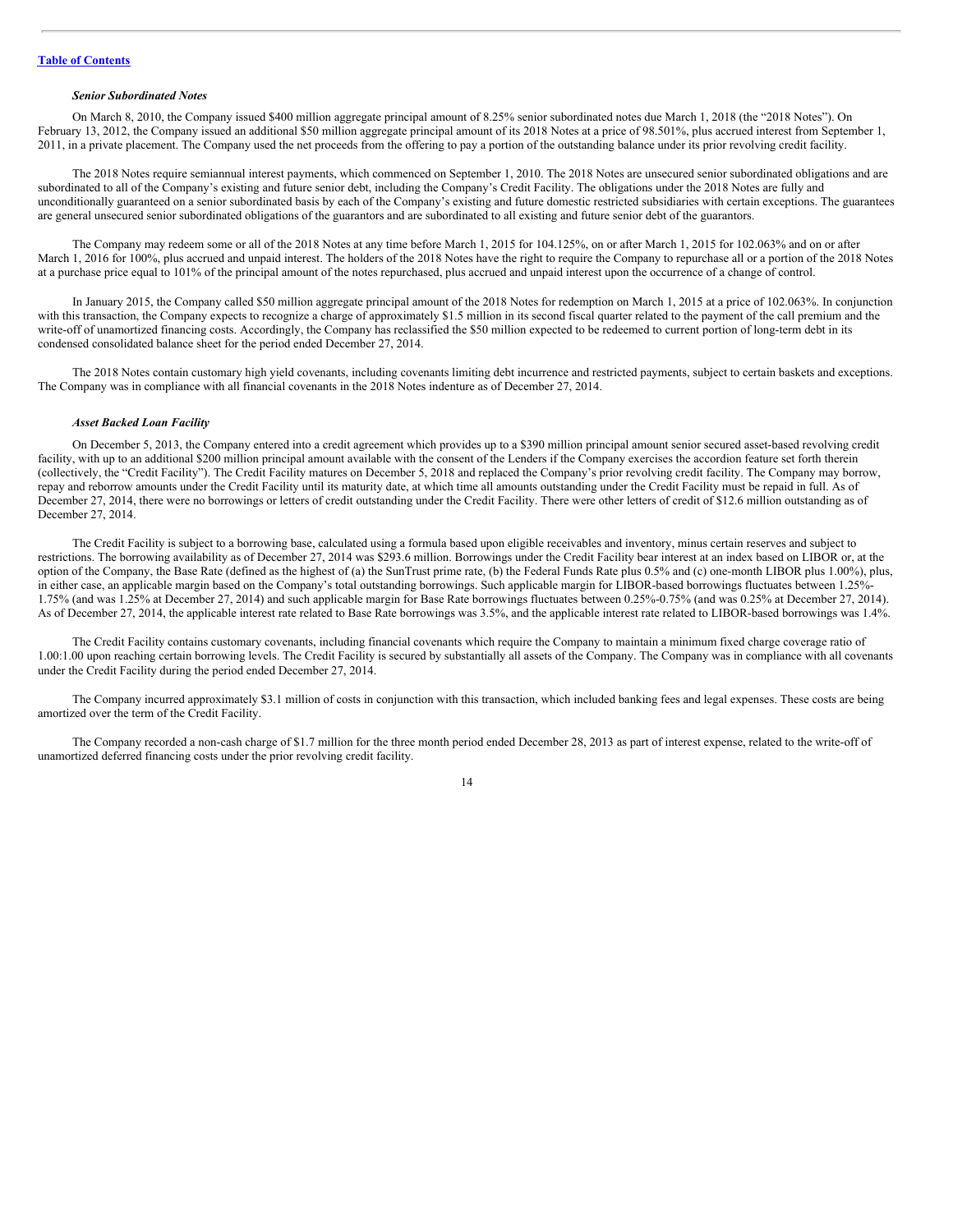#### **8. Supplemental Equity Information**

The following table provides a summary of the changes in the carrying amounts of equity attributable to controlling interest and noncontrolling interest for the three months ended December 27, 2014 and December 28, 2013:

|                                         |                 |                 |                         |                    | <b>Controlling Interest</b> |                         |       |           |                                   |           |
|-----------------------------------------|-----------------|-----------------|-------------------------|--------------------|-----------------------------|-------------------------|-------|-----------|-----------------------------------|-----------|
|                                         |                 | <b>Class A</b>  |                         | <b>Additional</b>  |                             | Accumulated<br>Other    |       |           |                                   |           |
| (in thousands)                          | Common<br>Stock | Common<br>Stock | <b>Class B</b><br>Stock | Paid In<br>Capital | <b>Retained</b><br>Earnings | Comprehensive<br>Income |       | Total     | Noncontrolling<br><b>Interest</b> | Total     |
| <b>Balance September 27, 2014</b>       | 124             | 369             | \$<br>16                | \$396,586          | \$86,396                    |                         | 1,232 | \$484,723 | 1,730                             | \$486,453 |
| Comprehensive loss                      |                 |                 |                         |                    | (5,697)                     |                         | (562) | (6,259)   | 4                                 | (6,255)   |
| Stock based compensation                |                 |                 |                         | 1,080              |                             |                         |       | 1,080     |                                   | 1,080     |
| Restricted share activity               |                 | (1)             |                         | (144)              |                             |                         |       | (145)     |                                   | (145)     |
| Issuance of common stock                |                 |                 |                         | 470                |                             |                         |       | 470       |                                   | 470       |
| Repurchase of common stock              | (2)             | (4)             |                         | (4,538)            | (563)                       |                         |       | (5,107)   |                                   | (5,107)   |
| Tax benefit on stock option exercise    |                 |                 |                         | 40                 |                             |                         |       | 40        |                                   | 40        |
| Distribution to Noncontrolling interest |                 |                 |                         |                    |                             |                         |       |           | (1,680)                           | (1,680)   |
| Other                                   |                 |                 |                         |                    |                             |                         |       |           |                                   |           |
| <b>Balance December 27, 2014</b>        | 122             | 364             | 16                      | \$393,494          | \$80,136                    |                         | 670   | \$474,802 | 54                                | \$474,856 |

|                                         | <b>Controlling Interest</b> |                          |                |                              |          |  |                        |           |                |           |
|-----------------------------------------|-----------------------------|--------------------------|----------------|------------------------------|----------|--|------------------------|-----------|----------------|-----------|
|                                         |                             |                          |                |                              |          |  | Accumulated            |           |                |           |
|                                         | Common                      | <b>Class A</b><br>Common | <b>Class B</b> | <b>Additional</b><br>Paid In | Retained |  | Other<br>Comprehensive |           | Noncontrolling |           |
| (in thousands)                          | Stock                       | <b>Stock</b>             | <b>Stock</b>   | Capital                      | Earnings |  | Income                 | Total     | Interest       | Total     |
| <b>Balance September 28, 2013</b>       | 122<br>S.                   | 353                      | 16<br>\$       | \$389,153                    | \$77,592 |  | 1,442                  | \$468,678 | 1,346          | \$470,024 |
| Comprehensive loss                      |                             |                          |                |                              | (12,708) |  | 85                     | (12, 623) | (104)          | (12, 727) |
| Stock based compensation                |                             |                          |                | 1,257                        |          |  |                        | 1,257     |                | 1,257     |
| Restricted share activity               |                             |                          |                | 55                           |          |  |                        | 56        |                | 56        |
| Issuance of common stock                |                             |                          |                | 355                          |          |  |                        | 355       |                | 355       |
| Repurchase of common stock              | $\Omega$                    | $\Omega$                 |                | $\theta$                     | $\Omega$ |  |                        | $\theta$  |                | $\theta$  |
| Tax benefit on stock option exercise    |                             |                          |                | 171                          |          |  |                        | 171       |                | 171       |
| Distribution to Noncontrolling interest |                             |                          |                |                              |          |  |                        |           | (633)          | (633)     |
| Other                                   |                             |                          |                |                              |          |  |                        |           |                |           |
| <b>Balance December 28, 2013</b>        | 122                         | 354                      | 16             | \$390,991                    | \$64,884 |  | 1,527                  | \$457,894 | 609            | \$458,503 |

#### **9. Stock-Based Compensation**

The Company recognized share-based compensation expense of \$1.6 million and \$1.8 million for the three month periods ended December 27, 2014 and December 28, 2013, respectively, as a component of selling, general and administrative expenses. The tax benefit associated with share-based compensation expense for the three month periods ended December 27, 2014 and December 28, 2013 was \$0.6 million and \$0.7 million, respectively.

#### **10. Earnings Per Share**

The potential effects of stock awards were excluded from the diluted earnings per share calculation for the three month periods ended December 27, 2014 and December 28, 2013 because their inclusion in a net loss period would be anti-dilutive to the earnings per share calculation.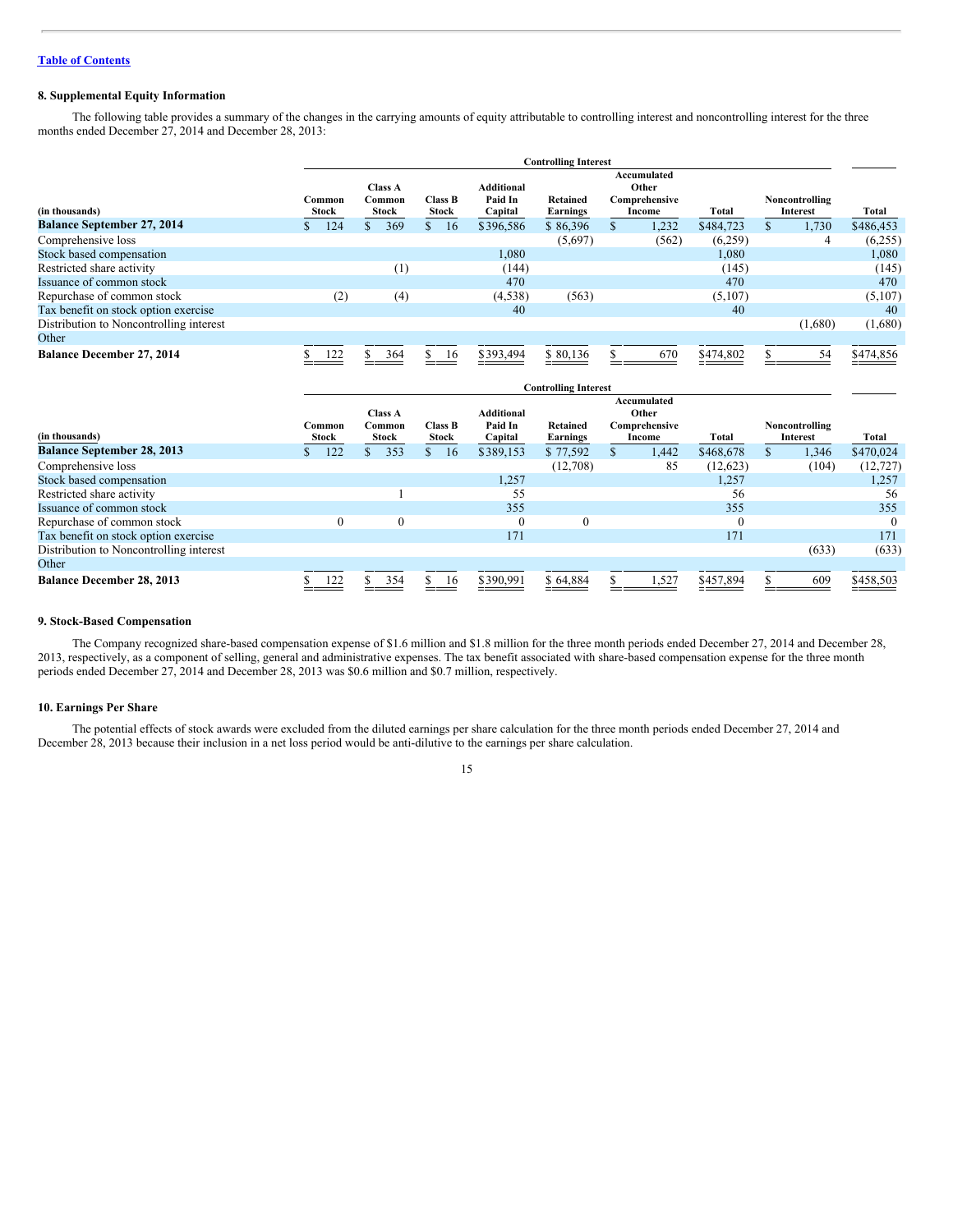#### **11. Segment Information**

Management has determined that the Company has two operating segments which are also reportable segments based on the level at which the Chief Operating Decision Maker reviews the results of operations to make decisions regarding performance assessment and resource allocation. These operating segments are Pet segment and Garden segment and are presented in the table below (in thousands).

|                                                           |                      | <b>Three Months Ended</b> |  |  |  |
|-----------------------------------------------------------|----------------------|---------------------------|--|--|--|
|                                                           | December 27.<br>2014 | December 28.<br>2013      |  |  |  |
| Net sales:                                                |                      |                           |  |  |  |
| Pet segment                                               | S.<br>199,320        | 184,605<br>S              |  |  |  |
| Garden segment                                            | 108,000              | 105,916                   |  |  |  |
| Total net sales                                           | 307,320              | 290,521                   |  |  |  |
| Income (loss) from operations:                            |                      |                           |  |  |  |
| Pet segment                                               | 20,575               | 14,386                    |  |  |  |
| Garden segment                                            |                      | (3,535)<br>(6,231)        |  |  |  |
| Corporate                                                 | (15,902)             | (16, 510)                 |  |  |  |
| Total income (loss) from operations                       |                      | 1,138<br>(8,355)          |  |  |  |
| Interest expense—net                                      | (10, 432)            | (12, 204)                 |  |  |  |
| Other expense                                             |                      | (168)<br>(368)            |  |  |  |
| Income tax benefit                                        |                      | (7, 915)<br>(3,969)       |  |  |  |
| Loss including noncontrolling interest                    |                      | (5,693)<br>(12, 812)      |  |  |  |
| Net income (loss) attributable to noncontrolling interest |                      | (104)<br>4                |  |  |  |
| Net loss attributable to Central Garden & Pet Company     |                      | (5,697)<br>(12,708)       |  |  |  |
| Depreciation and amortization:                            |                      |                           |  |  |  |
| Pet segment                                               |                      | 3,941<br>3,886            |  |  |  |
| Garden segment                                            |                      | 1,566<br>1,573            |  |  |  |
| Corporate                                                 |                      | 2,861<br>2,957            |  |  |  |
| Total depreciation and amortization                       | \$                   | \$<br>8,320<br>8,464      |  |  |  |

|                                                | December 27.<br>2014 | December 28,<br>2013 | September 27,<br>2014 |
|------------------------------------------------|----------------------|----------------------|-----------------------|
| Assets:                                        |                      |                      |                       |
| Pet segment                                    | 425.528<br>S         | S<br>406,000         | 414,279               |
| Garden segment                                 | 350,835              | 394,193              | 337,461               |
| Corporate                                      | 412,600              | 355,775              | 396,987               |
| Total assets                                   | \$1,188,963          | \$1,155,968          | \$1,148,727           |
| Goodwill (included in corporate assets above): |                      |                      |                       |
| Pet segment                                    | 208,233              | 205,756<br>S         | 208,233               |
|                                                |                      |                      |                       |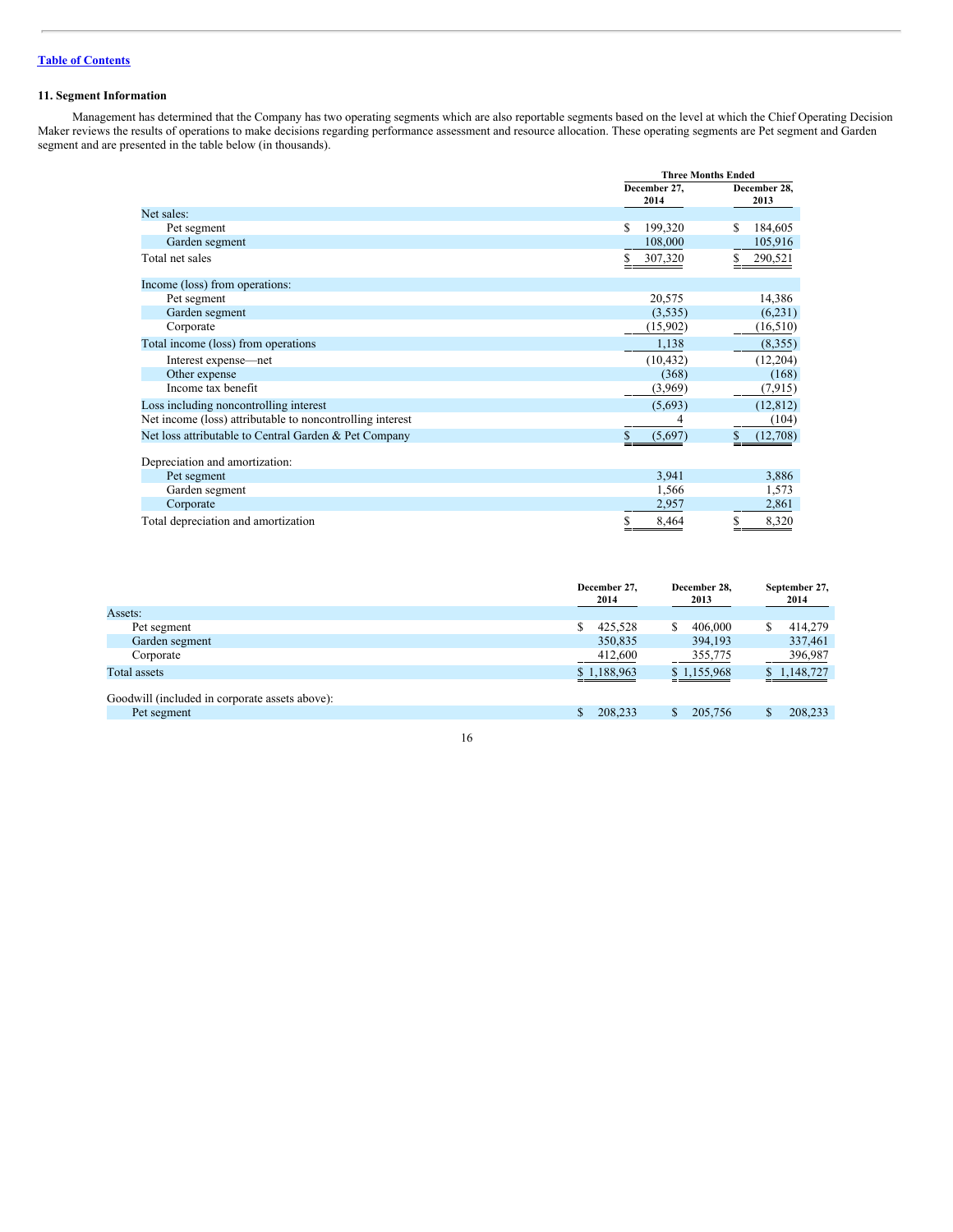#### **12. Consolidating Condensed Financial Information of Guarantor Subsidiaries**

Certain 100% wholly-owned subsidiaries of the Company (as listed below, collectively the "Guarantor Subsidiaries") have guaranteed fully and unconditionally, on a joint and several basis, the obligation to pay principal and interest on the Company's 2018 Notes. Certain subsidiaries and operating divisions are not guarantors of the Notes. Those subsidiaries that are guarantors and co-obligors of the Notes are as follows:

Farnam Companies, Inc. Four Paws Products Ltd. Gulfstream Home & Garden, Inc. Kaytee Products, Inc. Matson, LLC New England Pottery, LLC Pennington Seed, Inc. (including Gro Tec, Inc. and All-Glass Aquarium Co., Inc.) Pets International, Ltd. T.F.H. Publications, Inc. Wellmark International (including B2E Corporation and B2E Biotech LLC)

In lieu of providing separate audited financial statements for the Guarantor Subsidiaries, the Company has included the accompanying consolidating condensed financial statements based on the Company's understanding of the Securities and Exchange Commission's interpretation and application of Rule 3-10 of the Securities and Exchange Commission's Regulation S-X.

|                                                                        |            | <b>CONSOLIDATING CONDENSED STATEMENT OF OPERATIONS</b><br>Three Months Ended December 27, 2014<br>(in thousands) |                                  |                     |              |  |  |  |  |  |
|------------------------------------------------------------------------|------------|------------------------------------------------------------------------------------------------------------------|----------------------------------|---------------------|--------------|--|--|--|--|--|
|                                                                        | Parent     | Non-<br>Guarantor<br><b>Subsidiaries</b>                                                                         | Guarantor<br><b>Subsidiaries</b> | <b>Eliminations</b> | Consolidated |  |  |  |  |  |
| Net sales                                                              | \$96,962   | 17,323                                                                                                           | \$207,125                        | (14,090)            | 307,320      |  |  |  |  |  |
| Cost of goods sold and occupancy                                       | 78,779     | 14,578                                                                                                           | 139,091                          | (13,109)            | 219,339      |  |  |  |  |  |
| Gross profit                                                           | 18,183     | 2,745                                                                                                            | 68,034                           | (981)               | 87,981       |  |  |  |  |  |
| Selling, general and administrative expenses                           | 27,851     | 3,999                                                                                                            | 55,974                           | (981)               | 86,843       |  |  |  |  |  |
| Income (loss) from operations                                          | (9,668)    | (1,254)                                                                                                          | 12,060                           | $\theta$            | 1,138        |  |  |  |  |  |
| Interest expense                                                       | (10, 487)  | (15)                                                                                                             | (1)                              | $\bf{0}$            | (10, 503)    |  |  |  |  |  |
| Interest income                                                        | 70         |                                                                                                                  |                                  | $\mathbf{0}$        | 71           |  |  |  |  |  |
| Other expense                                                          | (330)      |                                                                                                                  | (38)                             |                     | (368)        |  |  |  |  |  |
| Income (loss) before taxes and equity in earnings (loss) of affiliates | (20, 415)  | (1,268)                                                                                                          | 12,021                           | $\mathbf{0}$        | (9,662)      |  |  |  |  |  |
| Income tax expense (benefit)                                           | (8, 457)   | (444)                                                                                                            | 4,932                            | $\mathbf{0}$        | (3,969)      |  |  |  |  |  |
| Equity in earnings (loss) of affiliates                                | 6,261      |                                                                                                                  | (587)                            | (5,674)             |              |  |  |  |  |  |
| Net income (loss) including noncontrolling interest                    | (5,697)    | (824)                                                                                                            | 6,502                            | (5,674)             | (5,693)      |  |  |  |  |  |
| Net income attributable to noncontrolling interest                     |            |                                                                                                                  |                                  |                     |              |  |  |  |  |  |
| Net income (loss) attributable to Central Garden & Pet Company         | \$ (5,697) | (828)                                                                                                            | 6,502                            | (5,674)             | (5,697)      |  |  |  |  |  |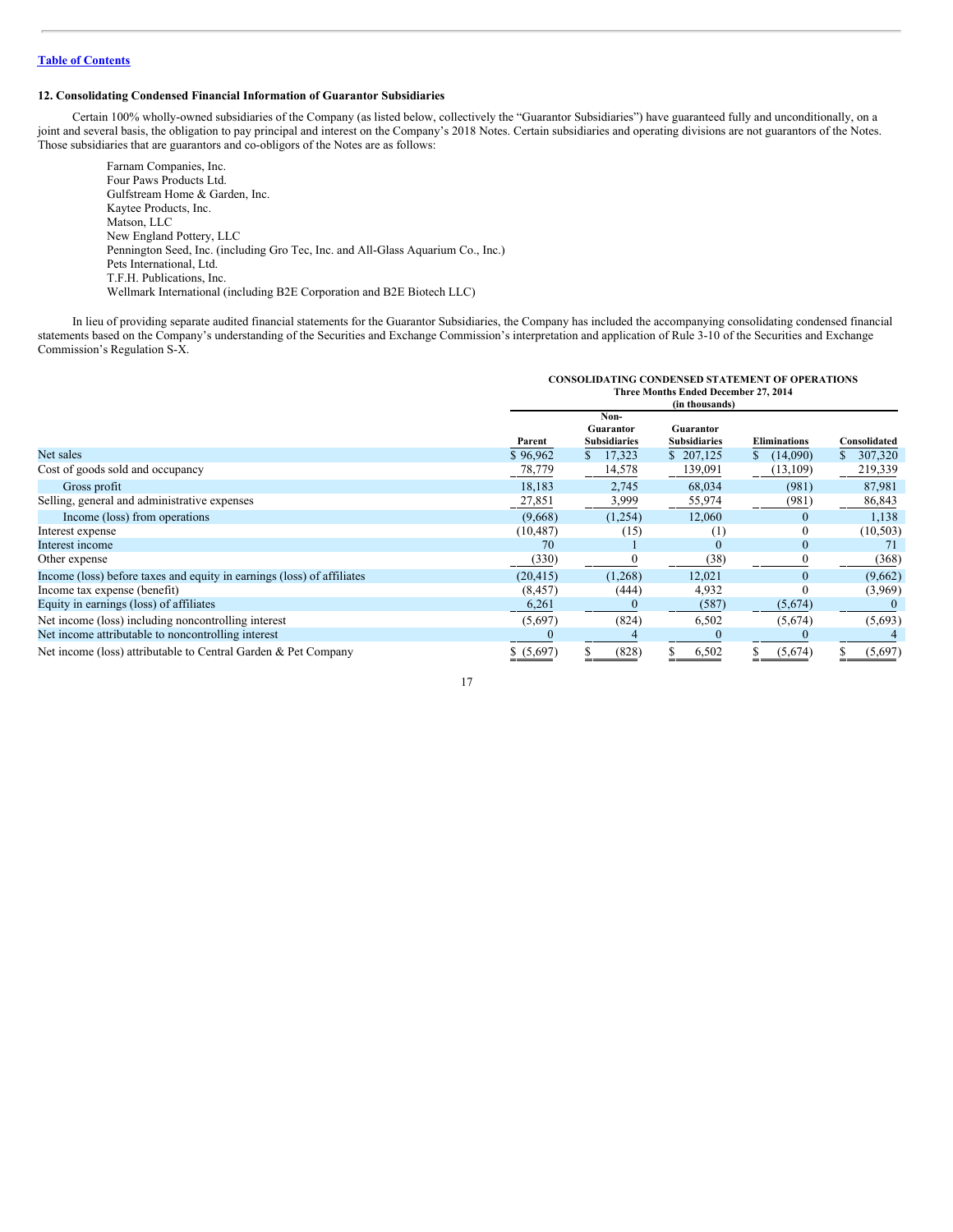## **CONSOLIDATING CONDENSED STATEMENT OF OPERATIONS Three Months Ended December 28, 2013 (As Revised) (in thousands)**

|                                                                |            |                                  | un unvusanus,                    |                     |              |
|----------------------------------------------------------------|------------|----------------------------------|----------------------------------|---------------------|--------------|
|                                                                |            |                                  |                                  |                     |              |
|                                                                | Parent     | Guarantor<br><b>Subsidiaries</b> | Guarantor<br><b>Subsidiaries</b> | <b>Eliminations</b> | Consolidated |
| Net sales                                                      | \$86.233   | 13,386                           | \$203,022                        | (12, 120)           | 290,521      |
| Cost of goods sold and occupancy                               | 68,491     | 11,009                           | 142,502                          | (11,222)            | 210,780      |
| Gross profit                                                   | 17,742     | 2,377                            | 60,520                           | (898)               | 79,741       |
| Selling, general and administrative expenses                   | 25,856     | 3,417                            | 59,721                           | (898)               | 88,096       |
| Income (loss) from operations                                  | (8,114)    | (1,040)                          | 799                              | $\theta$            | (8,355)      |
| Interest expense                                               | (12, 190)  |                                  | (20)                             | $\mathbf{0}$        | (12,217)     |
| Interest income                                                | 12         |                                  | $\Omega$                         | $\Omega$            | 13           |
| Other expense                                                  | (43)       |                                  | (125)                            |                     | (168)        |
| Income (loss) before taxes and equity in loss of affiliates    | (20, 335)  | (1,046)                          | 654                              | $\mathbf{0}$        | (20, 727)    |
| Income tax expense (benefit)                                   | (7,807)    | (315)                            | 207                              | $\Omega$            | (7, 915)     |
| Equity in loss of affiliates                                   | (180)      |                                  | (300)                            | 480                 |              |
| Net income (loss) including noncontrolling interest            | (12,708)   | (731)                            | 147                              | 480                 | (12, 812)    |
| Net loss attributable to noncontrolling interest               |            | (104)                            | $\Omega$                         |                     | (104)        |
| Net income (loss) attributable to Central Garden & Pet Company | \$(12,708) | (627)                            | 147                              | 480                 | (12,708)     |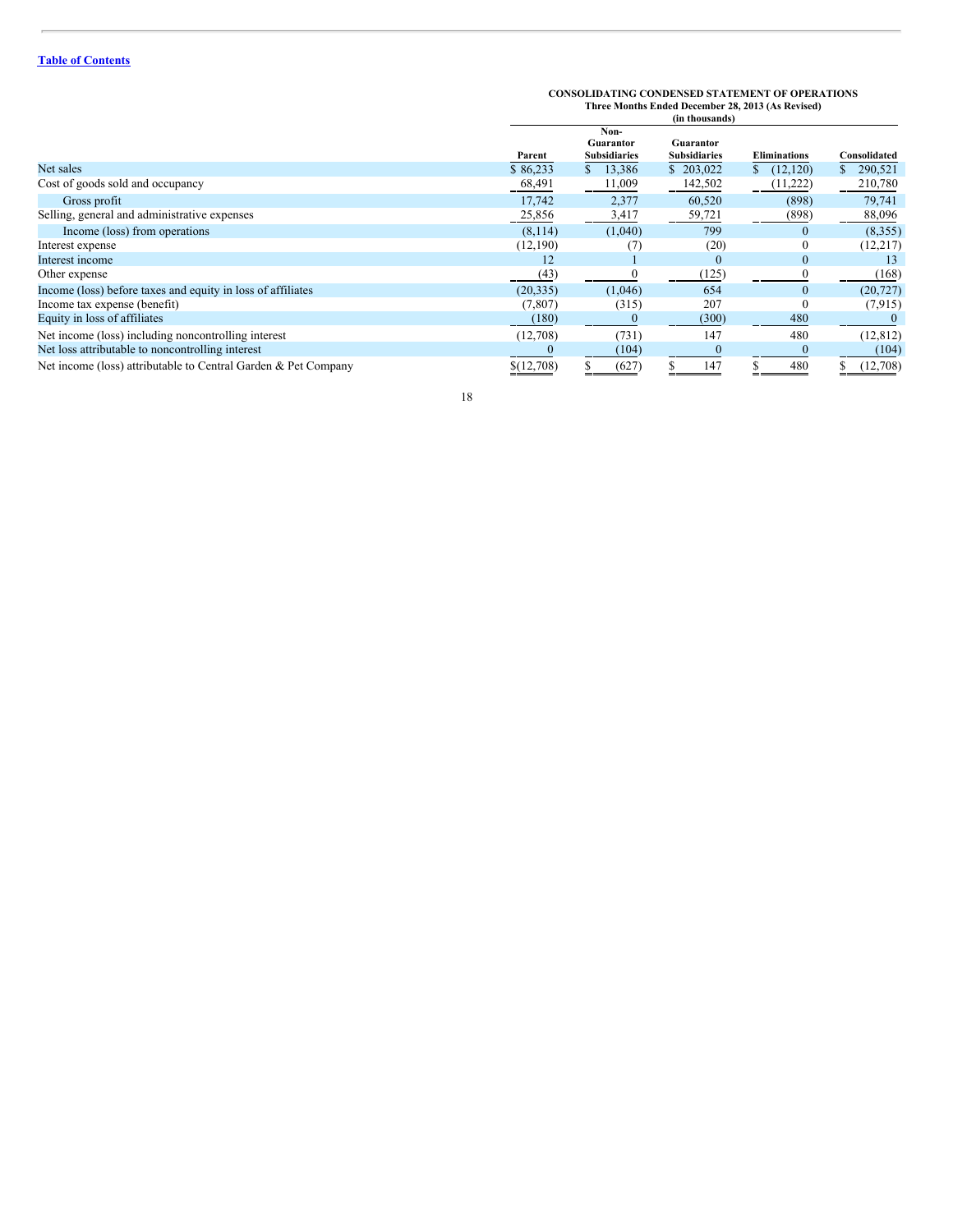# **CONSOLIDATING CONDENSED STATEMENTS OF COMPREHENSIVE INCOME (LOSS) Three Months Ended December 27, 2014 (in thousands)**

|                                                                          | (in thousands) |                     |                     |                     |              |  |  |
|--------------------------------------------------------------------------|----------------|---------------------|---------------------|---------------------|--------------|--|--|
|                                                                          |                | Non-                |                     |                     |              |  |  |
|                                                                          |                | Guarantor           | Guarantor           |                     |              |  |  |
|                                                                          | Parent         | <b>Subsidiaries</b> | <b>Subsidiaries</b> | <b>Eliminations</b> | Consolidated |  |  |
| Net income (loss)                                                        | \$(5,697)      | (824)               | 6,502               | (5,674)             | (5,693)      |  |  |
| Other comprehensive loss:                                                |                |                     |                     |                     |              |  |  |
| Foreign currency translation                                             | (552)          | (345)               | (104)               | 449                 | (552)        |  |  |
| Unrealized loss on securities                                            | (10)           |                     | 00                  | 00                  | (10)         |  |  |
| Total comprehensive income (loss)                                        | (6,259)        | (1,169)             | 6,398               | (5,225)             | (6,255)      |  |  |
| Comprehensive income attributable to noncontrolling interests            |                |                     |                     |                     |              |  |  |
| Comprehensive income (loss) attributable to Central Garden & Pet Company | \$(6,259)      | (1,173)             | 6,398               | (5,225)             | (6,259)      |  |  |

# **CONSOLIDATING CONDENSED STATEMENTS OF<br>COMPREHENSIVE INCOME (LOSS)**<br>Three Months Ended December 28, 2013 (As Revised)<br>(in thousands)

|                                                                          |                         |                                          | ии ию <b>изани</b> з)            |                     |              |
|--------------------------------------------------------------------------|-------------------------|------------------------------------------|----------------------------------|---------------------|--------------|
|                                                                          | Parent                  | Non-<br>Guarantor<br><b>Subsidiaries</b> | Guarantor<br><b>Subsidiaries</b> | <b>Eliminations</b> | Consolidated |
| Net income (loss)                                                        | \$(12,708)              | (731)                                    | 147                              | 480                 | (12, 812)    |
| Other comprehensive income:                                              |                         |                                          |                                  |                     |              |
| Foreign currency translation                                             |                         | 85                                       |                                  |                     | 85           |
| Total comprehensive income (loss)                                        | (12,708)                | (646)                                    | 147                              | 480                 | (12, 727)    |
| Comprehensive loss attributable to noncontrolling interests              |                         | (104)                                    |                                  |                     | (104)        |
| Comprehensive income (loss) attributable to Central Garden & Pet Company | $$(\underline{12,708})$ | (542)                                    | 147                              | 480                 | (12, 623)    |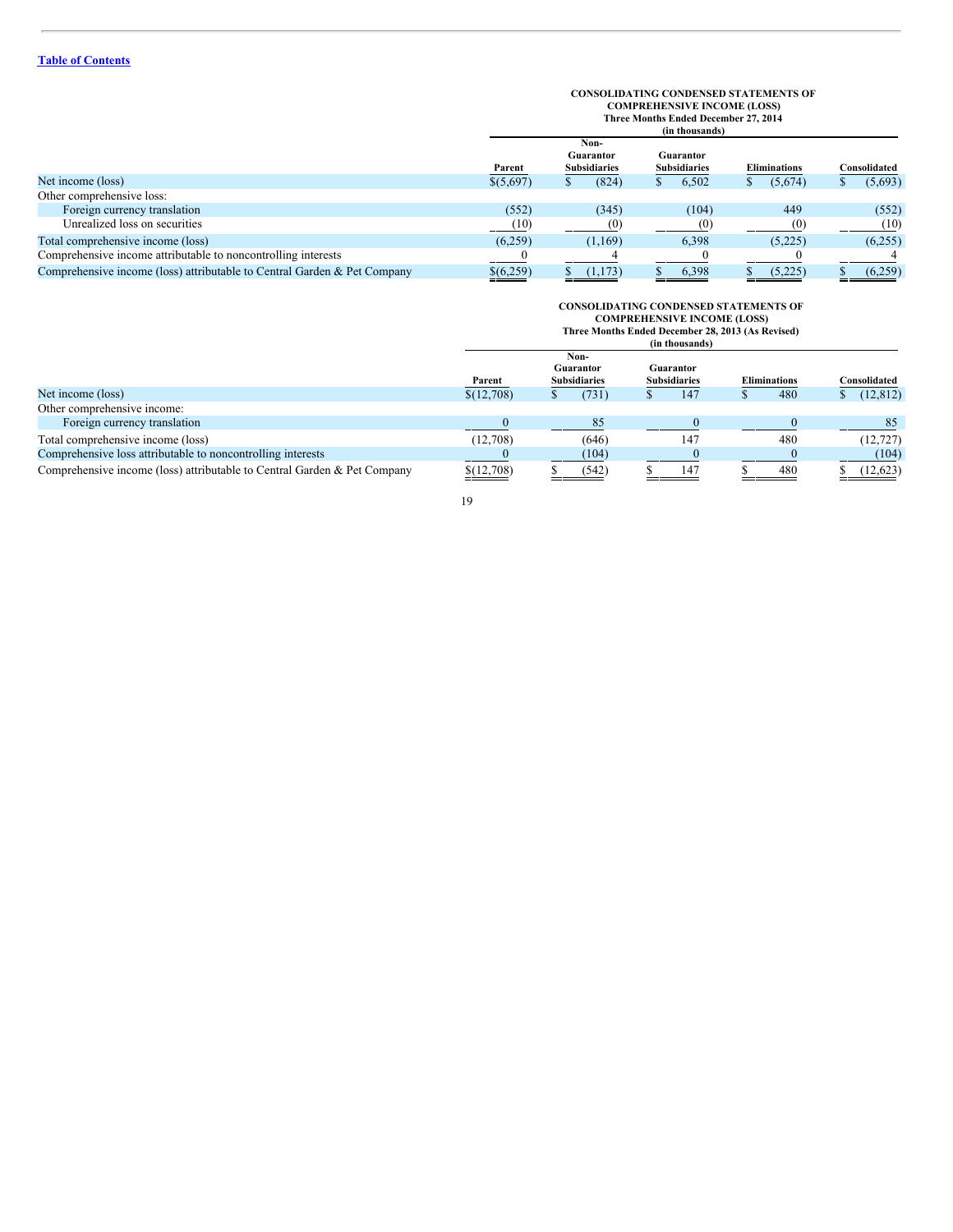|                                                  | <b>CONSOLIDATING CONDENSED BALANCE SHEET</b><br>December 27, 2014<br>(in thousands) |                                          |                                  |                     |              |  |  |
|--------------------------------------------------|-------------------------------------------------------------------------------------|------------------------------------------|----------------------------------|---------------------|--------------|--|--|
|                                                  | Parent                                                                              | Non-<br>Guarantor<br><b>Subsidiaries</b> | Guarantor<br><b>Subsidiaries</b> | <b>Eliminations</b> | Consolidated |  |  |
| <b>ASSETS</b>                                    |                                                                                     |                                          |                                  |                     |              |  |  |
| Cash and cash equivalents                        | 71,579<br>S                                                                         | 5,505<br>S                               | 2,504<br>S                       | S<br>$\bf{0}$       | 79,588<br>S  |  |  |
| Restricted cash                                  | 19.690                                                                              | $\mathbf{0}$                             | $\overline{0}$                   | $\mathbf{0}$        | 19,690       |  |  |
| Short term investments                           | 9,992                                                                               | $\theta$                                 | $\mathbf{0}$                     | $\mathbf{0}$        | 9,992        |  |  |
| Accounts receivable, net                         | 38,580                                                                              | 7,573                                    | 96,724                           | $\overline{0}$      | 142,877      |  |  |
| Inventories                                      | 101,870                                                                             | 22,481                                   | 275,585                          | $\mathbf{0}$        | 399,936      |  |  |
| Prepaid expenses and other                       | 33,095                                                                              | 962                                      | 30,223                           | $\boldsymbol{0}$    | 64,280       |  |  |
| Total current assets                             | 274,806                                                                             | 36,521                                   | 405,036                          | $\Omega$            | 716,363      |  |  |
| Land, buildings, improvements and equipment, net | 59,829                                                                              | 3,607                                    | 100,110                          | $\mathbf{0}$        | 163,546      |  |  |
| Goodwill                                         | $\Omega$                                                                            | $\theta$                                 | 208,233                          | $\Omega$            | 208,233      |  |  |
| Other long term assets                           | 21,809                                                                              | 4,121                                    | 83,088                           | (8,197)             | 100,821      |  |  |
| Intercompany receivable                          | 37,337                                                                              | $\Omega$                                 | 378,847                          | (416, 184)          | $\Omega$     |  |  |
| Investment in subsidiaries                       | 989,226                                                                             | $\mathbf{0}$                             | $\boldsymbol{0}$                 | (989, 226)          | $\Omega$     |  |  |
| Total                                            | \$1,383,007                                                                         | 44,249<br>\$                             | \$1,175,314                      | \$(1,413,607)       | \$1,188,963  |  |  |
| <b>LIABILITIES AND EQUITY</b>                    |                                                                                     |                                          |                                  |                     |              |  |  |
| Accounts payable                                 | 39,847<br>S                                                                         | 10,077<br>S                              | 78,561<br>\$                     | \$<br>$\mathbf{0}$  | 128,485<br>S |  |  |
| Accrued expenses                                 | 47,888                                                                              | 1,751                                    | 43,569                           | $\mathbf{0}$        | 93,208       |  |  |
| Current portion of long-term debt                | 50,259                                                                              | $\boldsymbol{0}$                         | 30                               | $\Omega$            | 50,289       |  |  |
| Total current liabilities                        | 137,994                                                                             | 11,828                                   | 122,160                          | $\mathbf{0}$        | 271,982      |  |  |
| Long-term debt                                   | 399,826                                                                             |                                          | 87                               | $\Omega$            | 399,913      |  |  |
| Intercompany payable                             | 368,765                                                                             | 47,419                                   | $\mathbf{0}$                     | (416, 184)          | $\mathbf{0}$ |  |  |
| Losses in excess of investment in subsidiaries   | $\Omega$                                                                            | $\theta$                                 | 14,900                           | (14,900)            | $\theta$     |  |  |
| Other long-term obligations                      | 1,620                                                                               | $\mathbf{0}$                             | 48,789                           | (8,197)             | 42,212       |  |  |
| Central Garden & Pet shareholders' equity        | 474,802                                                                             | (15,052)                                 | 989,378                          | (974, 326)          | 474,802      |  |  |
| Noncontrolling interest                          | $\mathbf{0}$                                                                        | 54                                       | $\mathbf{0}$                     | $\Omega$            | 54           |  |  |
| Total equity                                     | 474,802                                                                             | (14,998)                                 | 989,378                          | (974, 326)          | 474,856      |  |  |
| Total                                            | \$1,383,007                                                                         | $\mathbb{S}$<br>44,249                   | \$1,175,314                      | \$(1,413,607)       | \$1,188,963  |  |  |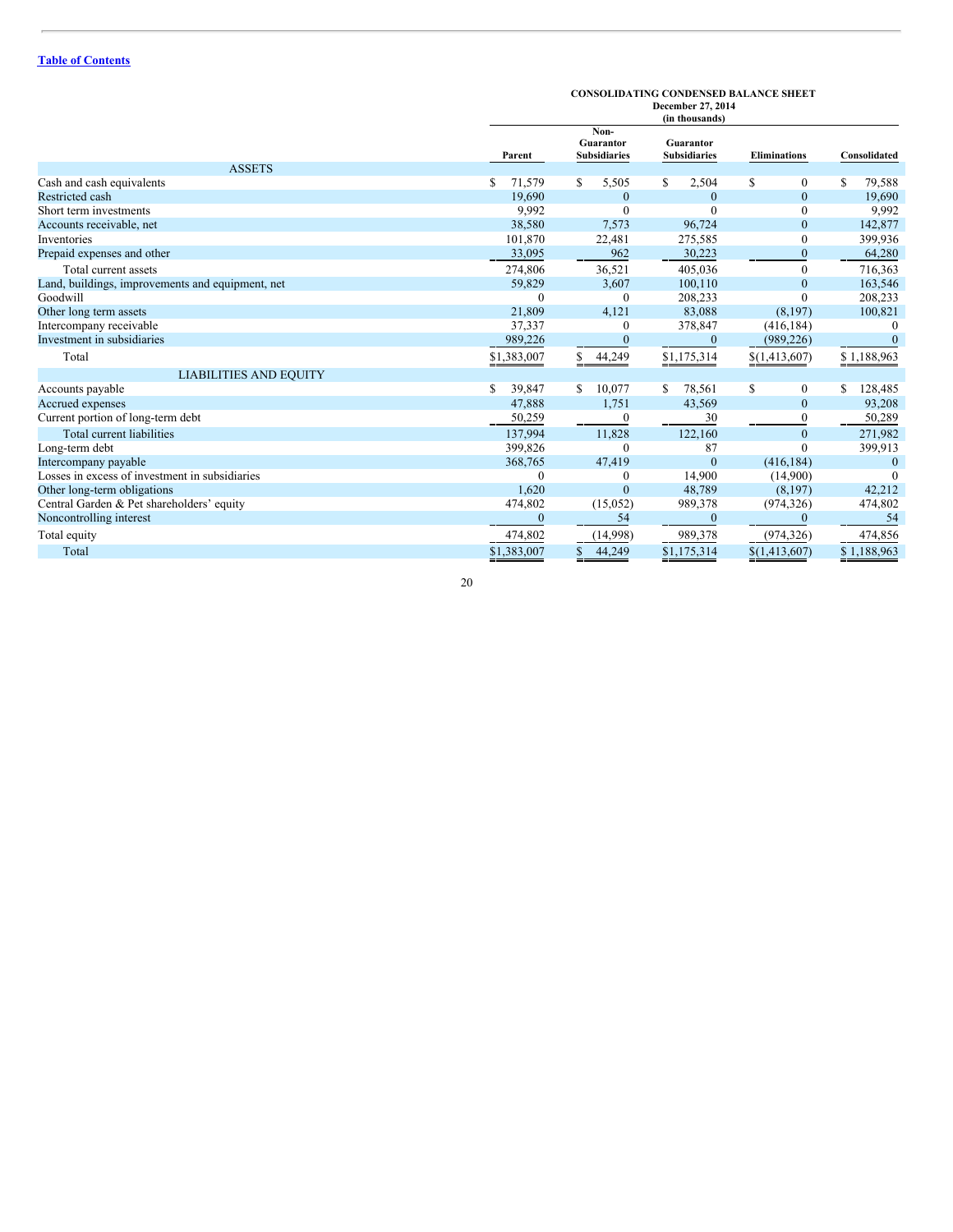|                                                  | <b>CONSOLIDATING CONDENSED BALANCE SHEET</b><br>December 28, 2013 (As Revised)<br>(in thousands) |                                          |                                  |                     |                  |  |
|--------------------------------------------------|--------------------------------------------------------------------------------------------------|------------------------------------------|----------------------------------|---------------------|------------------|--|
|                                                  | Parent                                                                                           | Non-<br>Guarantor<br><b>Subsidiaries</b> | Guarantor<br><b>Subsidiaries</b> | <b>Eliminations</b> | Consolidated     |  |
| <b>ASSETS</b>                                    |                                                                                                  |                                          |                                  |                     |                  |  |
| Cash and cash equivalents                        | S<br>8,862                                                                                       | S<br>4,280                               | S<br>3,569                       | S<br>$\mathbf{0}$   | S<br>16,711      |  |
| Restricted cash                                  | $\overline{0}$                                                                                   | $\mathbf{0}$                             | $\mathbf{0}$                     | $\mathbf{0}$        | $\mathbf{0}$     |  |
| Short term investments                           | 14,220                                                                                           | $\Omega$                                 | $\theta$                         | $\mathbf{0}$        | 14,220           |  |
| Accounts receivable, net                         | 36,241                                                                                           | 5,984                                    | 100,880                          | $\mathbf{0}$        | 143,105          |  |
| Inventories                                      | 110,337                                                                                          | 26,567                                   | 290,535                          | $\boldsymbol{0}$    | 427,439          |  |
| Prepaid expenses and other                       | 33,814                                                                                           | 953                                      | 34,333                           | $\mathbf{0}$        | 69,100           |  |
| Total current assets                             | 203,474                                                                                          | 37,784                                   | 429,317                          | $\mathbf{0}$        | 670,575          |  |
| Land, buildings, improvements and equipment, net | 74,595                                                                                           | 2,395                                    | 110,148                          | $\boldsymbol{0}$    | 187,138          |  |
| Goodwill                                         | $\Omega$                                                                                         | $\Omega$                                 | 205,756                          | $\mathbf{0}$        | 205,756          |  |
| Other long term assets                           | 23,907                                                                                           | 3,737                                    | 73,532                           | (8,677)             | 92,499           |  |
| Intercompany receivable                          | 15,840                                                                                           | $\Omega$                                 | 283,318                          | (299, 158)          | $\Omega$         |  |
| Investment in subsidiaries                       | 932,224                                                                                          | $\mathbf{0}$                             | $\mathbf{0}$                     | (932, 224)          | $\theta$         |  |
| Total                                            | \$1,250,040                                                                                      | 43,916<br>\$                             | \$1,102,071                      | \$(1,240,059)       | \$1,155,968      |  |
| <b>LIABILITIES AND EQUITY</b>                    |                                                                                                  |                                          |                                  |                     |                  |  |
| Accounts payable                                 | \$<br>43,748                                                                                     | S<br>7,152                               | 69,648<br>\$                     | S<br>$\mathbf{0}$   | S<br>120,548     |  |
| Accrued expenses                                 | 43,137                                                                                           | 1,483                                    | 43,892                           | $\mathbf{0}$        | 88,512           |  |
| Current portion of long-term debt                | 39                                                                                               |                                          | 34                               | $\mathbf{0}$        | 73               |  |
| Total current liabilities                        | 86.924                                                                                           | 8,635                                    | 113,574                          | $\mathbf{0}$        | 209,133          |  |
| Long-term debt                                   | 449,444                                                                                          | $\Omega$                                 | 21                               | $\Omega$            | 449,465          |  |
| Intercompany payable                             | 254,043                                                                                          | 45,115                                   |                                  | (299, 158)          |                  |  |
| Losses in excess of investment in subsidiaries   | $\mathbf{0}$                                                                                     |                                          | 9,399                            | (9,399)             | $\boldsymbol{0}$ |  |
| Other long-term obligations                      | 1,735                                                                                            | $\Omega$                                 | 45,809                           | (8,677)             | 38,867           |  |
| Central Garden & Pet shareholders' equity        | 457,894                                                                                          | (10, 443)                                | 933,268                          | (922, 825)          | 457,894          |  |
| Noncontrolling interest                          | $\overline{0}$                                                                                   | 609                                      | $\mathbf{0}$                     | $\mathbf{0}$        | 609              |  |
| Total equity                                     | 457,894                                                                                          | (9,834)                                  | 933,268                          | (922, 825)          | 458,503          |  |
| Total                                            | \$1,250,040                                                                                      | $\mathbb{S}$<br>43,916                   | \$1,102,071                      | \$(1,240,059)       | \$1,155,968      |  |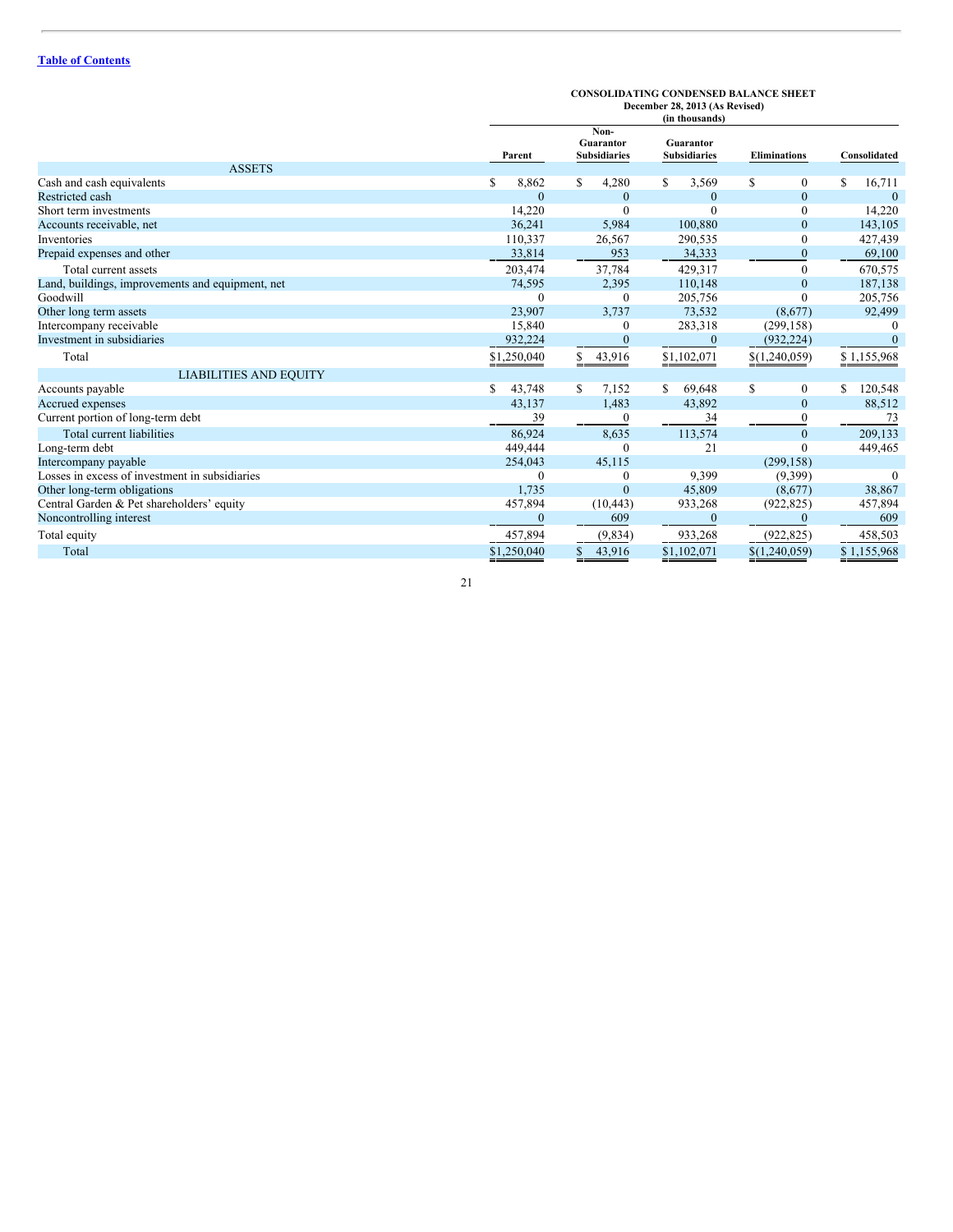|                                                  | <b>CONSOLIDATING CONDENSED BALANCE SHEET</b><br>September 27, 2014<br>(in thousands) |              |                                          |    |                                  |    |                     |   |              |
|--------------------------------------------------|--------------------------------------------------------------------------------------|--------------|------------------------------------------|----|----------------------------------|----|---------------------|---|--------------|
|                                                  | Parent                                                                               |              | Non-<br>Guarantor<br><b>Subsidiaries</b> |    | Guarantor<br><b>Subsidiaries</b> |    | <b>Eliminations</b> |   | Consolidated |
| <b>ASSETS</b>                                    |                                                                                      |              |                                          |    |                                  |    |                     |   |              |
| Cash and cash equivalents                        | S<br>63,471                                                                          | S.           | 12,806                                   | S  | 2,399                            | \$ | $\bf{0}$            | S | 78,676       |
| Restricted cash                                  | 14,283                                                                               |              | $\mathbf{0}$                             |    | $\bf{0}$                         |    | $\mathbf{0}$        |   | 14,283       |
| Short term investments                           | 9,990                                                                                |              | $\Omega$                                 |    | $\Omega$                         |    | $\mathbf{0}$        |   | 9,990        |
| Accounts receivable, net                         | 41,235                                                                               |              | 8,268                                    |    | 144,226                          |    | $\mathbf{0}$        |   | 193,729      |
| Inventories                                      | 79,199                                                                               |              | 15,210                                   |    | 231,977                          |    | $\boldsymbol{0}$    |   | 326,386      |
| Prepaid expenses and other                       | 26,092                                                                               |              | 816                                      |    | 21,580                           |    | $\mathbf{0}$        |   | 48,488       |
| Total current assets                             | 234,270                                                                              |              | 37,100                                   |    | 400,182                          |    | $\mathbf{0}$        |   | 671,552      |
| Land, buildings, improvements and equipment, net | 63,059                                                                               |              | 3,649                                    |    | 100,141                          |    | $\mathbf{0}$        |   | 166,849      |
| Goodwill                                         | $\theta$                                                                             |              | $\Omega$                                 |    | 208,233                          |    | $\mathbf{0}$        |   | 208,233      |
| Other long term assets                           | 25,230                                                                               |              | 4,244                                    |    | 83,713                           |    | (11,094)            |   | 102,093      |
| Intercompany receivable                          | 16,906                                                                               |              | $\Omega$                                 |    | 351,423                          |    | (368,329)           |   | $\theta$     |
| Investment in subsidiaries                       | 983,413                                                                              |              | $\mathbf{0}$                             |    | $\mathbf{0}$                     |    | (983, 413)          |   | $\Omega$     |
| Total                                            | \$1,322,878                                                                          | \$           | 44,993                                   |    | \$1,143,692                      |    | \$(1,362,836)       |   | \$1,148,727  |
| <b>LIABILITIES AND EQUITY</b>                    |                                                                                      |              |                                          |    |                                  |    |                     |   |              |
| Accounts payable                                 | 28,937<br>S                                                                          | S            | 3,542                                    | \$ | 55,949                           | \$ | $\overline{0}$      | S | 88,428       |
| Accrued expenses                                 | 34,151                                                                               |              | 1,868                                    |    | 48,360                           |    | $\mathbf{0}$        |   | 84,379       |
| Current portion of long term debt                | 261                                                                                  |              |                                          |    | 30                               |    | $\mathbf{0}$        |   | 291          |
| Total current liabilities                        | 63,349                                                                               |              | 5,410                                    |    | 104,339                          |    | $\mathbf{0}$        |   | 173,098      |
| Long-term debt                                   | 449,855                                                                              |              | $\Omega$                                 |    | 93                               |    | $\Omega$            |   | 449,948      |
| Intercompany payable                             | 323,314                                                                              |              | 45,015                                   |    | $\mathbf{0}$                     |    | (368, 329)          |   | $\theta$     |
| Losses in excess of investment in subsidiaries   | $\theta$                                                                             |              | $\boldsymbol{0}$                         |    | 7,594                            |    | (7, 594)            |   |              |
| Other long-term obligations                      | 1,636                                                                                |              | $\theta$                                 |    | 48,686                           |    | (11,094)            |   | 39,228       |
| Central Garden & Pet shareholders' equity        | 484,724                                                                              |              | (7,162)                                  |    | 982,980                          |    | (975, 819)          |   | 484,723      |
| Noncontrolling interest                          | $\mathbf{0}$                                                                         |              | 1,730                                    |    | $\mathbf{0}$                     |    | $\mathbf{0}$        |   | 1,730        |
| Total equity                                     | 484,724                                                                              |              | (5, 432)                                 |    | 982,980                          |    | (975, 819)          |   | 486,453      |
| Total                                            | \$1,322,878                                                                          | $\mathbb{S}$ | 44,993                                   |    | \$1,143,692                      |    | \$(1,362,836)       |   | \$1,148,727  |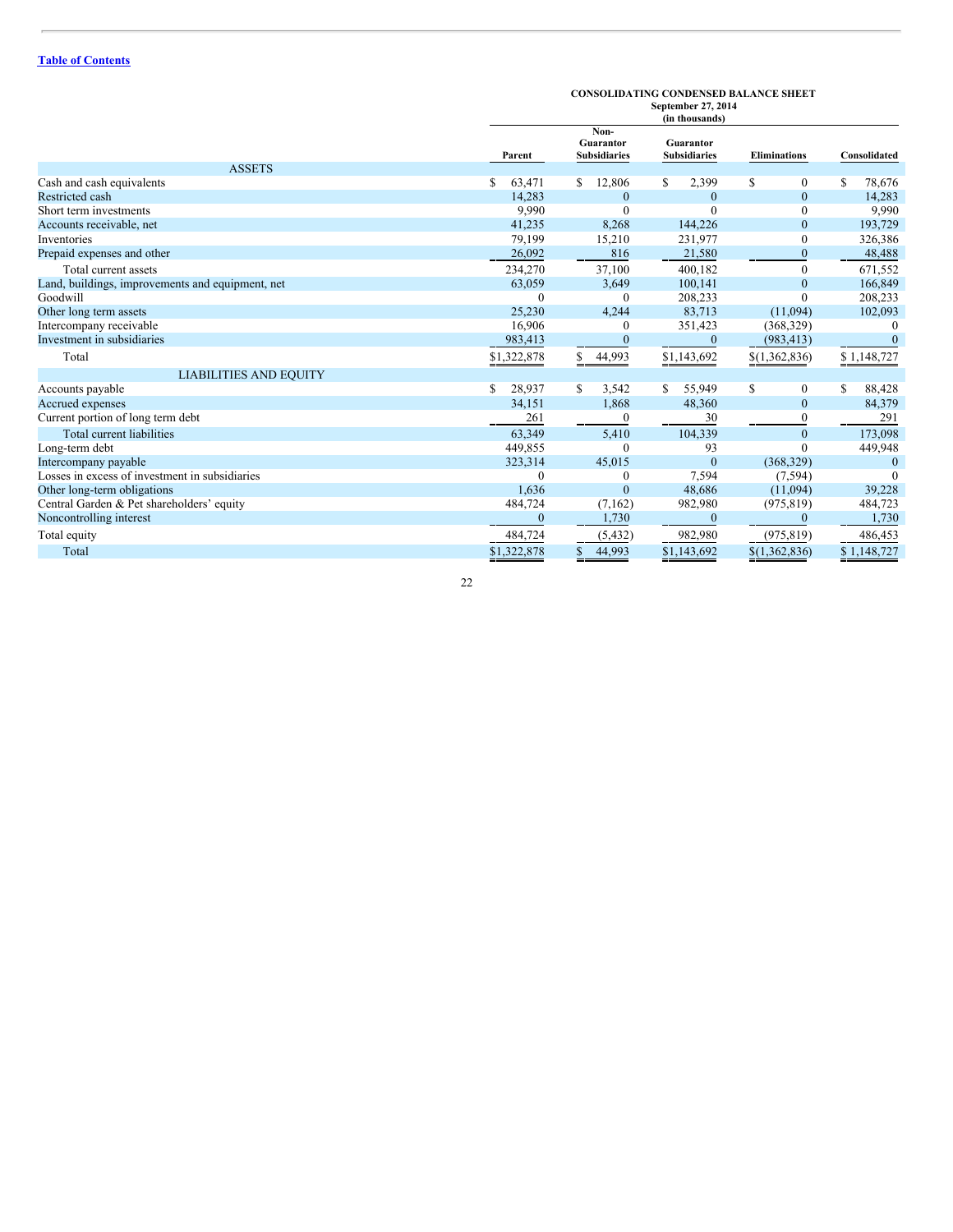|                                                      |                  | Three Months Ended December 27, 2014     |                                  |                     |              |  |  |  |
|------------------------------------------------------|------------------|------------------------------------------|----------------------------------|---------------------|--------------|--|--|--|
|                                                      |                  |                                          | (in thousands)                   |                     |              |  |  |  |
|                                                      | Parent           | Non-<br>Guarantor<br><b>Subsidiaries</b> | Guarantor<br><b>Subsidiaries</b> | <b>Eliminations</b> | Consolidated |  |  |  |
| Net cash (used) provided by operating activities     | (6,874)          | (1,400)<br>\$                            | 30,845                           | (6, 719)            | 15,852<br>S  |  |  |  |
| Additions to property, plant and equipment           | (589)            | (64)                                     | (3, 416)                         |                     | (4,069)      |  |  |  |
| Businesses acquired, net of cash acquired            |                  | $\theta$                                 |                                  |                     |              |  |  |  |
| Proceeds from disposal of plant and equipment        |                  |                                          |                                  |                     |              |  |  |  |
| Change in restricted cash and cash equivalents       | (5,407)          | $\mathbf{0}$                             |                                  |                     | (5, 407)     |  |  |  |
| Maturities of short term investments                 |                  |                                          |                                  |                     |              |  |  |  |
| Investment in short term investments                 | (12)             | $\mathbf{0}$                             |                                  |                     | (12)         |  |  |  |
| Intercompany investing activities                    | (20, 431)        | 0                                        | (27, 423)                        | 47,854              |              |  |  |  |
| Net cash (used) provided by investing activities     | (26, 439)        | (64)                                     | (30, 839)                        | 47,854              | (9, 488)     |  |  |  |
| Repayments on revolving line of credit               |                  |                                          |                                  |                     |              |  |  |  |
| Borrowings on revolving line of credit               | $\overline{0}$   | $\mathbf{0}$                             |                                  |                     |              |  |  |  |
| Repayments of long-term debt                         | (67)             |                                          | (5)                              |                     | (72)         |  |  |  |
| Proceeds from issuance of common stock               | 188              | $\mathbf{0}$                             | $\theta$                         |                     | 188          |  |  |  |
| Excess tax benefits from stock-based awards          | 40               |                                          |                                  |                     | 40           |  |  |  |
| Repurchase of common stock                           | (3,742)          | $\overline{0}$                           | $\overline{0}$                   |                     | (3,742)      |  |  |  |
| Payment of deferred financing costs                  |                  | 0                                        |                                  |                     |              |  |  |  |
| Distribution to parent                               | $\boldsymbol{0}$ | (6,719)                                  |                                  | 6,719               |              |  |  |  |
| Distribution to noncontrolling interest              | $\theta$         | (1,680)                                  |                                  |                     | (1,680)      |  |  |  |
| Intercompany financing activities                    | 45,450           | 2,404                                    |                                  | (47, 854)           |              |  |  |  |
| Net cash provided (used) by financing activities     | 41,869           | (5,995)                                  | (5)                              | (41, 135)           | (5,266)      |  |  |  |
| Effect of exchange rates on cash                     | (448)            | 158                                      | 104                              |                     | (186)        |  |  |  |
| Net increase (decrease) in cash and cash equivalents | 8,108            | (7,301)                                  | 105                              |                     | 912          |  |  |  |
| Cash and cash equivalents at beginning of year       | 63,471           | 12,806                                   | 2,399                            | $\Omega$            | 78,676       |  |  |  |
| Cash and cash equivalents at end of year             | \$71,579         | 5,505                                    | 2,504                            | $\mathbf{0}$<br>\$  | 79,588<br>S  |  |  |  |

## **CONSOLIDATING CONDENSED STATEMENT OF CASH FLOWS**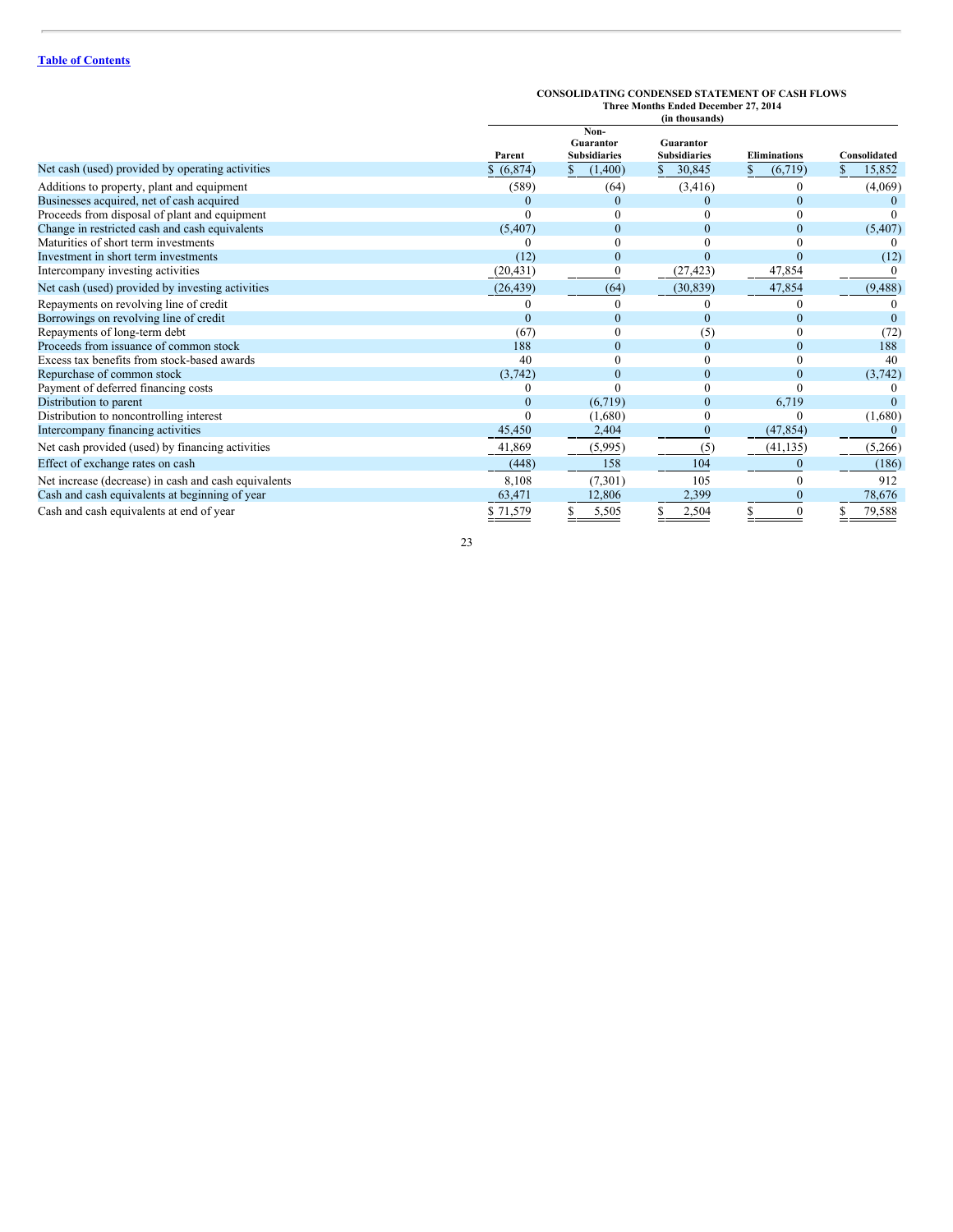|                                                      |                | Three Months Ended December 28, 2013 (As Revised) |                     |                     |              |  |  |  |
|------------------------------------------------------|----------------|---------------------------------------------------|---------------------|---------------------|--------------|--|--|--|
|                                                      |                |                                                   | (in thousands)      |                     |              |  |  |  |
|                                                      |                | Non-                                              |                     |                     |              |  |  |  |
|                                                      |                | Guarantor                                         | Guarantor           |                     |              |  |  |  |
|                                                      | Parent         | <b>Subsidiaries</b>                               | <b>Subsidiaries</b> | <b>Eliminations</b> | Consolidated |  |  |  |
| Net cash (used) provided by operating activities     | \$(7,093)      | (1, 954)<br>S.                                    | 41,590<br>S         | (2, 534)<br>\$      | 30,009<br>S  |  |  |  |
| Additions to property, plant and equipment           | (1, 351)       | (200)                                             | (3,826)             |                     | (5,377)      |  |  |  |
| Businesses acquired, net of cash acquired            |                |                                                   |                     |                     |              |  |  |  |
| Proceeds from disposal of plant and equipment        |                |                                                   |                     |                     |              |  |  |  |
| Change in restricted cash and cash equivalents       | $\overline{0}$ |                                                   |                     |                     |              |  |  |  |
| Maturities of short term investments                 | 3,600          |                                                   |                     |                     | 3,600        |  |  |  |
| Investment in short term investments                 | 0              |                                                   |                     |                     |              |  |  |  |
| Intercompany investing activities                    | (5,660)        |                                                   | (36, 821)           | 42,481              |              |  |  |  |
| Net cash (used) provided by investing activities     | (3, 411)       | (200)                                             | (40, 647)           | 42,481              | (1, 777)     |  |  |  |
| Repayments on revolving line of credit               | (68,000)       |                                                   |                     |                     | (68,000)     |  |  |  |
| Borrowings on revolving line of credit               | 45,000         |                                                   |                     |                     | 45,000       |  |  |  |
| Repayments of long-term debt                         | (39)           |                                                   | (37)                |                     | (76)         |  |  |  |
| Proceeds from issuance of common stock               | 200            |                                                   |                     | $\Omega$            | 200          |  |  |  |
| Excess tax benefits from stock-based awards          | 171            |                                                   |                     |                     | 171          |  |  |  |
| Repurchase of common stock                           | (401)          |                                                   |                     |                     | (401)        |  |  |  |
| Payment of deferred financing costs                  | (2,985)        |                                                   |                     |                     | (2,985)      |  |  |  |
| Distribution to parent                               |                | (2, 534)                                          | $\Omega$            | 2,534               |              |  |  |  |
| Distribution to noncontrolling interest              |                | (633)                                             |                     |                     | (633)        |  |  |  |
| Intercompany financing activities                    | 39,785         | 2,696                                             | 0                   | (42, 481)           |              |  |  |  |
| Net cash provided (used) by financing activities     | 13,731         | (471)                                             | (37)                | (39, 947)           | (26, 724)    |  |  |  |
| Effect of exchange rates on cash                     | 197            | (98)                                              | (52)                | $\Omega$            | 47           |  |  |  |
| Net increase (decrease) in cash and cash equivalents | 3,424          | (2,723)                                           | 854                 | $\Omega$            | 1,555        |  |  |  |
| Cash and cash equivalents at beginning of year       | 5,438          | 7,003                                             | 2,715               | $\Omega$            | 15,156       |  |  |  |
| Cash and cash equivalents at end of year             | 8,862          | 4,280<br>S                                        | 3,569<br>S          | Ŝ<br>$\mathbf{0}$   | 16,711<br>S  |  |  |  |

#### Subsequent to the issuance of the Form 10-Q for the quarterly period ended June 28, 2014, management identified certain corrections that were needed in the presentation of the Consolidating Condensed Financial Statements. The Company revised its Consolidating Condensed Financial Statements to correct the presentation of intercompany activities and other classification items between the Parent, Guarantors and Non-Guarantor subsidiaries for intercompany activities. The Company has also included a new column in its Consolidating Condensed Financial Statements to present separate results for Non-Guarantor subsidiaries. There were no changes to any of the Company's Consolidated Financial Statements. The Company assessed the materiality of these items on previously issued financial statements in accordance with SEC Staff Accounting Bulletins No. 99 and No. 108, and concluded that the revisions were not material to the Consolidating Condensed Financial Statements. The impact of these revisions is shown in the following tables:

#### **CONSOLIDATING CONDENSED STATEMENT OF OPERATIONS Three Months Ended December 28, 2013**

**CONSOLIDATING CONDENSED STATEMENT OF CASH FLOWS**

|                                                       |                        |                    | As         |
|-------------------------------------------------------|------------------------|--------------------|------------|
|                                                       | As previously reported | <b>Adjustments</b> | revised    |
| Parent                                                | (8, 783)               | 669                | \$ (8,114) |
| Non-guarantor subsidiaries                            |                        | (1,040)            | (1,040)    |
| Guarantor subsidiaries                                | 428                    | 371                | 799        |
| Eliminations                                          |                        |                    |            |
| Income (loss) from operations                         | (8,355)                | $\mathbf{U}$       | (8,355)    |
|                                                       |                        |                    |            |
| Parent                                                | (12,708)               |                    | (12,708)   |
| Non-guarantor subsidiaries                            | $\theta$               | (627)              | (627)      |
| Guarantor subsidiaries                                | (108)                  | 255                | 147        |
| Eliminations                                          | 108                    | 372                | 480        |
| Net loss attributable to Central Garden & Pet Company | (12,708)               |                    | \$(12,708) |

In the Consolidating Condensed Statement of Operations, the Company now presents the Non-Guarantor subsidiaries separate from the Parent. The Company also recorded the equity in earnings of Non-Guarantor subsidiaries, which are owned by Guarantor subsidiaries, within the Guarantor subsidiary column, and have appropriately eliminated intercompany earnings between Non-Guarantor and Guarantor subsidiaries.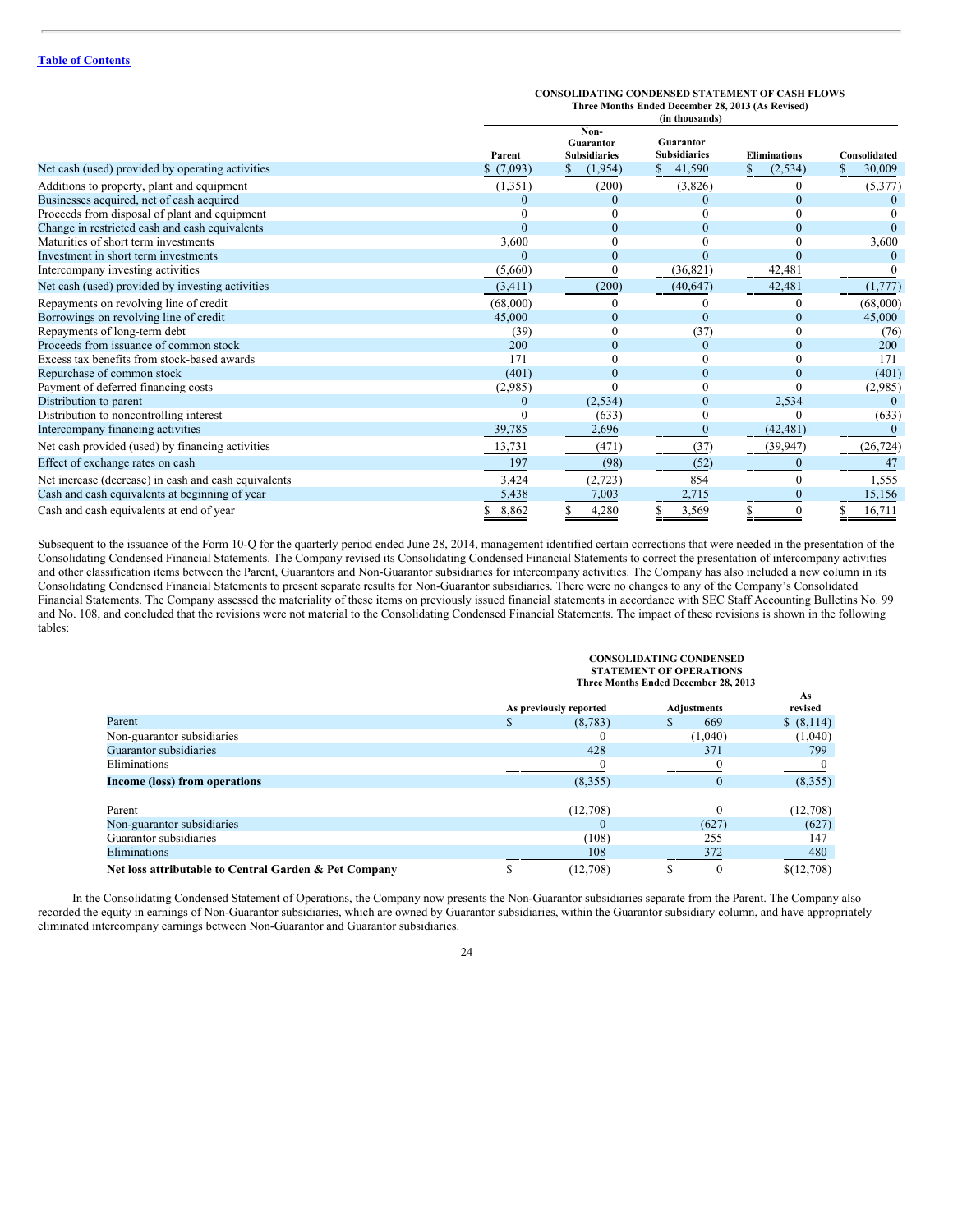#### **CONSOLIDATING CONDENSED STATEMENT OF COMPREHENSIVE INCOME Three Months Ended December 28, 2013 As previously reported Adjustments As revised**<br> **C**  $(12,704)$  **B**  $(4)$  **As revised C**  $(12,708)$ Parent  $\frac{1}{2}$  (12,704)  $\frac{1}{2}$  (12,704)  $\frac{1}{2}$  (4)  $\frac{1}{2}$  (12,708) Non-guarantor subsidiaries (731) (731) (731) (731) (731) (731) (731) (731) (731) (731) (731) (731) (731) (731) Guarantor subsidiaries Eliminations **and the set of the set of the set of the set of the set of the set of the set of the set of the set of the set of the set of the set of the set of the set of the set of the set of the set of the set of the se Net loss** (12,812) 0 (12,812) Parent (12,619) (89) (12,708) Non-guarantor subsidiaries (646) (646) (646) (646) (646) Guarantor subsidiaries (108) 255 147 Eliminations 0 480 480 **Total comprehensive loss** (12,727) 0 (12,727) Parent (12,515) (13,708) (12,708) Non-guarantor subsidiaries (542) (542) (542) (542) (542) (542) (542) (542) (542) (542) (542) (542) (542) (542) Guarantor subsidiaries (108) 255 147 Eliminations **and the set of the set of the set of the set of the set of the set of the set of the set of the set of the set of the set of the set of the set of the set of the set of the set of the set of the set of the se Comprehensive loss Central Garden & Pet Company** \$ (12,623) \$ 0 \$ (12,623)

In the Consolidating Condensed Statement of Comprehensive Income, the Company now presents the Non-Guarantor subsidiaries separate from the Parent. The Company also recorded an adjustment to correct the beginning net income of the Parent to reflect equity in the earnings from affiliates.

|                            | <b>CONSOLIDATING CONDENSED</b><br><b>BALANCE SHEET</b> |                        |              |                    |     |             |
|----------------------------|--------------------------------------------------------|------------------------|--------------|--------------------|-----|-------------|
|                            | Three Months Ended December 28, 2013                   |                        |              |                    |     |             |
|                            |                                                        | As previously reported |              | <b>Adjustments</b> |     | As revised  |
| Parent                     | \$                                                     | 243,083                | $\mathbb{S}$ | (39,609)           | \$. | 203,474     |
| Non-guarantor subsidiaries |                                                        | 0                      |              | 37,784             |     | 37,784      |
| Guarantor subsidiaries     |                                                        | 432,234                |              | (2,917)            |     | 429,317     |
| Eliminations               |                                                        | (4, 742)               |              | 4,742              |     | $\bf{0}$    |
| <b>Current assets</b>      |                                                        | 670,575                |              | $\Omega$           |     | 670,575     |
| Parent                     |                                                        | 1,035,812              |              | 214,228            |     | 1,250,040   |
| Non-guarantor subsidiaries |                                                        | $\Omega$               |              | 43,916             |     | 43,916      |
| Guarantor subsidiaries     |                                                        | 782,817                |              | 319,254            |     | 1,102,071   |
| Eliminations               |                                                        | (662, 661)             |              | (577, 398)         |     | (1,240,059) |
| <b>Total assets</b>        | \$                                                     | 1,155,968              | \$           | $\mathbf{0}$       |     | \$1,155,968 |
| Parent                     | $\mathbb{S}$                                           | 95,493                 | \$           | (8,569)            | \$  | 86,924      |
| Non-guarantor subsidiaries |                                                        | $\Omega$               |              | 8,635              |     | 8,635       |
| Guarantor subsidiaries     |                                                        | 118,382                |              | (4,808)            |     | 113,574     |
| Eliminations               |                                                        | (4,742)                |              | 4,742              |     | $\theta$    |
| <b>Current liabilities</b> |                                                        | 209,133                |              | $\theta$           |     | 209,133     |
| Parent                     |                                                        | 458,503                |              | (609)              |     | 457,894     |
| Non-guarantor subsidiaries |                                                        | $\Omega$               |              | (9,834)            |     | (9,834)     |
| Guarantor subsidiaries     |                                                        | 657,919                |              | 275,349            |     | 933,268     |
| Eliminations               |                                                        | (657, 919)             |              | (264,906)          |     | (922, 825)  |
| Total stockholders' equity | \$                                                     | 458,503                | \$           | $\mathbf{0}$       |     | 458,503     |

In the Consolidating Condensed Balance Sheet, the Company now presents the Non-Guarantor subsidiaries separate from the Parent. The Company also recorded adjustments to present intercompany receivables and payables between legal entities of the Guarantor, Non-Guarantor and Parent on a gross basis instead of net. These adjustments impacted the Parent's total long term assets and liabilities and the Guarantor subsidiaries' total long term assets and equity. The Company also corrected the presentation of certain deferred tax balances to present on a gross basis by legal entity.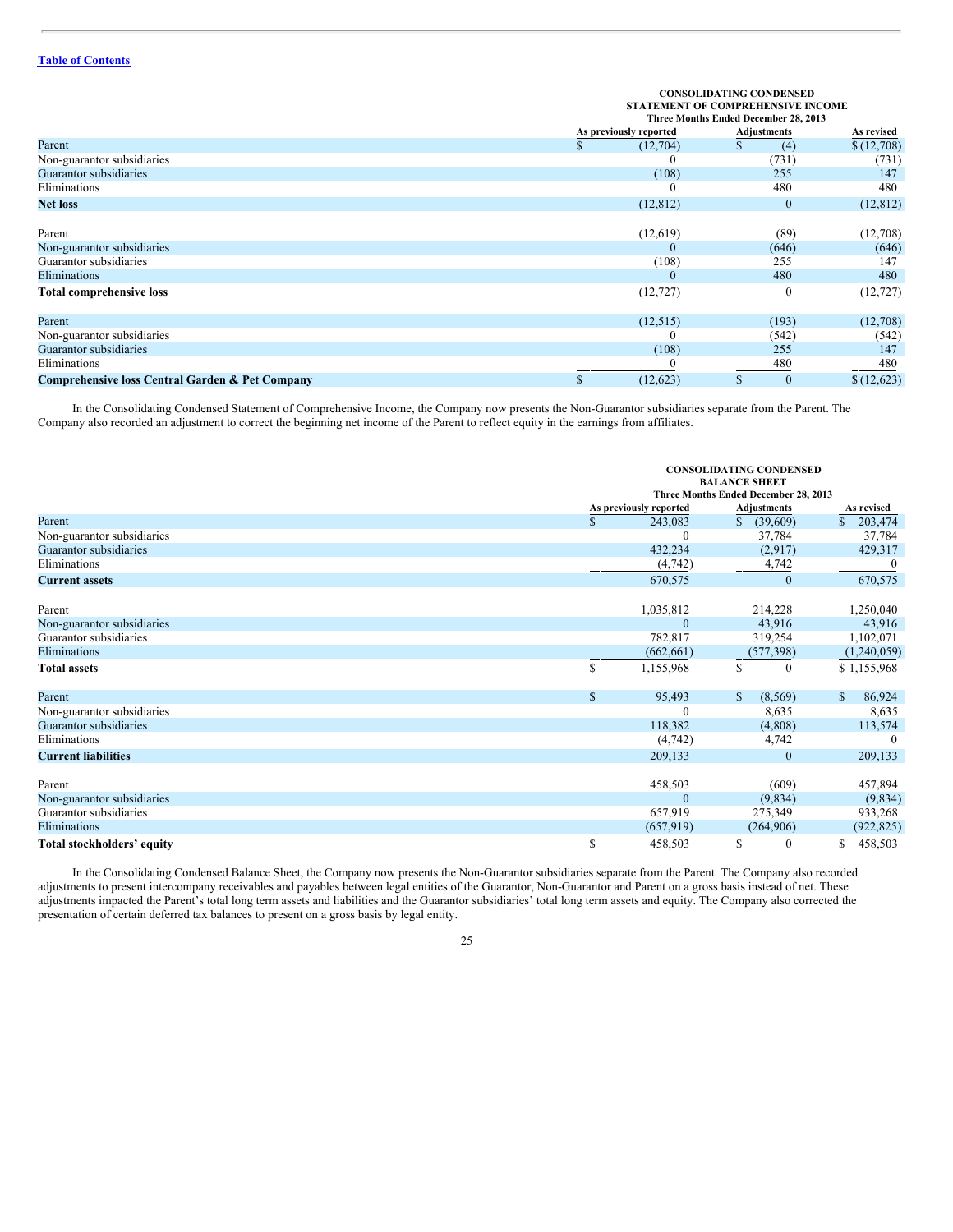|                                                     | <b>CONSOLIDATING CONDENSED STATEMENT</b> |                        |                                      |            |  |
|-----------------------------------------------------|------------------------------------------|------------------------|--------------------------------------|------------|--|
|                                                     |                                          | <b>OF CASH FLOWS</b>   |                                      |            |  |
|                                                     |                                          |                        | Three Months Ended December 28, 2013 |            |  |
|                                                     |                                          | As previously reported | <b>Adjustments</b>                   | As revised |  |
| Parent                                              | S                                        | (10, 458)              | 3,365                                | (7,093)    |  |
| Non-guarantor subsidiaries                          |                                          |                        | (1,954)                              | (1, 954)   |  |
| Guarantor subsidiaries                              |                                          | 40,359                 | 1,231                                | 41,590     |  |
| Eliminations                                        |                                          | 108                    | (2,642)                              | (2, 534)   |  |
| Net cash provided by (used in) operating activities |                                          | 30,009                 | $\theta$                             | 30,009     |  |
| Parent                                              |                                          | 37,747                 | (41, 158)                            | (3, 411)   |  |
| Non-guarantor subsidiaries                          |                                          | $\Omega$               | (200)                                | (200)      |  |
| Guarantor subsidiaries                              |                                          | (39, 416)              | (1,231)                              | (40, 647)  |  |
| Eliminations                                        |                                          | (108)                  | 42,589                               | 42,481     |  |
| Net cash provided by (used in) investing activities |                                          | (1,777)                | 0                                    | (1,777)    |  |
| Parent                                              |                                          | (26,687)               | 40,418                               | 13,731     |  |
| Non-guarantor subsidiaries                          |                                          |                        | (471)                                | (471)      |  |
| Guarantor subsidiaries                              |                                          | (37)                   | (0)                                  | (37)       |  |
| Eliminations                                        |                                          |                        | (39, 947)                            | (39, 947)  |  |
| Net cash provided by (used in) financing activities |                                          | (26, 724)              | $\mathbf{0}$                         | \$(26,724) |  |

In the Consolidating Condensed Statement of Cash Flows, the Company now presents the Non-Guarantor subsidiaries separate from the Parent. The Company also presents changes in receivable balances between affiliates as investing activities and changes in payable balances between affiliates as financing activities because these changes are a result of subsidiaries' deposits to or borrowings from the Parent's cash account under a cash pooling arrangement. The Company also corrected the presentation of the Parent's cash flow from operating activities to reflect equity in earnings of affiliates as a non-cash operating activity. The Company previously presented changes of intercompany receivables and payables in investing activities.

#### **13. Contingencies**

The Company may from time to time become involved in legal proceedings in the ordinary course of business. Currently, the Company is not a party to any legal proceedings that management believes would have a material effect on the Company's financial position or results of operations.

The Company has received notices from several states stating that they have appointed an agent to conduct an examination of the books and records of the Company to determine whether it has complied with state unclaimed property laws. In addition to seeking unclaimed property subject to escheat laws, the states may seek interest, penalties and other relief. The examinations are at an early state and, as such, management is unable to determine the impact, if any, on the Company's financial position or results of operations.

#### **14. Subsequent Events**

In January 2015, the Company called \$50 million of its 8.25% senior subordinated notes due March 2018 for redemption on March 1, 2015 at a price of 102.063%. The Company expects to record a charge of approximately \$1.5 million in its second quarter related to the payment of the call premium and the write-off of unamortized deferred financing costs.

Subsequent to the quarter ended December 27, 2014, the Company invested \$16 million in cash in two related joint ventures which possess proprietary, patent and other intellectual property rights in substances for use in pet, animal health and pesticide products. This investment is intended to help the Company to develop new products in each of the these categories.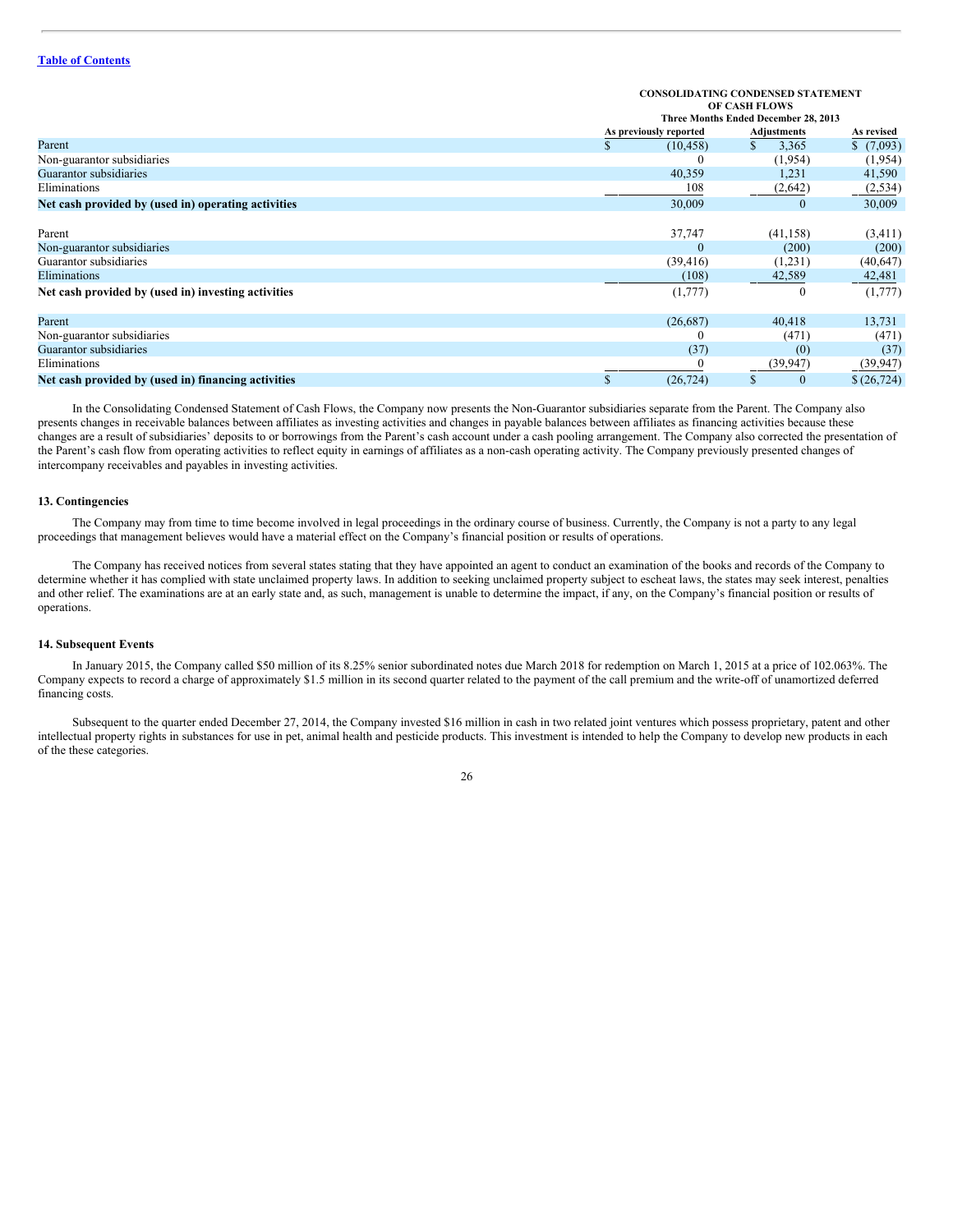#### <span id="page-26-0"></span>**Item 2. Management's Discussion and Analysis of Financial Condition and Results of Operations**

#### **Our Company**

Central Garden & Pet Company ("Central") is a leading innovator, marketer and producer, of quality branded products and distributor of third-party products in the pet and lawn and garden supplies industries in the United States. The total pet food and supplies industry in 2013 was estimated to have been over \$42.0 billion in annual retail sales. We estimate the annual retail sales of the pet supplies and super premium pet food markets in the categories in which we participate to be approximately \$25.4 billion. According to The Freedonia Group, the total lawn and garden consumables industry in the United States is estimated to be approximately \$17.2 billion in annual retail sales, including fertilizer, pesticides, growing media, seeds, mulch and other consumables. We estimate the annual retail sales of the lawn and garden consumables markets in the categories in which we participate to be approximately \$10.2 billion. In addition, we participate in the pottery and seasonal décor markets.

Our pet supplies products include products for dogs and cats, including edible bones, premium healthy edible and non-edible chews, super premium dog and cat food and treats, toys, pet carriers, grooming supplies and other accessories; products for birds, small animals and specialty pets, including food, cages and habitats, toys, chews and related accessories; animal and household health and insect control products; products for fish, reptiles and other aquarium-based pets, including aquariums, furniture and lighting fixtures, pumps, filters, water conditioners, food and supplements, and information and knowledge resources; and products for horses and livestock. These products are sold under the master brands including Adams™, Aqueon®, Avoderm®, Bio Spot Active Care™, Farnam®, Four Paws®, Kaytee®, Nylabone®, Pinnacle®, TFH™, Zilla® as well as a number of other brands including Altosid, Comfort Zone®, Coralife®, Interpet, Kent Marine®, Oceanic Systems®, Pet Select®, Pre-Strike®, Super Pet®, and Zodiac®.

Our lawn and garden supplies products include proprietary and non-proprietary grass seed; wild bird feed, bird feeders, bird houses and other birding accessories; weed, grass, ant and other herbicide, insecticide and pesticide products; and decorative outdoor lifestyle and lighting products including pottery, trellises and other wood products and holiday lighting. These products are sold under the master brands AMDRO®, GKI/Bethlehem Lighting®, Ironite®, Pennington®, and Sevin®, as well as a number of other brand names including Lilly Miller®, Over-N-Out®, Smart Seed® and The Rebels®.

In fiscal 2014, our consolidated net sales were \$1.6 billion, of which our Pet segment, or Pet, accounted for approximately \$846 million and our Lawn and Garden segment, or Garden, accounted for approximately \$759 million. In fiscal 2014, our income from operations before corporate expenses and eliminations of \$72.9 million was \$129.1 million, of which the Pet segment accounted for \$88.1 million and the Garden segment accounted for \$41.0 million. See Note 11 to our consolidated financial statements for financial information about our two operating segments.

We were incorporated in Delaware in June 1992 as the successor to a California corporation that was formed in 1955. Our executive offices are located at 1340 Treat Boulevard, Suite 600, Walnut Creek, California 94597, and our telephone number is (925) 948-4000. Our website is www.central.com. The information on our website is not incorporated by reference in this annual report.

#### **Recent Developments**

*Fiscal 2015 First Quarter Financial Performance:*

- Our net sales increased \$16.8 million, or 5.8%, to \$307.3 million from the prior year quarter.
	- Gross margin increased 120 basis points to 28.6%.
- Selling, general & administrative expenses decreased as a percentage of net sales to 28.3% from 30.3% in the prior year quarter.
- Operating earnings improved by \$9.5 million from the prior year quarter, to \$1.1 million in the first quarter of fiscal 2015 from an operating loss of \$8.4 million in the first quarter of fiscal 2014.
- Generally, we incur a net loss in the first quarter of our fiscal year due to the seasonality of our garden segment. Our net loss in the first quarter of fiscal 2015 was \$5.7 million, or \$0.12 per share, compared to \$12.7 million, or \$0.26 per share, in the first quarter of fiscal 2014.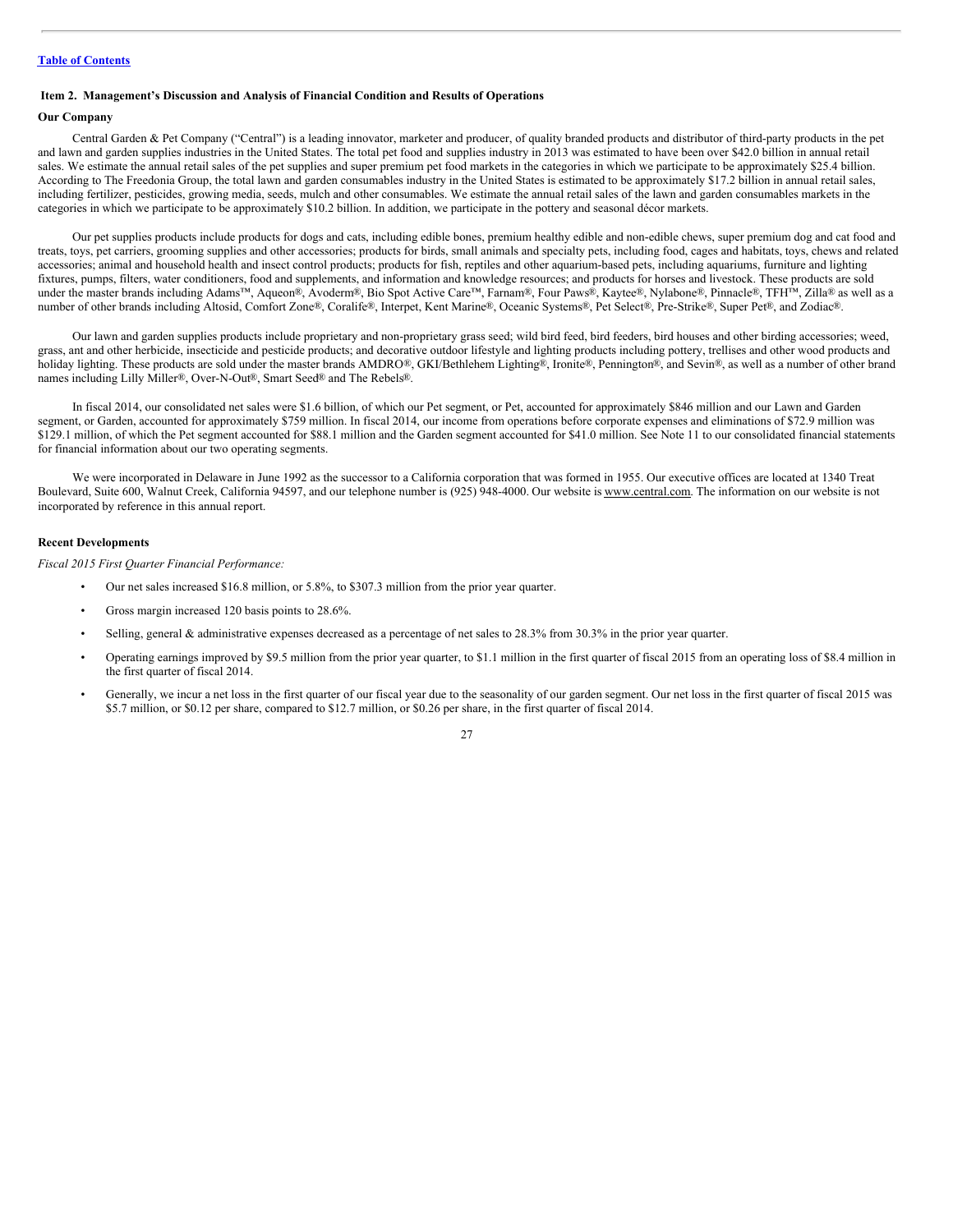*Stock Repurchase* — During the three months ended December 27, 2014, we repurchased \$5.1 million of our common stock, which consisted of 0.2 million shares of our voting common stock (CENT) at an aggregate cost of approximately \$1.8 million, or approximately \$8.36 per share, and 0.4 million shares of our non-voting Class A common stock (CENTA) at an aggregate cost of approximately \$3.3 million, or approximately \$8.99 per share. Approximately \$45.0 million remained available under our current share repurchase authorization for future repurchases as of December 27, 2014*.*

*Bond Redemption —* In January 2015, we called \$50.0 million of our 8.25% senior subordinated notes due March 2018 for redemption on March 1, 2015 at a price of 102.063%. We expect to record a charge of approximately \$1.5 million in our second quarter related to the payment of the call premium and the write-off of unamortized deferred financing costs, and recognize interest expense savings in future quarters.

Harbinger Communication - In January 2015, Harbinger Group Inc. notified our board of directors that it had decided not to pursue the transaction it had proposed in June 2014.

*Investment in Joint Ventures*— Subsequent to the quarter ended December 27, 2014, we invested \$16 million in cash in two related joint ventures which possess proprietary, patent and other intellectual property rights in substances for use in pet, animal health and pesticide products. This investment is intended to help us develop new products in each of these categories.

#### **Results of Operations**

#### **Three Months Ended December 27, 2014 Compared with Three Months Ended December 28, 2013**

#### *Net Sales*

Net sales for the three months ended December 27, 2014 increased \$16.8 million, or 5.8%, to \$307.3 million from \$290.5 million for the three months ended December 28, 2013. Our branded product sales increased \$3.7 million and sales of other manufacturers' products increased \$13.1 million.

Pet segment net sales increased \$14.7 million, or 8.0%, to \$199.3 million for the three months ended December 27, 2014 from \$184.6 million for the three months ended December 28, 2013. Pet branded product sales increased \$6.2 million, due primarily to a \$7.6 million sales increase in our animal health category which was favorably impacted by increased volumes in the professional subcategory. Sales of other manufacturers' products increased \$8.5 million.

Garden segment net sales increased \$2.1 million, or 2.0%, to \$108.0 million for the three months ended December 27, 2014 from \$105.9 million for the three months ended December 28, 2013. Garden branded product sales decreased \$2.5 million and sales of other manufacturers' products increased \$4.6 million. The sales decrease in our garden branded products was due primarily to a \$3.7 million decrease in décor products and a \$2.5 million decrease in bird feed, partially offset by increased sales in garden chemicals and controls. The decrease in seasonal décor products was primarily volume driven and reflects the impact of the reduction of non-profitable SKUs and the change to a new vendor for a product line. The decrease in bird feed was primarily price driven as reduced commodity prices were passed on to retailers.

#### *Gross Profit*

Gross profit for the three months ended December 27, 2014 increased \$8.3 million, or 10.3%, to \$88.0 million from \$79.7 million for the three months ended December 28, 2013. Gross margin increased to 28.6% for the three months ended December 27, 2014 from 27.4% for the three months ended December 28, 2013. Gross profit and gross margin increased in our Pet segment while both gross profit and gross margin declined in our Garden segment.

Gross profit and gross margin improved in the Pet segment due to a favorable shift in sales mix towards higher-margin products including products with active ingredients in our animal health category and dog treats in our dog and cat category. Gross profit declined in the Garden segment due primarily to declines in our seasonal décor category and our controls and fertilizer category, partially offset by increases in grass seed and wild bird feed. Seasonal décor was negatively impacted in the quarter by a timing shift in the ordering pattern of a customer and by sales lost as we moved to a new supplier of a seasonal product line. These declines were partially offset by increased gross profit and gross margin our grass seed and wild bird feed businesses.

#### *Selling, General and Administrative Expenses*

Selling, general and administrative expenses decreased \$1.3 million, or 1.4%, to \$86.8 million for the three months ended December 27, 2014 from \$88.1 million for the three months ended December 28, 2013. As a percentage of net sales, selling, general and administrative expenses decreased to 28.3% for the three months ended December 27, 2014, compared to 30.3% in the comparable prior year quarter. The reduction in selling, general and administrative expenses, discussed further below, was due to decreased warehouse and administrative expense. Corporate expenses are included within administrative expense and include the costs of unallocated executive, administrative, finance, legal, human resource, and information technology functions.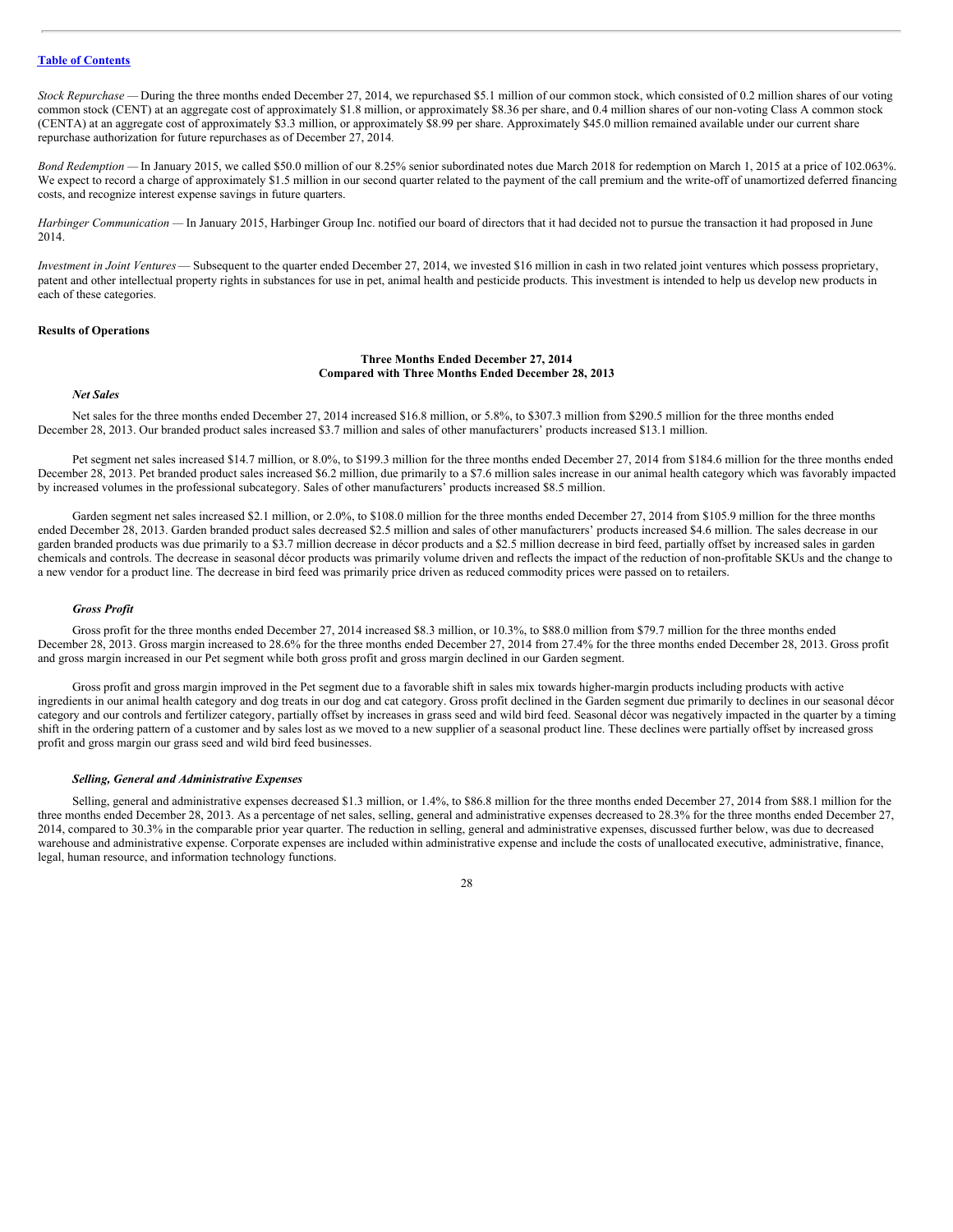Selling and delivery expense decreased \$0.2 million, or 0.5%, to \$44.5 million for the three months ended December 27, 2014 from \$44.7 million for the three months ended December 28, 2013. Decreased marketing expenditures of approximately \$2 million were partially offset by increased selling expenses in the Pet segment related to the increased sales. Selling and delivery expense as a percentage of net sales decreased to 14.5% in the current year quarter from 15.4% in the prior year quarter.

Warehouse and administrative expense decreased \$1.1 million, or 2.4%, to \$42.3 million for the three months ended December 27, 2014 from \$43.4 million for the three months ended December 28, 2013. Decreased expenses at corporate, due primarily to lower insurance program expenses, and in our Garden segment, due to lower headcount related costs, were partially offset by increased expenses in our Pet segment due primarily to increased research and development expenses.

#### *Income from Operations*

Income from operations improved by \$9.5 million for the three months ended December 27, 2014 to income of \$1.1 million from a loss of \$8.4 million for the three months ended December 28, 2013. Operating income for the quarter increased in our Pet segment by \$6.2 million due to increased sales and improved gross margin partially offset by increased selling, general and administrative expenses. The operating loss in our Garden segment decreased \$2.7 million and in corporate decreased \$0.6 million, due primarily to decreased selling, general and administrative expenses.

#### *Net Interest Expense*

Net interest expense for the three months ended December 27, 2014 decreased \$1.8 million, or 14.5%, to \$10.4 million from \$12.2 million for the three months ended December 28, 2013. The decrease was due to a non-cash charge of \$1.7 million in the quarter ended December 28, 2013, related to the write-off of unamortized deferred financing costs related to our prior revolving credit facility. Our average borrowing rate for the current quarter declined to 8.5% compared to 8.6% in the prior year quarter.

Debt outstanding on December 27, 2014 was \$450.2 million compared to \$449.5 million as of December 28, 2013.

#### *Other Expense*

Other expense increased \$0.2 million to \$0.4 million for the quarter ended December 27, 2014, from \$0.2 million for the quarter ended December 28, 2013. The increase was due primarily to losses from investments accounted for under the equity method of accounting and foreign currency exchange losses.

#### *Income Taxes*

Our effective income tax benefit rate was 41.1% for the quarter ended December 27, 2014 compared to a 38.2% income tax benefit rate for the quarter ended December 28, 2013. The more favorable income tax benefit rate was due primarily to a discrete tax credit benefit received in the current quarter.

#### **Inflation**

Our revenues and margins are dependent on various economic factors, including rates of inflation, energy costs, consumer attitudes toward discretionary spending, currency fluctuations, and other macro-economic factors which may impact levels of consumer spending. Historically, in certain fiscal periods, we have been adversely impacted by rising input costs related to domestic inflation, particularly relating to grain and seed prices, fuel prices and the ingredients used in our garden controls and fertilizer. Rising costs have made it difficult for us to increase prices to our retail customers at a pace sufficient to enable us to maintain margins.

In recent years, our business has been negatively impacted by low consumer confidence, as well as other macro-economic factors. In fiscal 2012 and throughout most of fiscal 2013, commodity costs continued to increase. Recently, commodity costs have been declining although we have seen increases in our grass seed costs. We continue to monitor commodity prices in order to take action to mitigate the impact of increasing raw material costs.

#### **Weather and Seasonality**

Our sales of lawn and garden products are influenced by weather and climate conditions in the different markets we serve. Additionally, our Garden segment's business is highly seasonal. In fiscal 2014, approximately 65% of our Garden segment's net sales and 59% of our total net sales occurred during our second and third fiscal quarters. Substantially all of the Garden segment's operating income is typically generated in this period, which has historically offset the operating loss incurred during the first fiscal quarter of the year.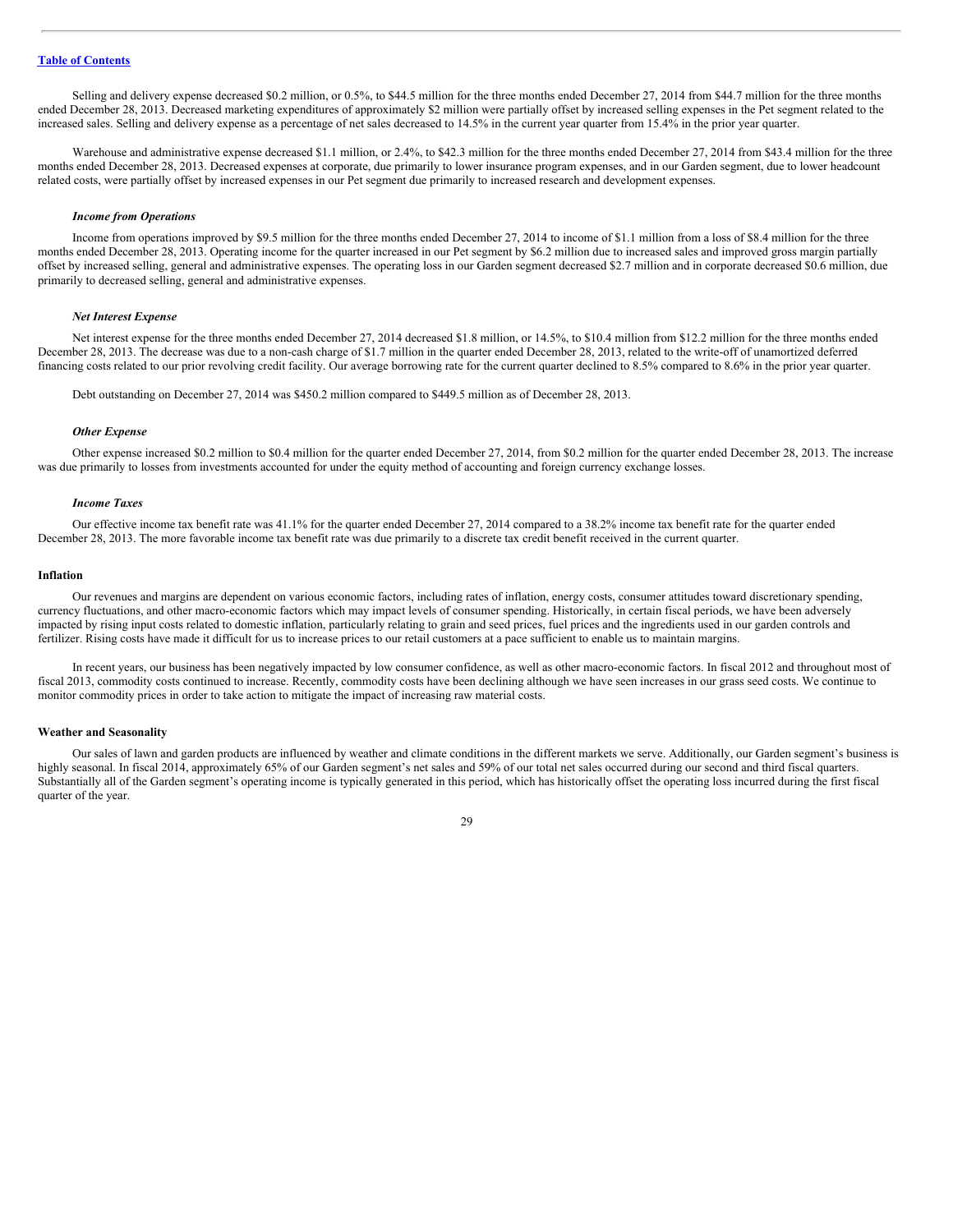#### **Liquidity and Capital Resources**

We have financed our growth through a combination of internally generated funds, bank borrowings, supplier credit, and sales of equity and debt securities to the public.

Our business is seasonal and our working capital requirements and capital resources track closely to this seasonal pattern. Generally, during the first fiscal quarter, accounts receivable reach their lowest level while inventory, accounts payable and short-term borrowings begin to increase. During the second fiscal quarter, receivables, accounts payable and short-term borrowings increase, reflecting the build-up of inventory and related payables in anticipation of the peak lawn and garden selling season. During the third fiscal quarter, inventory levels remain relatively constant while accounts receivable peak and short-term borrowings start to decline as cash collections are received during the peak selling season. During the fourth fiscal quarter, inventory levels are at their lowest, and accounts receivable and payables are substantially reduced through conversion of receivables to cash.

We service two broad markets: pet supplies and lawn and garden supplies. Our pet supplies businesses involve products that have a year round selling cycle with a slight degree of seasonality. As a result, it is not necessary to maintain large quantities of inventory to meet peak demands. On the other hand, our lawn and garden businesses are highly seasonal with approximately 65% of our Garden segment's net sales occurring during the second and third fiscal quarters. This seasonality requires the shipment of large quantities of product well ahead of the peak consumer buying periods. To encourage retailers and distributors to stock large quantities of inventory, industry practice has been for manufacturers to give extended credit terms and/or promotional discounts.

#### *Operating Activities*

Net cash provided by operating activities decreased by \$14.1 million, from \$30.0 million of cash provided by operating activities for the three months ended December 28, 2013 to \$15.9 million for the three months ended December 27, 2014. The decrease in cash provided by operating activities was due primarily to an increased inventory build in the current period compared to the prior year period, partially offset by increased payables in support of the inventory build. We remain focused on bringing our investment in inventory down over time, consistent with maintaining high fill rates and service levels to our customers.

#### *Investing Activities*

Net cash used in investing activities increased \$7.7 million, from \$1.8 million for the three months ended December 28, 2013 to \$9.5 million for the three months ended December 27, 2014. The increase in cash used in investing activities was due primarily to a temporary change in restricted cash related to our collateralized letters of credit.

#### *Financing Activities*

Net cash used in financing activities decreased \$21.4 million, from \$26.7 million of cash used in financing activities for the three months ended December 28, 2013 to \$5.3 million for the three months ended December 27, 2014. The decrease in cash used was due primarily to net repayments under our revolving credit facility during the three months ended December 28, 2013 compared to the three months ended December 27, 2014, in which there was no activity, or balance outstanding, on our revolving credit facility.

We expect that our principal sources of funds will be cash generated from our operations and, if necessary, borrowings under our \$390 million asset backed loan facility. Based on our anticipated cash needs, availability under our asset backed loan facility and the scheduled maturity of our debt, we believe that our sources of liquidity should be adequate to meet our working capital, capital spending and other cash needs for at least the next 12 months. However, we cannot assure you that these sources will continue to provide us with sufficient liquidity and, should we require it, that we will be able to obtain financing on terms satisfactory to us, or at all.

We believe that cash flows from operating activities, funds available under our asset backed loan facility, and arrangements with suppliers will be adequate to fund our presently anticipated working capital requirements for the foreseeable future. We anticipate that our capital expenditures, which are related primarily to replacements and upgrades to plant and equipment and investment in our implementation of a scalable enterprise-wide information technology platform, will not exceed \$30 million during fiscal 2015. We are investing in this information technology platform to improve existing operations, support future growth and enable us to take advantage of new applications and technologies. We invested approximately \$83 million from fiscal 2005 through fiscal 2014 in this initiative. Capital expenditures for 2015 and beyond will depend upon the pace of conversion of those remaining legacy systems. This initiative, when complete, will combine our numerous information systems, which should create greater efficiency and effectiveness.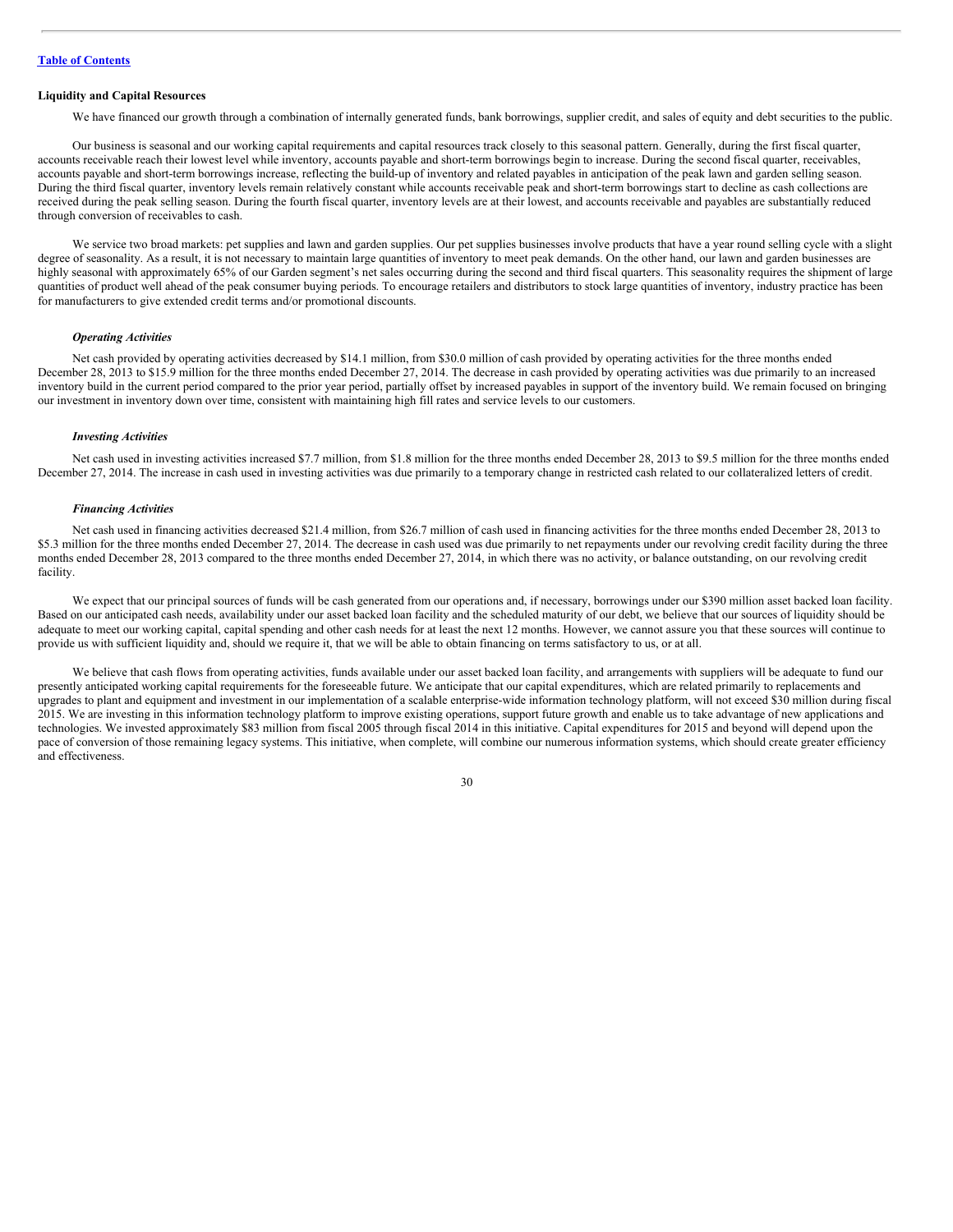As part of our growth strategy, we have acquired a number of companies in the past, and we anticipate that we will continue to evaluate potential acquisition candidates in the future. If one or more potential acquisition opportunities, including those that would be material, become available in the near future, we may require additional external capital. In addition, such acquisitions would subject us to the general risks associated with acquiring companies, particularly if the acquisitions are relatively large.

At December 27, 2014, our total debt outstanding was \$450.2 million, as compared with \$449.5 million at December 28, 2013.

#### *Asset Backed Loan Facility*

On December 5, 2013, we entered into a credit agreement which provides up to a \$390 million principal amount senior secured asset-based revolving credit facility, with up to an additional \$200 million principal amount available with the consent of the Lenders if we exercise the accordion feature set forth therein (collectively, the "Credit Facility"). The Credit Facility matures on December 5, 2018 and replaced our prior revolving credit facility. We may borrow, repay and reborrow amounts under the Credit Facility until its maturity date, at which time all amounts outstanding under the Credit Facility must be repaid in full. As of December 27, 2014, there were no borrowings or letters of credit outstanding under the Credit Facility. There were other letters of credit of \$12.6 million outstanding as of December 27, 2014.

The Credit Facility is subject to a borrowing base, calculated using a formula based upon eligible receivables and inventory, minus certain reserves and subject to restrictions. The borrowing availability as of December 27, 2014 was \$294 million. Borrowings under the Credit Facility bear interest at an index based on LIBOR or, at our option, the Base Rate (defined as the highest of (a) the SunTrust prime rate, (b) the Federal Funds Rate plus 0.5% and (c) one-month LIBOR plus 1.00%), plus, in either case, an applicable margin based on our total outstanding borrowings. Such applicable margin for LIBOR-based borrowings fluctuates between 1.25%-1.75% (1.25% at December 27,  $2014$ ) and such applicable margin for Base Rate borrowings fluctuates between 0.25%-0.75% (0.25% at December 27, 2014). As of December 27, 2014, the applicable interest rate related to Base Rate borrowings was 3.5%, and the applicable interest rate related to LIBOR-based borrowings was 1.4%.

The Credit Facility contains customary covenants, including financial covenants which require us to maintain a minimum fixed charge coverage ratio of 1.00:1.00 upon reaching certain borrowing levels. The Credit Facility is secured by substantially all of our assets. We were in compliance with all covenants under the Credit Facility during the period ended December 27, 2014.

We incurred approximately \$3.1 million of costs in conjunction with the new facility, which included banking fees and legal expenses. These costs will be amortized over the term of the Credit Facility.

We recorded a non-cash charge of \$1.7 million for the three month period ended December 28, 2013 as part of interest expense, related to the write-off of unamortized deferred financing costs under the prior revolving credit facility.

#### *Senior Subordinated Notes*

On March 8, 2010, we issued \$400 million aggregate principal amount of 8.25% senior subordinated notes due March 1, 2018 (the "2018 Notes"). On February 13, 2012, we issued an additional \$50 million aggregate principal amount of our 2018 Notes at a price of 98.501%, plus accrued interest from September 1, 2011, in a private placement. We used the net proceeds from the offering to pay a portion of the outstanding balance under our prior credit facility.

The estimated fair value of our \$450 million of 2018 Notes as of December 27, 2014 was approximately \$461.9 million. The estimated fair value is based on quoted market prices for these notes.

The 2018 Notes require semiannual interest payments, which commenced on September 1, 2010. The 2018 Notes are unsecured senior subordinated obligations and are subordinated to all of our existing and future senior debt, including our Credit Facility. The obligations under the 2018 Notes are fully and unconditionally guaranteed on a senior subordinated basis by each of our existing and future domestic restricted subsidiaries with certain exceptions. The guarantees are general unsecured senior subordinated obligations of the guarantors and are subordinated to all existing and future senior debt of the guarantors.

We may redeem some or all of the 2018 Notes at any time before March 1, 2015 for 104.125%, on or after March 1, 2015 for 102.063% and on or after March 1, 2016 for 100%, plus accrued and unpaid interest. The holders of the 2018 Notes have the right to require us to repurchase all or a portion of the 2018 Notes at a purchase price equal to 101% of the principal amount of the notes repurchased, plus accrued and unpaid interest upon the occurrence of a change of control.

The 2018 Notes contain customary high yield covenants, including covenants limiting debt incurrence and restricted payments, subject to certain baskets and exceptions. We were in compliance with all financial covenants as of December 27, 2014.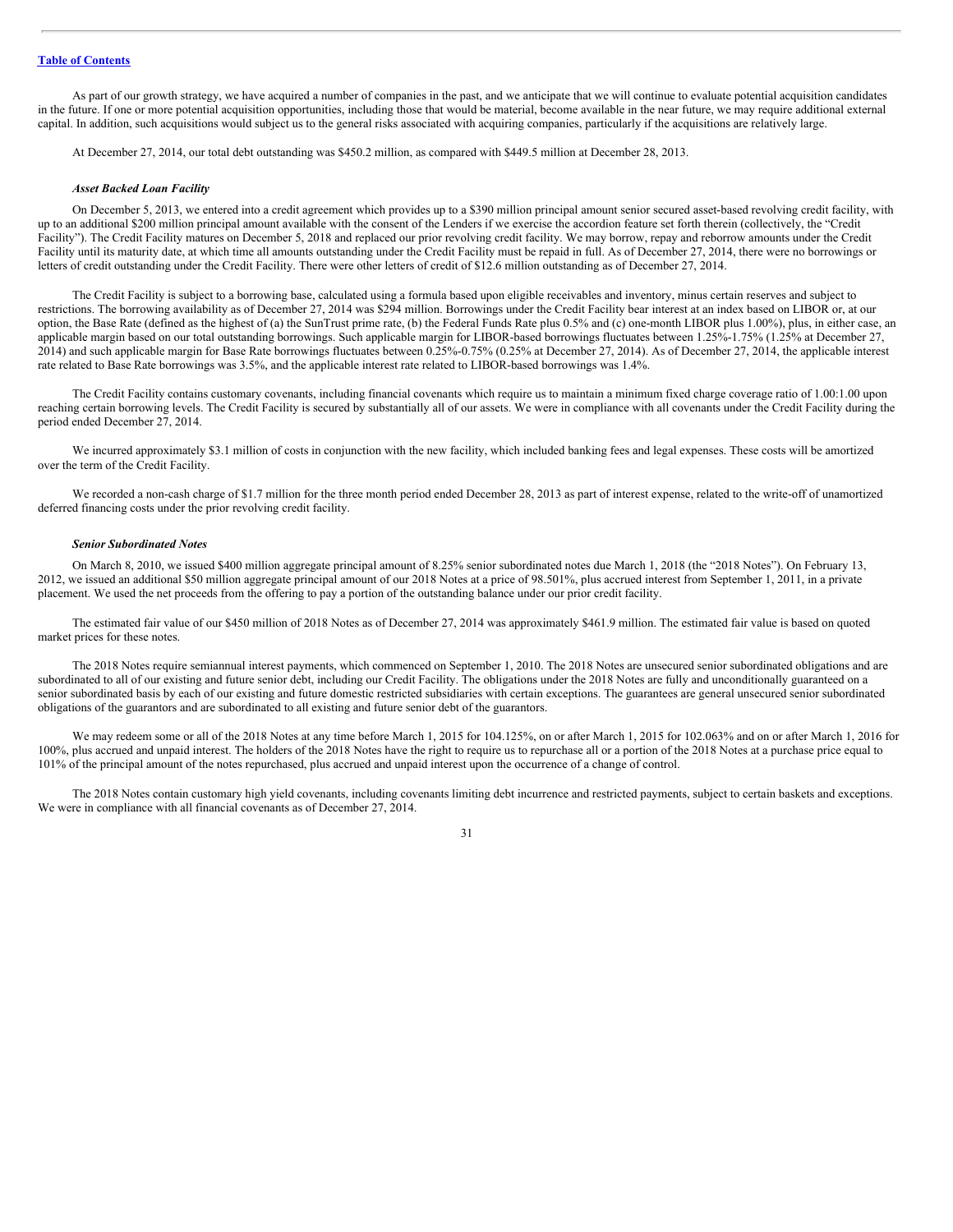In January 2015, we called \$50.0 million of our 8.25% senior subordinated notes due March 2018 for redemption on March 1, 2015 at a price of 102.063%. We expect to record a charge of approximately \$1.5 million in our second quarter related to the payment of the call premium and the write-off of unamortized deferred financing costs, and recognize interest expense savings in future quarters.

#### **Off-Balance Sheet Arrangements**

There have been no material changes to the information provided in our Annual Report onForm 10-K for the fiscal year ended September 27, 2014 regarding off-balance sheet arrangements.

#### **Contractual Obligations**

There have been no material changes outside the ordinary course of business in our contractual obligations set forth in the Management's Discussion and Analysis of Financial Condition and Results of Operations — Liquidity and Capital Resources in our Annual Report on Form 10-K for the fiscal year ended September 27, 2014.

#### **New Accounting Pronouncements**

Refer to Footnote 1 in the notes to the condensed consolidated financial statements for new accounting pronouncements.

#### **Critical Accounting Policies, Estimates and Judgments**

There have been no material changes to our critical accounting policies, estimates and assumptions or the judgments affecting the application of those accounting policies since our Annual Report on Form 10-K for the fiscal year ended September 27, 2014.

#### <span id="page-31-0"></span>**Item 3. Quantitative and Qualitative Disclosures About Market Risk**

There has been no material change in our exposure to market risk from that discussed in our Annual Report onForm 10-K for the fiscal year ended September 27, 2014.

#### <span id="page-31-1"></span>**Item 4. Controls and Procedures**

(a) *Evaluation of Disclosure Controls and Procedures*. Our Chief Executive Officer and Chief Financial Officer have reviewed, as of the end of the period covered by this report, the "disclosure controls and procedures" (as defined in the Securities Exchange Act of 1934 Rules 13a-15(e) and 15d-15(e)) that ensure that information relating to the Company required to be disclosed by us in the reports that we file or submit under the Exchange Act is recorded, processed, summarized and reported in a timely and proper manner and that such information is accumulated and communicated to our management, including our Chief Executive Officer and Chief Financial Officer, as appropriate to allow timely decisions regarding required disclosure. Based upon this review, such officers concluded that our disclosure controls and procedures were effective as of December 27, 2014.

(b) *Changes in Internal Control Over Financial Reporting*. Our management, with the participation of our Chief Executive Officer and Chief Financial Officer, has evaluated whether any change in our internal control over financial reporting occurred during the first quarter of fiscal 2015. Based on that evaluation, management concluded that there has been no change in our internal control over financial reporting during the first quarter of fiscal 2015 that has materially affected, or is reasonably likely to materially affect, our internal control over financial reporting.

#### <span id="page-31-2"></span>**PART II. OTHER INFORMATION**

#### <span id="page-31-3"></span>**Item 1. Legal Proceedings**

From time to time, we are involved in certain legal proceedings in the ordinary course of business. Currently, we are not a party to any legal proceedings that management believes would have a material effect on our financial position or results of operations.

#### <span id="page-31-4"></span>**Item 1A. Risk Factors**

There have been no material changes from the risk factors previously disclosed in Item 1A to Part I of ourForm 10-K for the fiscal year ended September 27, 2014.

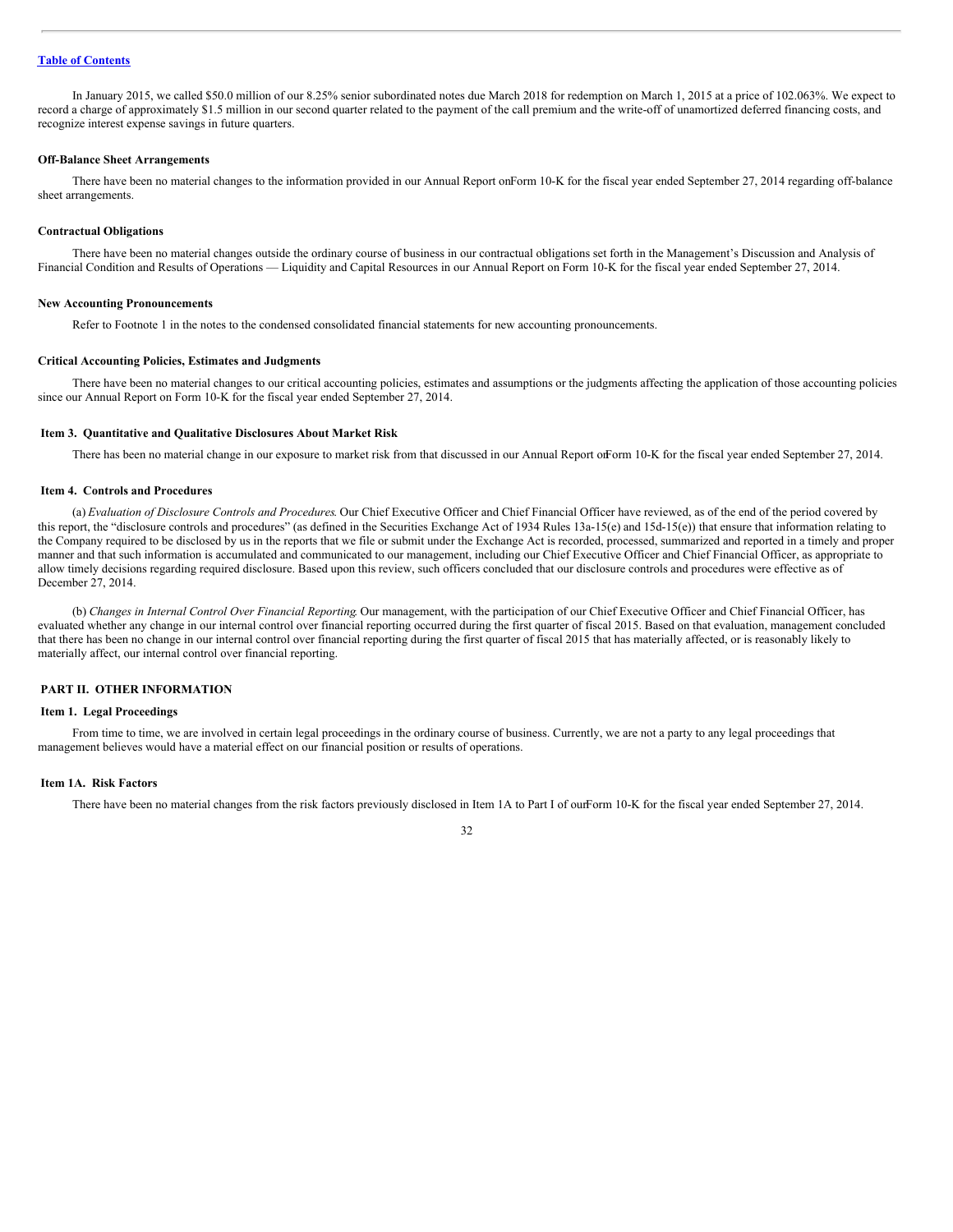#### <span id="page-32-0"></span>**Item 2. Unregistered Sales of Equity Securities and Use of Proceeds**

The following table sets forth the repurchases of any equity securities during the fiscal quarter ended December 27, 2014 and the dollar amount of authorized share repurchases remaining under our stock repurchase program.

| Period                                | <b>Total Number</b><br>of Shares<br>(or Units)<br>Purchased | Average<br><b>Price Paid</b><br>per Share<br>(or Units) | <b>Total Number</b><br>of Shares<br>(or Units)<br>Purchased as<br><b>Part of Publicly</b><br><b>Announced Plans</b><br>or Programs | <b>Maximum Number</b><br>(or Approximate)<br><b>Dollar Value)</b> of<br><b>Shares</b><br>(or Units)<br>that May Yet Be<br><b>Purchased Under</b><br>the Plans or<br>Programs (1) |
|---------------------------------------|-------------------------------------------------------------|---------------------------------------------------------|------------------------------------------------------------------------------------------------------------------------------------|----------------------------------------------------------------------------------------------------------------------------------------------------------------------------------|
| September 28, 2014 – November 1, 2014 | 10.184(2)                                                   | 7.84                                                    |                                                                                                                                    | 50,091,000                                                                                                                                                                       |
| November 2, 2014 – November 29, 2014  | 0                                                           | $\Omega$                                                |                                                                                                                                    | 50,091,000                                                                                                                                                                       |
| November 30, 2014 – December 27, 2014 | 590,860(3)                                                  | 8.75                                                    | 583,263                                                                                                                            | 44,984,000                                                                                                                                                                       |
| Total                                 | 601.044                                                     | 8.74                                                    | 583.263                                                                                                                            | 44.984.000                                                                                                                                                                       |

(1) During the third quarter of fiscal 2011, our Board of Directors authorized a \$100 million share repurchase program. The program has no expiration date and expires when the amount authorized has been used or the Board withdraws its authorization. The repurchase of shares may be limited by certain financial covenants in our credit facility and indenture that restrict our ability to repurchase our stock.

(2) Shares purchased during the period indicated represent withholding of a portion of shares to cover taxes in connection with the vesting of restricted stock.

(3) Includes 7,597 shares purchased during the period indicated that represent withholding of a portion of shares to cover taxes in connection with the vesting of restricted stock.

#### <span id="page-32-1"></span>**Item 3. Defaults Upon Senior Securities**

Not applicable

#### <span id="page-32-2"></span>**Item 4. Mine Safety Disclosures**

Not applicable

#### <span id="page-32-3"></span>**Item 5. Other Information**

Not applicable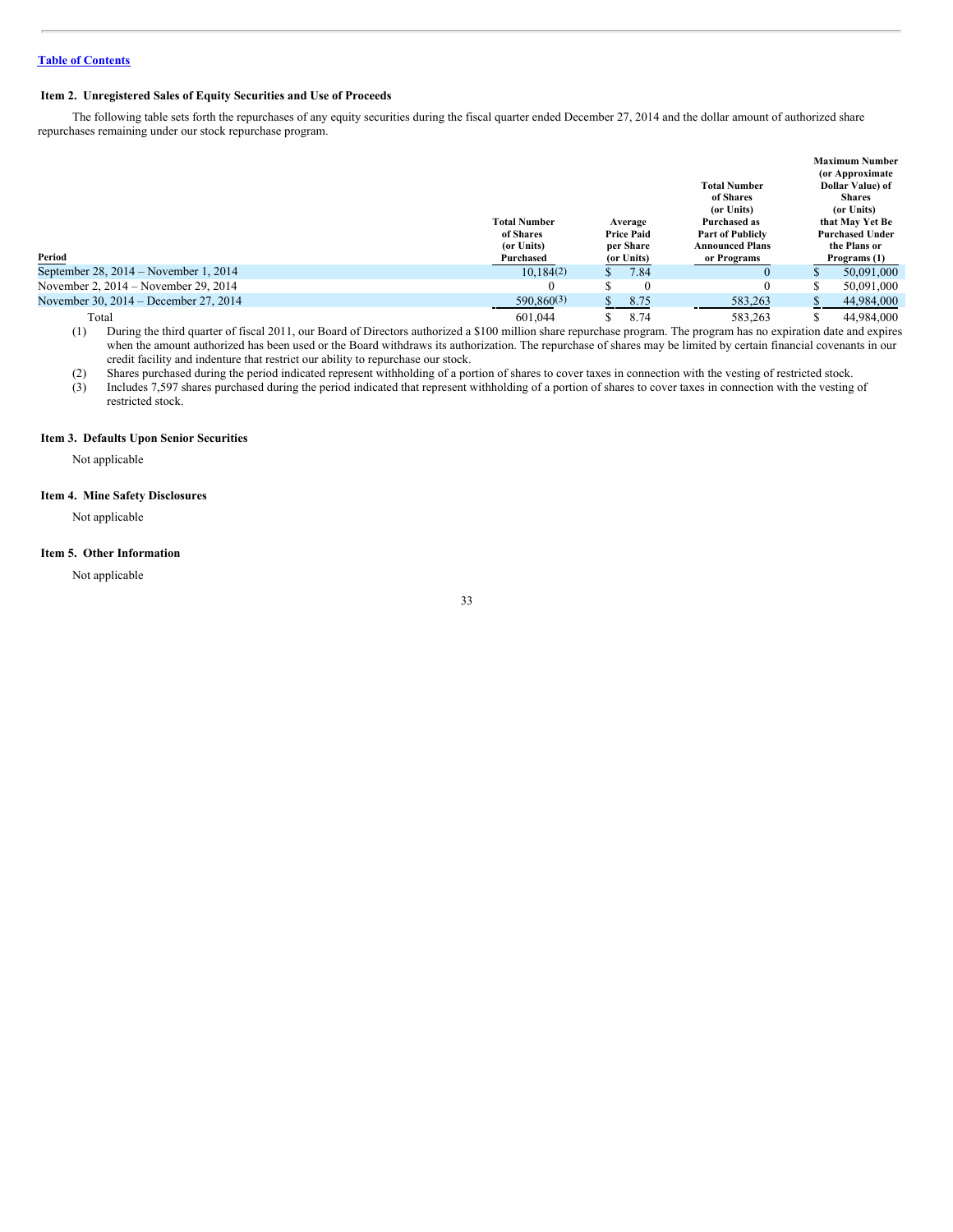#### <span id="page-33-0"></span>**Item 6. Exhibits**

| $10.1*$      | Modification and Extension of Employment Agreement and Noncompetition Agreement, dated March 1, 2014, between the Company and Brooks M.<br>Pennington III. |
|--------------|------------------------------------------------------------------------------------------------------------------------------------------------------------|
| 31.1         | Certification of Principal Executive Officer Pursuant to Section 302 of the Sarbanes-Oxley Act of 2002.                                                    |
| 31.2         | Certification of Principal Financial Officer Pursuant to Section 302 of the Sarbanes-Oxley Act of 2002.                                                    |
| 32.1         | Certification of Principal Executive Officer Pursuant to 18 U.S.C. Section 1350.                                                                           |
| 32.2         | Certification of Principal Financial Officer Pursuant to 18 U.S.C. Section 1350.                                                                           |
| $101.$ INS** | <b>XBRL</b> Instance Document                                                                                                                              |
| 101.SCH**    | <b>XBRL Taxonomy Extension Schema Document</b>                                                                                                             |
| 101.CAL**    | XBRL Taxonomy Extension Calculation Linkbase Document                                                                                                      |
| 101.DEF**    | XBRL Taxonomy Extension Definition Linkbase Document                                                                                                       |
| $101.LAB**$  | XBRL Taxonomy Extension Label Linkbase Document                                                                                                            |
| 101.PRE**    | <b>XBRL Taxonomy Extension Presentation Linkbase Document</b>                                                                                              |

\* Management contract or compensatory plan or arrangement.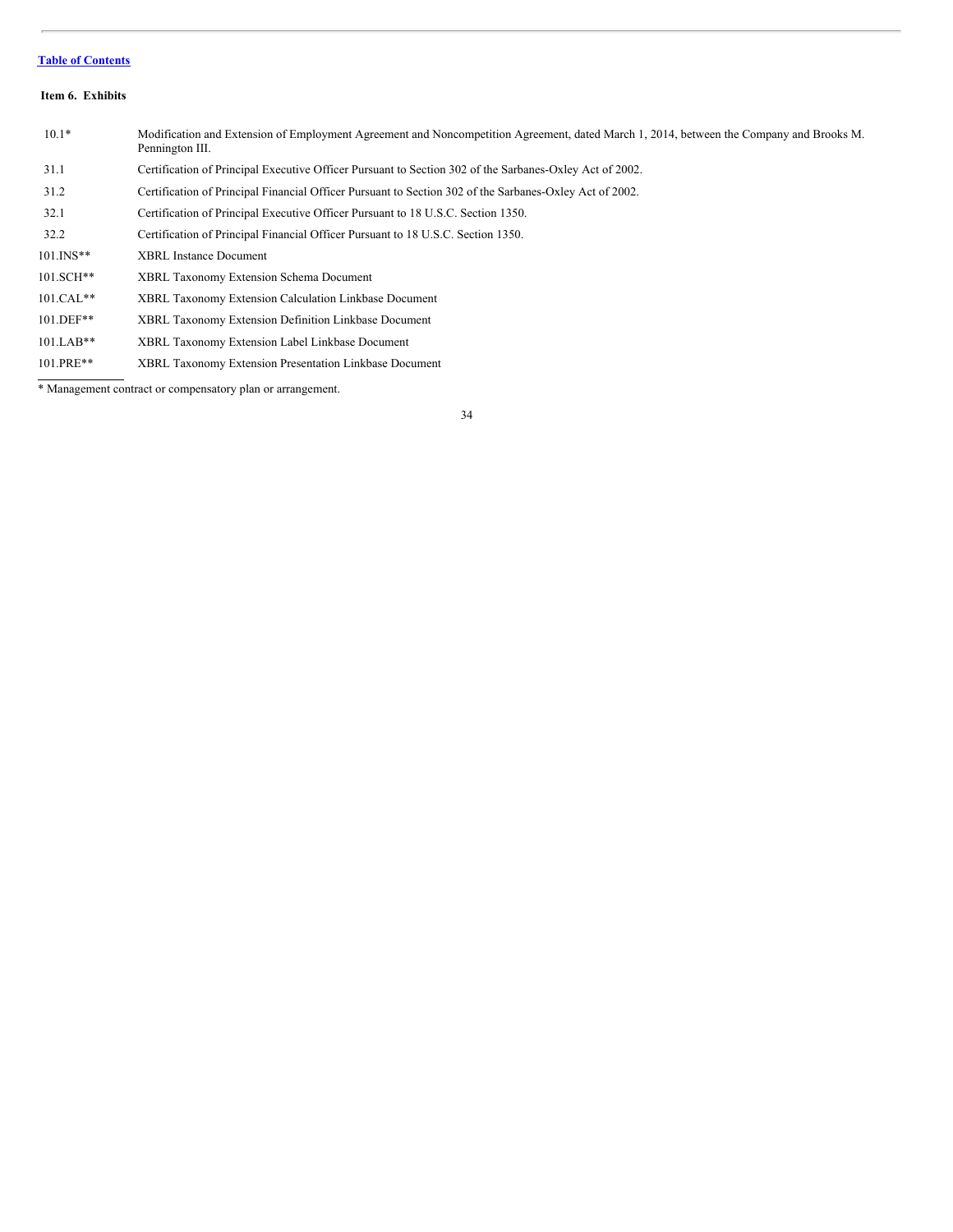#### **SIGNATURES**

Pursuant to the requirements of the Securities Act of 1934, the registrant has duly caused this report to be signed on its behalf by the undersigned thereunder duly authorized.

> CENTRAL GARDEN & PET COMPANY Registrant

Dated: February 5, 2015

/s/ JOHN R. RANELLI

John R. Ranelli President and Chief Executive Officer *(Principal Executive Of icer)*

/s/ Lori A. Varlas

Lori A. Varlas Chief Financial Officer *(Principal Financial Of icer)*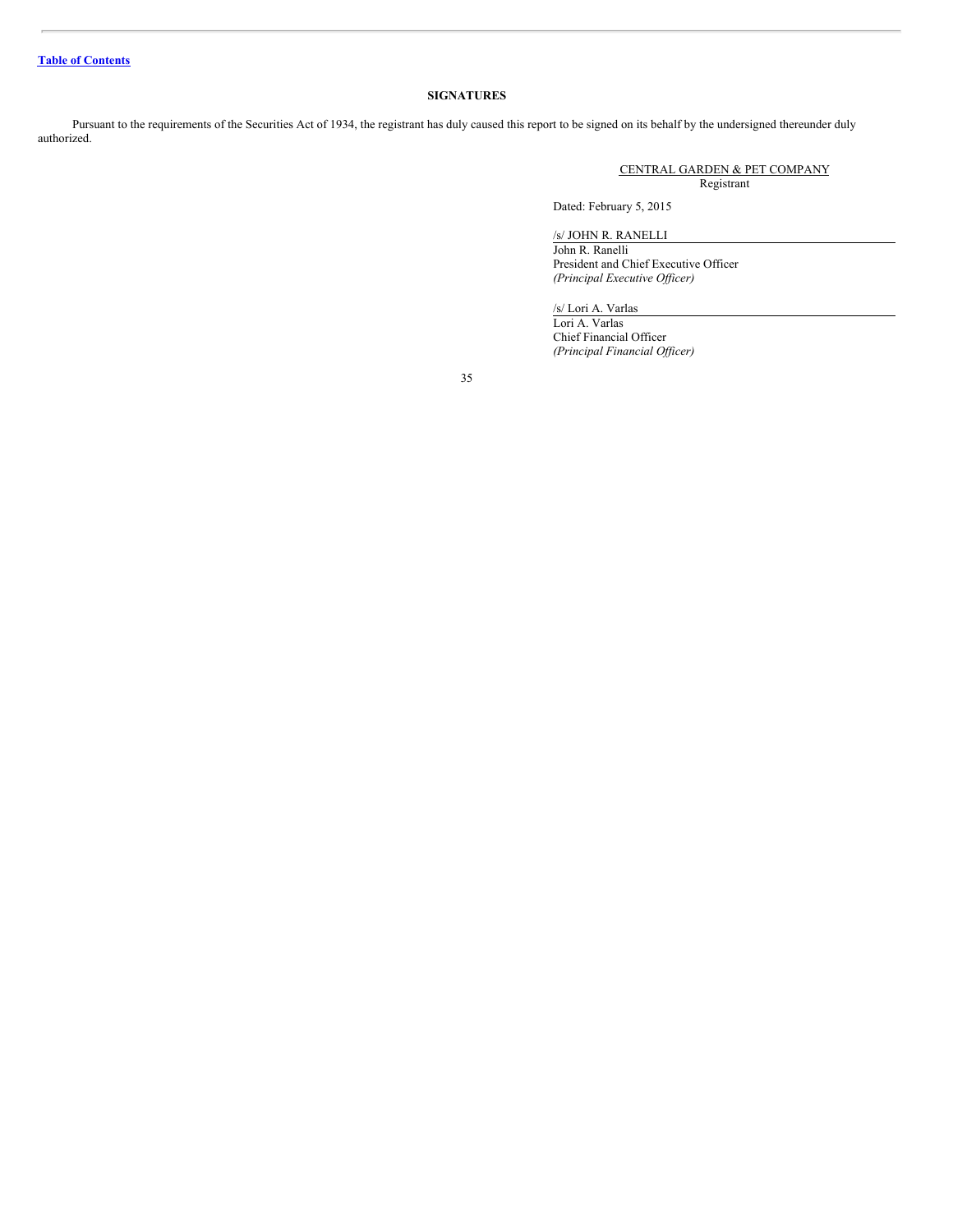

**Corporate Office** 1340 Treat Blvd, Suite 600 Walnut Creek, CA 94597 Fax (925) 287-0601 (925) 948-4000

| To: | Sonny Pennington |
|-----|------------------|
|-----|------------------|

FROM: Bill Brown

DATE: March 1, 2014

RE: Modification and Extension of February 27, 1998 Employment Agreement and Non-Competition Agreement, as amended June 2, 2003, April 10, 2006, July 1, 2008 and March 30, 2012 (this "Amendment")

#### Dear Sonny:

Per our recent discussions, this Amendment modifies and extends your February 27, 1998 Employment Agreement, as amended June 2, 2003, April 10, 2006 and July 1, 2008 (as amended, the "Employment Agreement") and your February 27, 1998 Non-Competition Agreement, as amended June 2, 2003, April 10, 2006, July 1, 2008 and March 30, 2012 (as amended, the "Non-Competition Agreement"), as follows:

- 1) During the period from March 1, 2014 through February 28, 2016 (the "Term"), you will continue in your role as "Director of Special Projects" for the Corporate Division of Central Garden & Pet Company (the "Company"); provided, however that the Company may terminate your employment upon ninety (90) days' written notice. In the event of such termination, you shall be entitled to twelve (12) months' severance payments. You may terminate the employment relationship upon ninety (90) days notice.
- 2) Effective as of March 1, 2014, your base salary will be \$116,000 annually. You will be expected to work a maximum of 650 hours per year (including travel time and Board Meeting time and shall not be required to relocate or commute on a regular basis from Madison, GA).
- 3) The Non-Competition Agreement will terminate two years after the end of your employment with the Company.
- 4) This Amendment will be governed and construed in accordance with the laws of the State of Georgia.
- 5) Except as herein modified (or modified by the June 2, 2003 amendment, the April 10, 2006 amendment, the July 1, 2008 amendment, or the March 30, 2012 amendment), the terms and provisions of the Employment Agreement and Non-Competition Agreement will remain in full force and effect.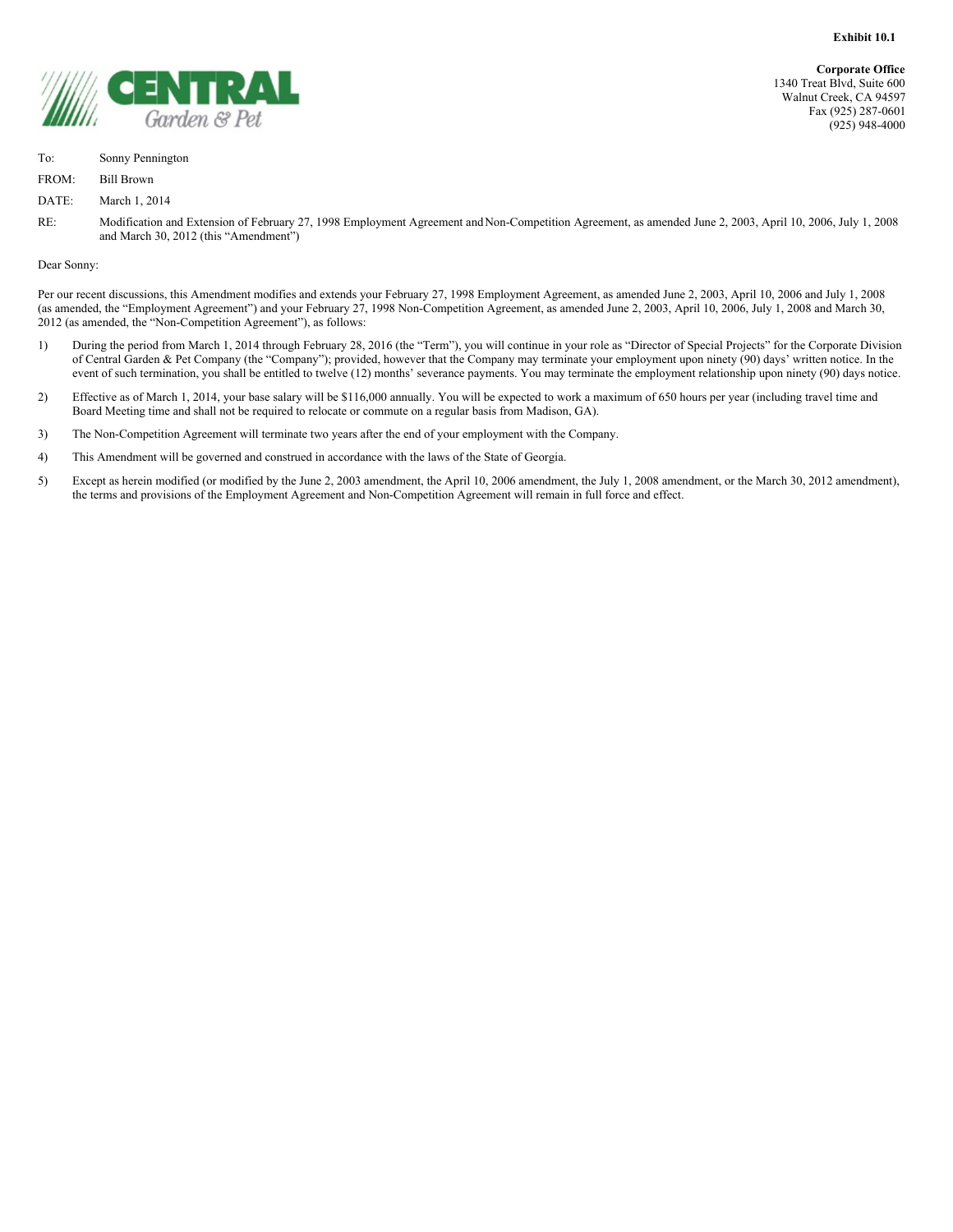IN WITNESS WHEREOF, the parties hereto have executed this Amendment on the date first written above.

 $\frac{1}{S}$ /S/ William E. Brown /s/ William E. Brown /s/ Brooks M. Pennington, III /s/ Brooks M. Pennington, III /s/ Brooks M. Pennington, III

Chairman

Central Garden & Pet Company

Attachments: Modification and Extension of February 27, 1998 Employment Agreement and Non-Compete Agreement, dated July 1, 2008 Modification and Extension of February 27, 1998 Employment Agreement and Non-Compete Agreement, dated April 10, 2006

Modification and Extension of February 27, 1998 Employment Agreement and Non-Compete Agreement, effective June 2, 2003

Employment Agreement dated February 27, 1998

Non-Competition Agreement dated February 27, 1998

Modification and Extension of March 30, 2012 Employment Agreement

2

Brooks M. Pennington, III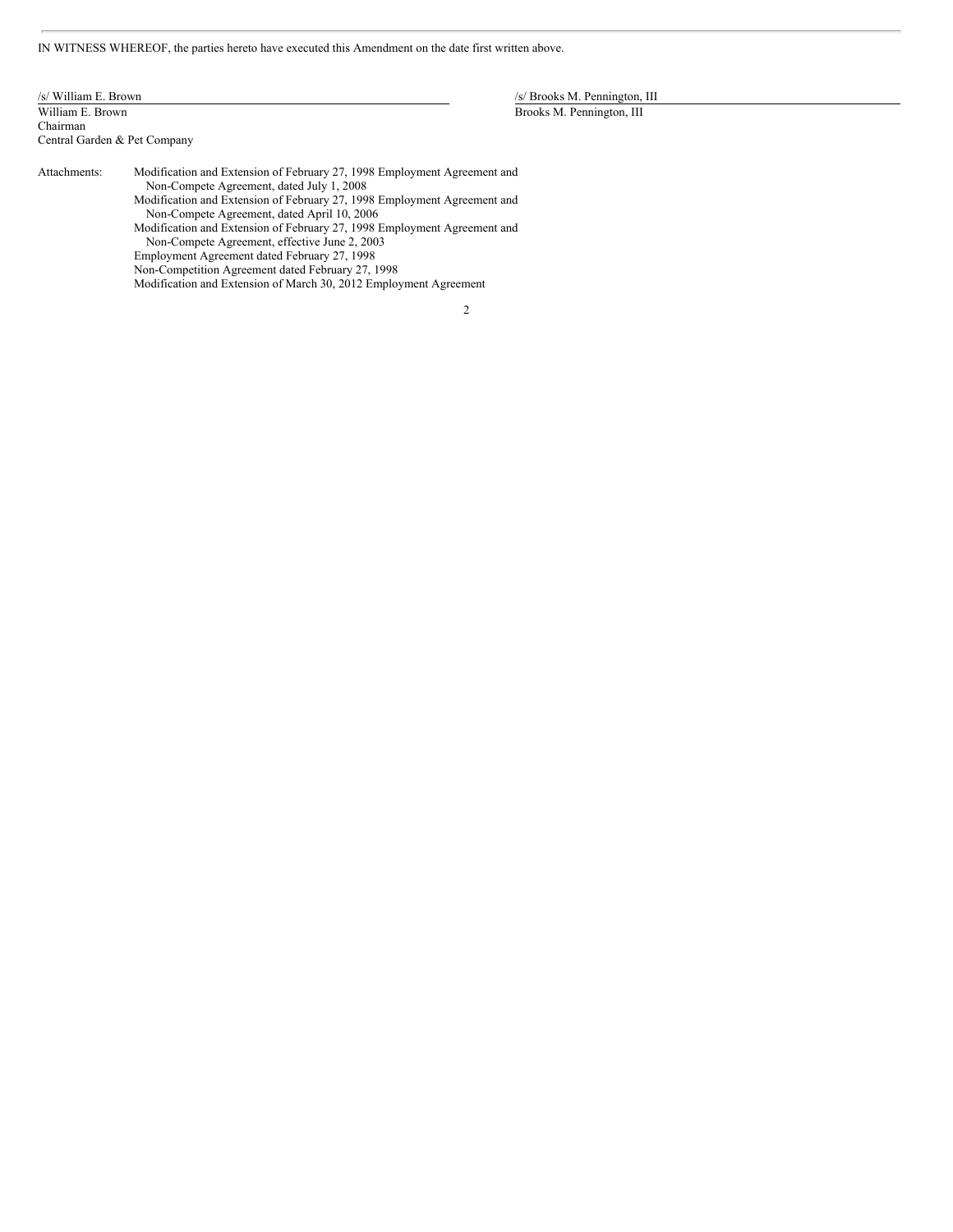I, John R. Ranelli, certify that:

- 1. I have reviewed this report on Form 10-Q for the quarter ended December 27, 2014 of Central Garden & Pet Company;
- 2. Based on my knowledge, this report does not contain any untrue statement of a material fact or omit to state a material fact necessary to make the statements made, in light of the circumstances under which such statements were made, not misleading with respect to the period covered by this report;
- 3. Based on my knowledge, the financial statements, and other financial information included in this report, fairly present in all material respects the financial condition, results of operations and cash flows of the registrant as of, and for, the periods presented in this report;
- 4. The registrant's other certifying officer and I are responsible for establishing and maintaining disclosure controls and procedures (as defined in Exchange Act Rules 13a- $15(e)$  and  $15d-15(e)$ ) and internal control over financial reporting (as defined in Exchange Act Rules  $13a-15(f)$  and  $15d-15(f)$ ) for the registrant and have:
	- a) designed such disclosure controls and procedures, or caused such disclosure controls and procedures to be designed under our supervision, to ensure that material information relating to the registrant, including its consolidated subsidiaries, is made known to us by others within those entities, particularly during the period in which this report is being prepared:
	- b) designed such internal control over financial reporting, or caused such internal control over financial reporting to be designed under our supervision, to provide reasonable assurance regarding the reliability of financial reporting and the preparation of financial statements for external purposes in accordance with generally accepted accounting principles;
	- c) evaluated the effectiveness of the registrant's disclosure controls and procedures and presented in this report our conclusions about the effectiveness of the disclosure controls and procedures, as of the end of the period covered by this report based on such evaluation; and
	- d) disclosed in this report any change in the registrant's internal control over financial reporting that occurred during the registrant's most recent fiscal quarter (the registrant's fourth fiscal quarter in the case of an annual report) that has materially affected, or is reasonably likely to materially affect, the registrant's internal control over financial reporting; and
- 5. The registrant's other certifying officer and I have disclosed, based on our most recent evaluation of internal control over financial reporting, to the registrant's auditors and the audit committee of the registrant's board of directors (or persons performing the equivalent functions):
	- a) all significant deficiencies and material weaknesses in the design or operation of internal control over financial reporting which are reasonably likely to adversely affect the registrant's ability to record, process, summarize and report financial information; and
	- b) any fraud, whether or not material, that involves management or other employees who have a significant role in the registrant's internal control over financial reporting.

Date: February 5, 2015

/S/ JOHN R. RANELLI

John R. Ranelli President and Chief Executive Officer *(Principal Executive Of icer)*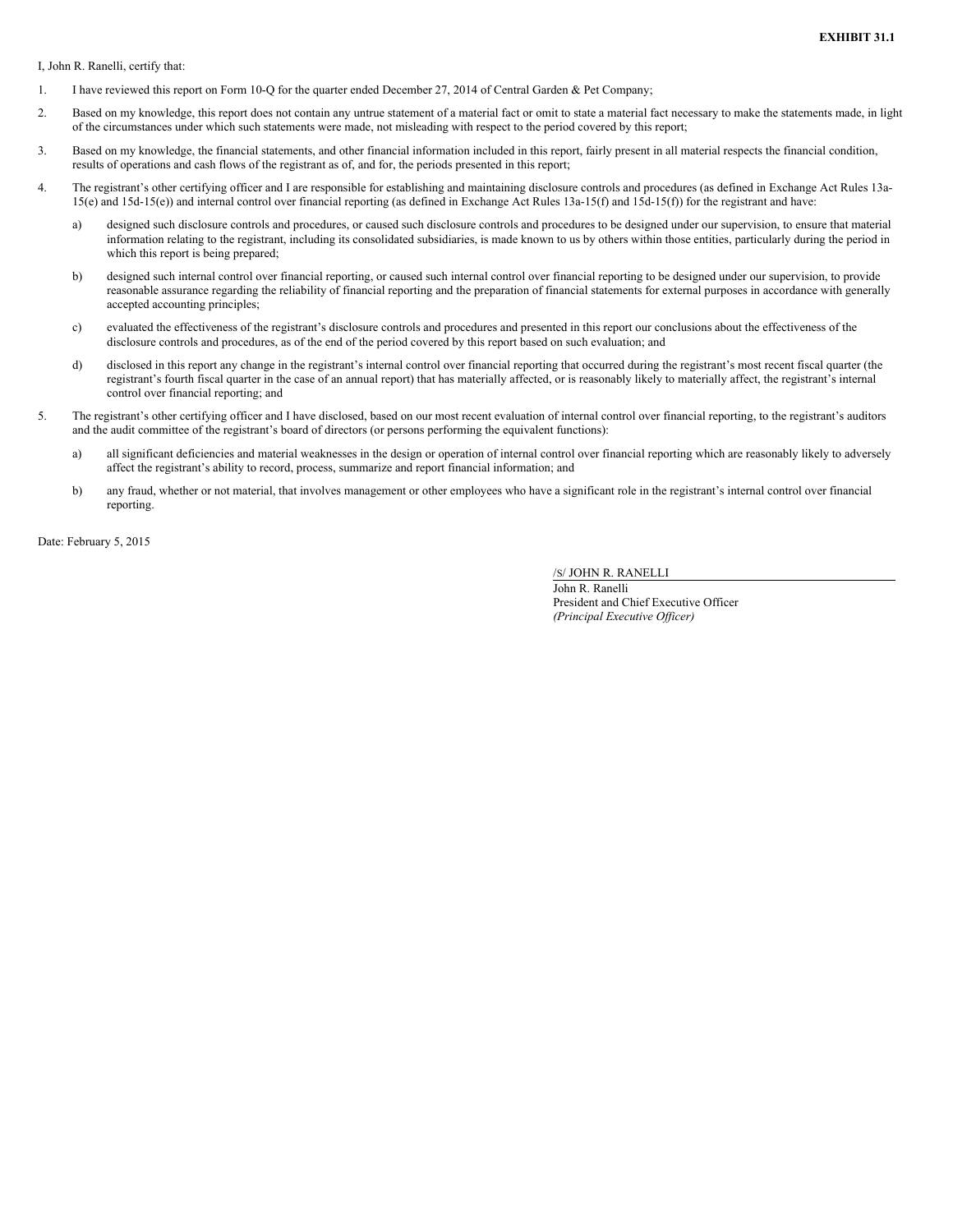I, Lori A. Varlas, certify that:

- 1. I have reviewed this report on Form 10-Q for the quarter ended December 27, 2014 of Central Garden & Pet Company;
- 2. Based on my knowledge, this report does not contain any untrue statement of a material fact or omit to state a material fact necessary to make the statements made, in light of the circumstances under which such statements were made, not misleading with respect to the period covered by this report;
- 3. Based on my knowledge, the financial statements, and other financial information included in this report, fairly present in all material respects the financial condition, results of operations and cash flows of the registrant as of, and for, the periods presented in this report;
- 4. The registrant's other certifying officer and I are responsible for establishing and maintaining disclosure controls and procedures (as defined in Exchange Act Rules 13a- $15(e)$  and  $15d-15(e)$ ) and internal control over financial reporting (as defined in Exchange Act Rules  $13a-15(f)$  and  $15d-15(f)$ ) for the registrant and have:
	- a) designed such disclosure controls and procedures, or caused such disclosure controls and procedures to be designed under our supervision, to ensure that material information relating to the registrant, including its consolidated subsidiaries, is made known to us by others within those entities, particularly during the period in which this report is being prepared:
	- b) designed such internal control over financial reporting, or caused such internal control over financial reporting to be designed under our supervision, to provide reasonable assurance regarding the reliability of financial reporting and the preparation of financial statements for external purposes in accordance with generally accepted accounting principles;
	- c) evaluated the effectiveness of the registrant's disclosure controls and procedures and presented in this report our conclusions about the effectiveness of the disclosure controls and procedures, as of the end of the period covered by this report based on such evaluation; and
	- d) disclosed in this report any change in the registrant's internal control over financial reporting that occurred during the registrant's most recent fiscal quarter (the registrant's fourth fiscal quarter in the case of an annual report) that has materially affected, or is reasonably likely to materially affect, the registrant's internal control over financial reporting; and
- 5. The registrant's other certifying officer and I have disclosed, based on our most recent evaluation of internal control over financial reporting, to the registrant's auditors and the audit committee of the registrant's board of directors (or persons performing the equivalent functions):
	- a) all significant deficiencies and material weaknesses in the design or operation of internal control over financial reporting which are reasonably likely to adversely affect the registrant's ability to record, process, summarize and report financial information; and
	- b) any fraud, whether or not material, that involves management or other employees who have a significant role in the registrant's internal control over financial reporting.

Date: February 5, 2015

/s/ LORI A. VARLAS

Lori A. Varlas Chief Financial Officer *(Principal Financial Of icer)*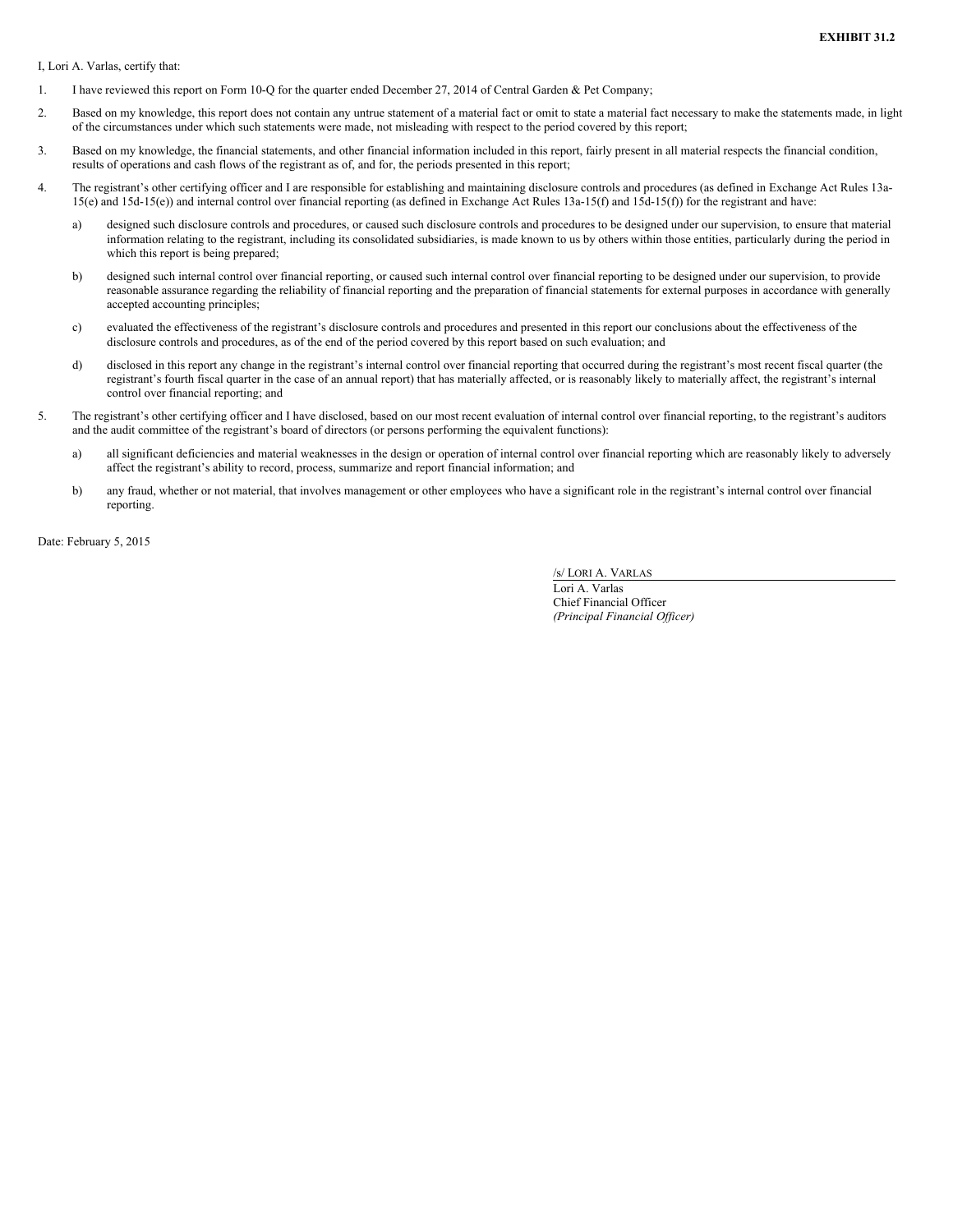#### **CERTIFICATION OF PRINCIPAL EXECUTIVE OFFICER PURSUANT TO 18 U.S.C. SECTION 1350**

In connection with the accompanying quarterly report on Form 10-Q of Central Garden & Pet Company for the quarter ended December 27, 2014 (the "Report"), I, John R. Ranelli, President and Chief Executive Officer of Central Garden & Pet Company, hereby certify pursuant to 18 U.S.C. § 1350, as adopted pursuant to § 906 of the Sarbanes-Oxley Act of 2002, that:

- (1) such Report fully complies with the requirements of section 13(a) or 15(d) of the Securities Exchange Act of 1934; and
- (2) the information contained in such Report presents, in all material respects, the financial condition and results of operations of Central Garden & Pet Company.

February 5, 2015 /s/ JOHN R. RANELLI

John R. Ranelli President and Chief Executive Officer *(Principal Executive Of icer)*